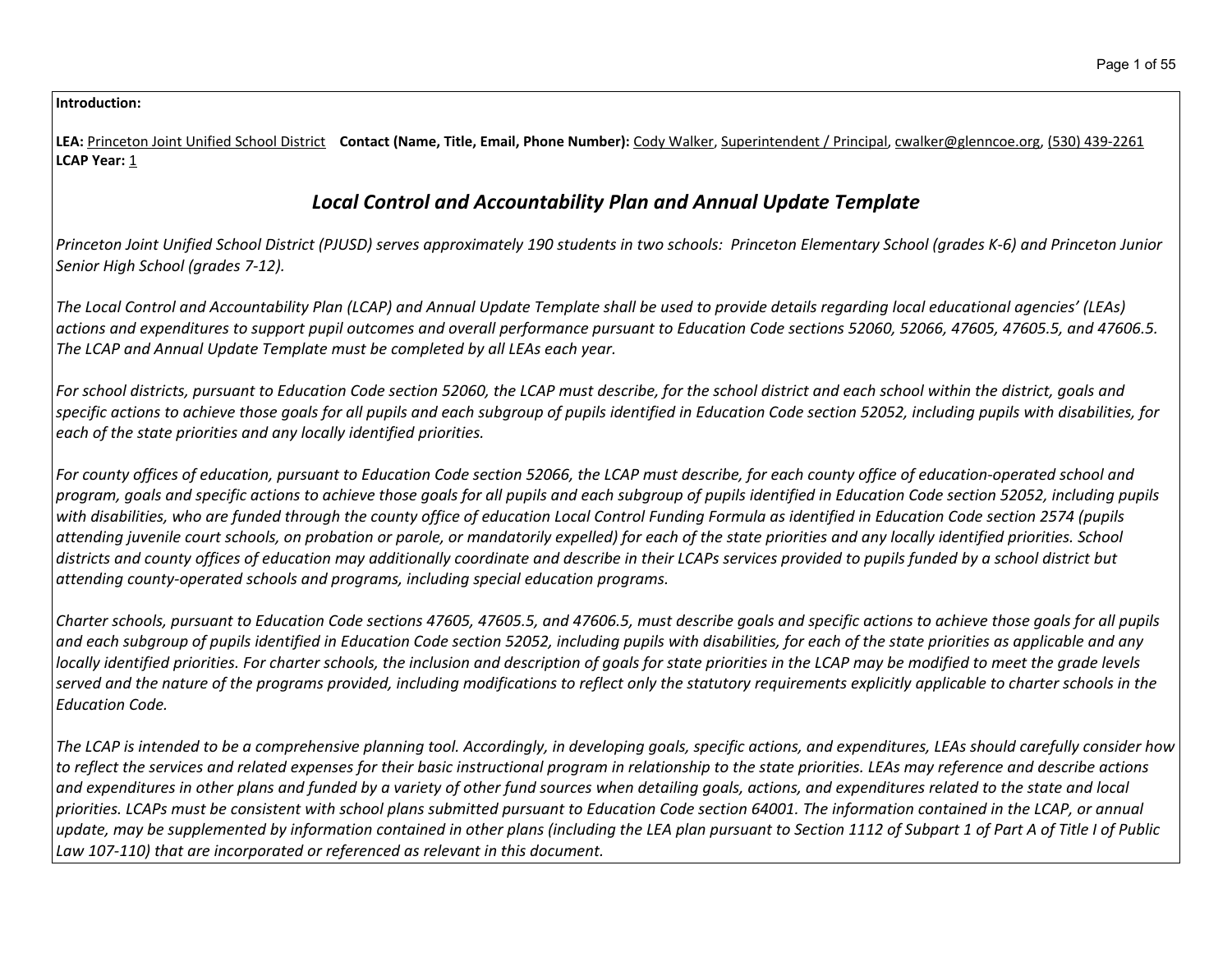For each section of the template, LEAs shall comply with instructions and should use the guiding questions as prompts (but not limits) for completing the information as required by statute. Guiding questions do not require separate narrative responses. However, the narrative response and goals and actions should demonstrate each quiding question was considered during the development of the plan. Data referenced in the LCAP must be consistent with the school accountability report card where appropriate. LEAs may resize pages or attach additional pages as necessary to facilitate completion of the LCAP.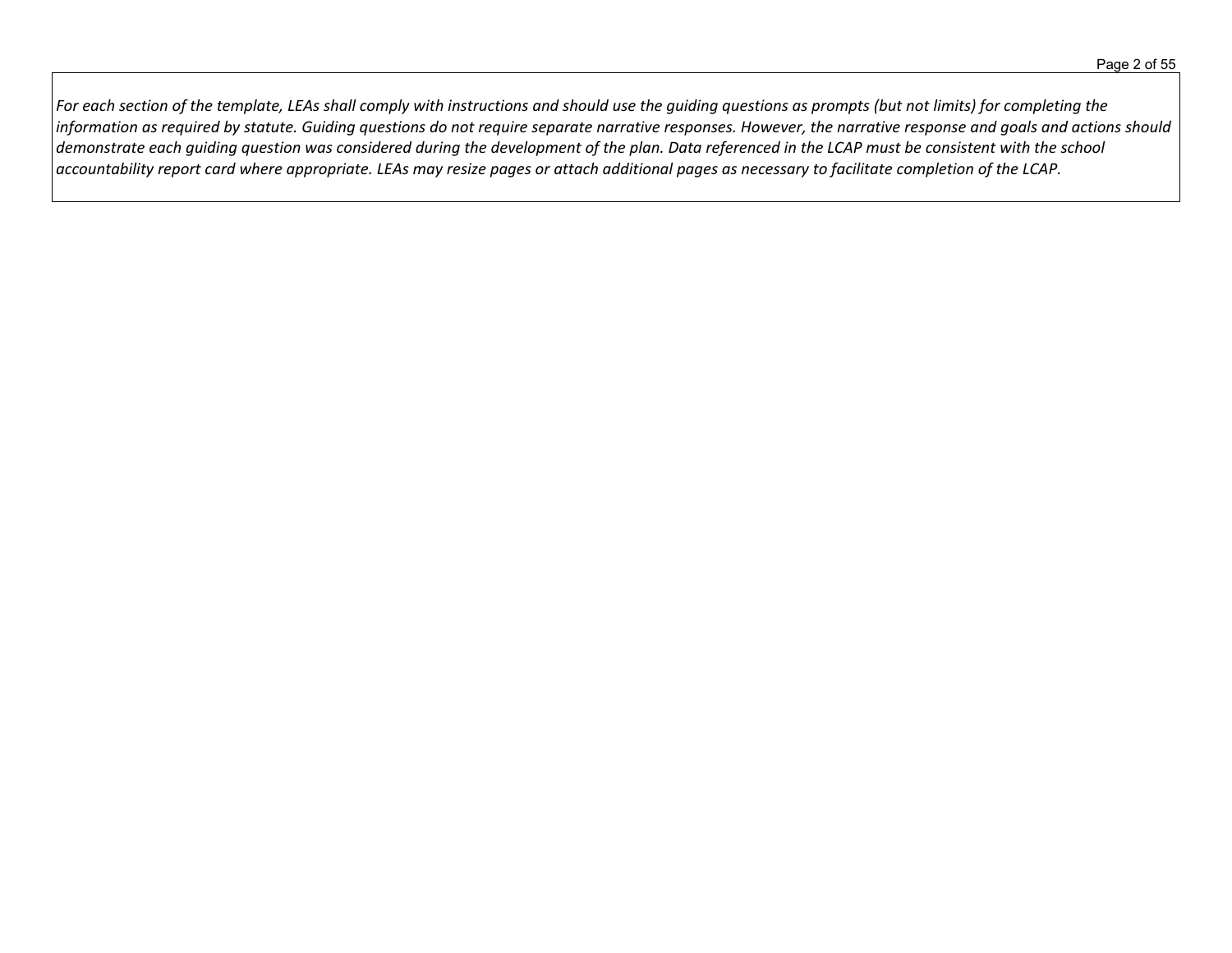# *State Priorities*

The state priorities listed in Education Code sections 52060 and 52066 can be categorized as specified below for planning purposes, however, school districts and county offices of education must address each of the state priorities in their LCAP. Charter schools must address the priorities in Education Code section 52060(d) that apply to the grade levels *served, or the nature of the program operated, by the charter school.*

### *A. Conditions of Learning:*

**Basic:** degree to which teachers are appropriately assigned pursuant to Education Code section 44258.9, and fully credentialed in the subject areas and for the pupils they are teaching; pupils have access to standards-aligned instructional materials pursuant to Education Code section 60119; and school facilities are maintained in good repair pursuant *to Education Code section 17002(d). (Priority 1)*

Implementation of State Standards: implementation of academic content and performance standards and English language development standards adopted by the state board *for all pupils, including English learners. (Priority 2)*

Course access: pupil enrollment in a broad course of study that includes all of the subject areas described in Education Code section 51210 and subdivisions (a) to (i), inclusive, of *Section 51220, as applicable. (Priority 7)*

Expelled pupils (for county offices of education only): coordination of instruction of expelled pupils pursuant to Education Code section 48926. (Priority 9)

Foster youth (for county offices of education only): coordination of services, including working with the county child welfare agency to share information, responding to the *needs of the juvenile court system, and ensuring transfer of health and education records. (Priority 10)*

### *B. Pupil Outcomes:*

Pupil achievement: performance on standardized tests, score on Academic Performance Index, share of pupils that are college and career ready, share of English learners that become English proficient, English learner reclassification rate, share of pupils that pass Advanced Placement exams with 3 or higher, share of pupils determined prepared for *college by the Early Assessment Program. (Priority 4)*

Other pupil outcomes: pupil outcomes in the subject areas described in Education Code section 51210 and subdivisions (a) to (i), inclusive, of Education Code section 51220, as *applicable. (Priority 8)* 

### *C. Engagement:*

Parental involvement: efforts to seek parent input in decision making at the district and each schoolsite, promotion of parent participation in programs for unduplicated pupils *and special need subgroups. (Priority 3)*

Pupil engagement: school attendance rates, chronic absenteeism rates, middle school dropout rates, high school dropout rates, high school graduations rates. (Priority 5)

School climate: pupil suspension rates, pupil expulsion rates, other local measures including surveys of pupils, parents and teachers on the sense of safety and school *connectedness. (Priority 6)*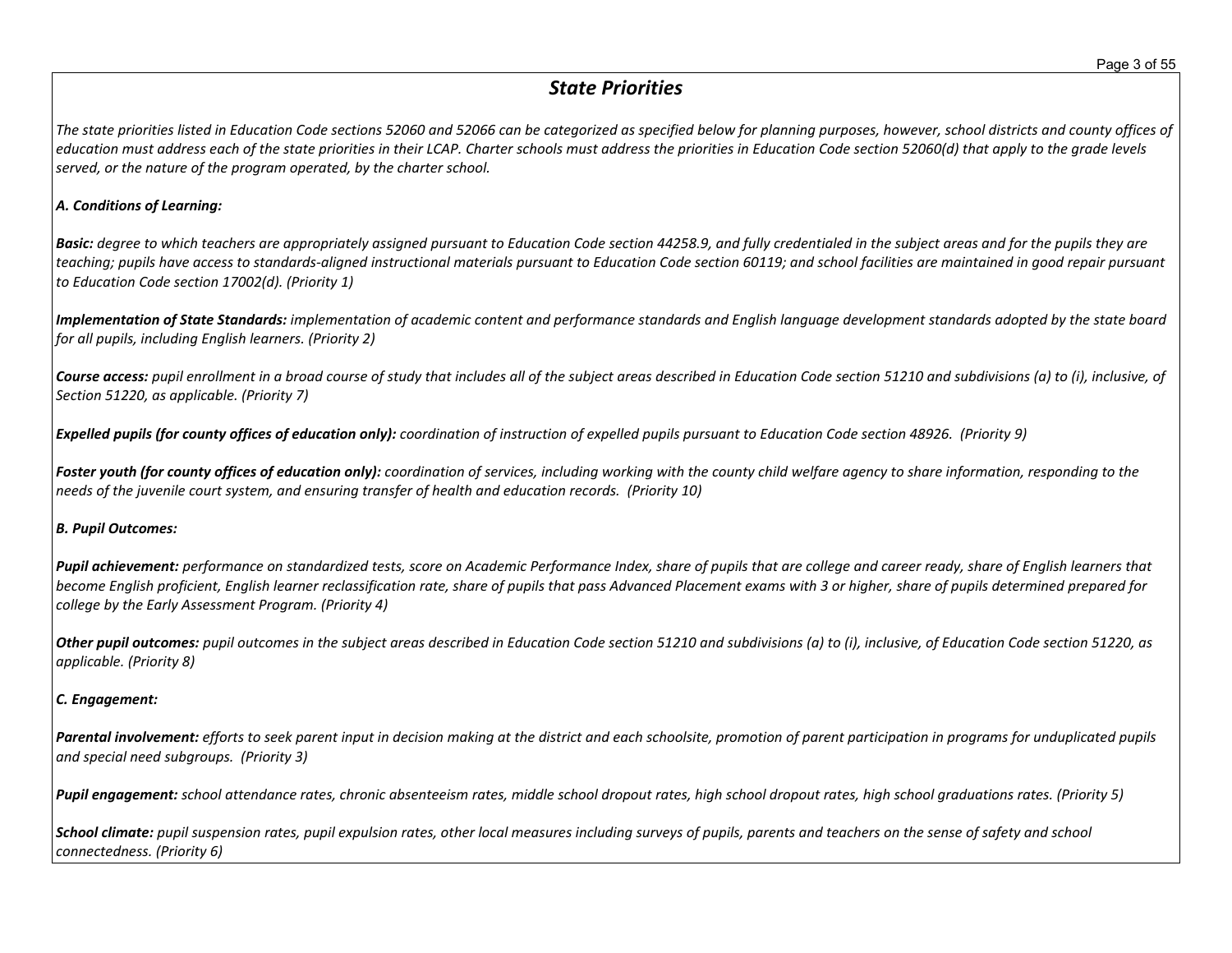### **Section 1: Stakeholder Engagement**

Meaningful engagement of parents, pupils, and other stakeholders, including those representing the subgroups identified in Education Code section 52052, is critical to the LCAP and budget process. Education Code sections 52060(g), 52062 and 52063 specify the minimum requirements for school districts; Education Code sections 52066(g), 52068 and 52069 specify the minimum requirements for county offices of education, and Education Code section 47606.5 specifies the minimum requirements for charter schools. In addition, Education Code section 48985 specifies the requirements for translation of documents.

**Instructions:** Describe the process used to consult with parents, pupils, school personnel, local bargaining units as applicable, and the community and how this consultation contributed to development of the LCAP or annual update. Note that the LEA's goals, actions, services and expenditures related to the state priority of parental involvement are to be described separately in Section 2. In the annual update boxes, describe the stakeholder involvement process for the review, and describe its impact on, the development of the annual update to LCAP goals, actions, services, and expenditures.

### **Guiding Questions:**

- 1) How have applicable stakeholders (e.g., parents and pupils, including parents of unduplicated pupils and unduplicated pupils identified in Education Code section 42238.01; community members; local bargaining units; LEA personnel; county child welfare agencies; county office of education foster youth services programs, court-appointed special advocates, and other foster youth stakeholders; community organizations representing English learners; and others as appropriate) been engaged and involved in developing, reviewing, and supporting implementation of the LCAP?
- 2) How have stakeholders been included in the LEA's process in a timely manner to allow for engagement in the development of the LCAP?
- 3) What information (e.g., quantitative and qualitative data/metrics) was made available to stakeholders related to the state priorities and used by the LEA to inform the LCAP goal setting process? How was the information made available?
- 4) What changes, if any, were made in the LCAP prior to adoption as a result of written comments or other feedback received by the LEA through any of the LEA's engagement processes?
- 5) What specific actions were taken to meet statutory requirements for stakeholder engagement pursuant to Education Code sections 52062, 52068, and 47606.5, including engagement with representatives of parents and guardians of pupils identified in Education Code section 42238.01?
- 6) What specific actions were taken to consult with pupils to meet the requirements 5 CCR 15495(a)?
- 7) How has stakeholder involvement been continued and supported? How has the involvement of these stakeholders supported improved outcomes for pupils, including unduplicated pupils, related to the state priorities?

| <b>Involvement Process</b>                                                                                                                                                                                                                                                                                                                                                                                                                                           | Impact on LCAP                                                                                                                                                                                                                                                                                                                                                                                        |
|----------------------------------------------------------------------------------------------------------------------------------------------------------------------------------------------------------------------------------------------------------------------------------------------------------------------------------------------------------------------------------------------------------------------------------------------------------------------|-------------------------------------------------------------------------------------------------------------------------------------------------------------------------------------------------------------------------------------------------------------------------------------------------------------------------------------------------------------------------------------------------------|
| Princeton Joint Unified School District administration has been involved in<br>regular LCAP training workshops put on by Glenn County Office of Education.<br>During these meetings we have collaborated with other administrators to stay<br>current on the requirements of the LCAP and best practices in its completion.<br>Besides county and LEA representatives, there have been participants from<br>special education, ROP / CTE, and foster youth services. | Information gained from the Glenn County Office of Education workshops has<br>been communicated to district stakeholders: the Princeton Joint Unified<br>School District Governing Board, Princeton Elementary School Site Council,<br>Princeton Junior Senior High School Site Council, and school staff (first through<br>leadership team meetings, and then as communicated to bargaining groups). |
| Princeton Joint Unified School District determined that the school site councils                                                                                                                                                                                                                                                                                                                                                                                     | The site councils met regularly throughout the year (10/16/14, 11/20/14,                                                                                                                                                                                                                                                                                                                              |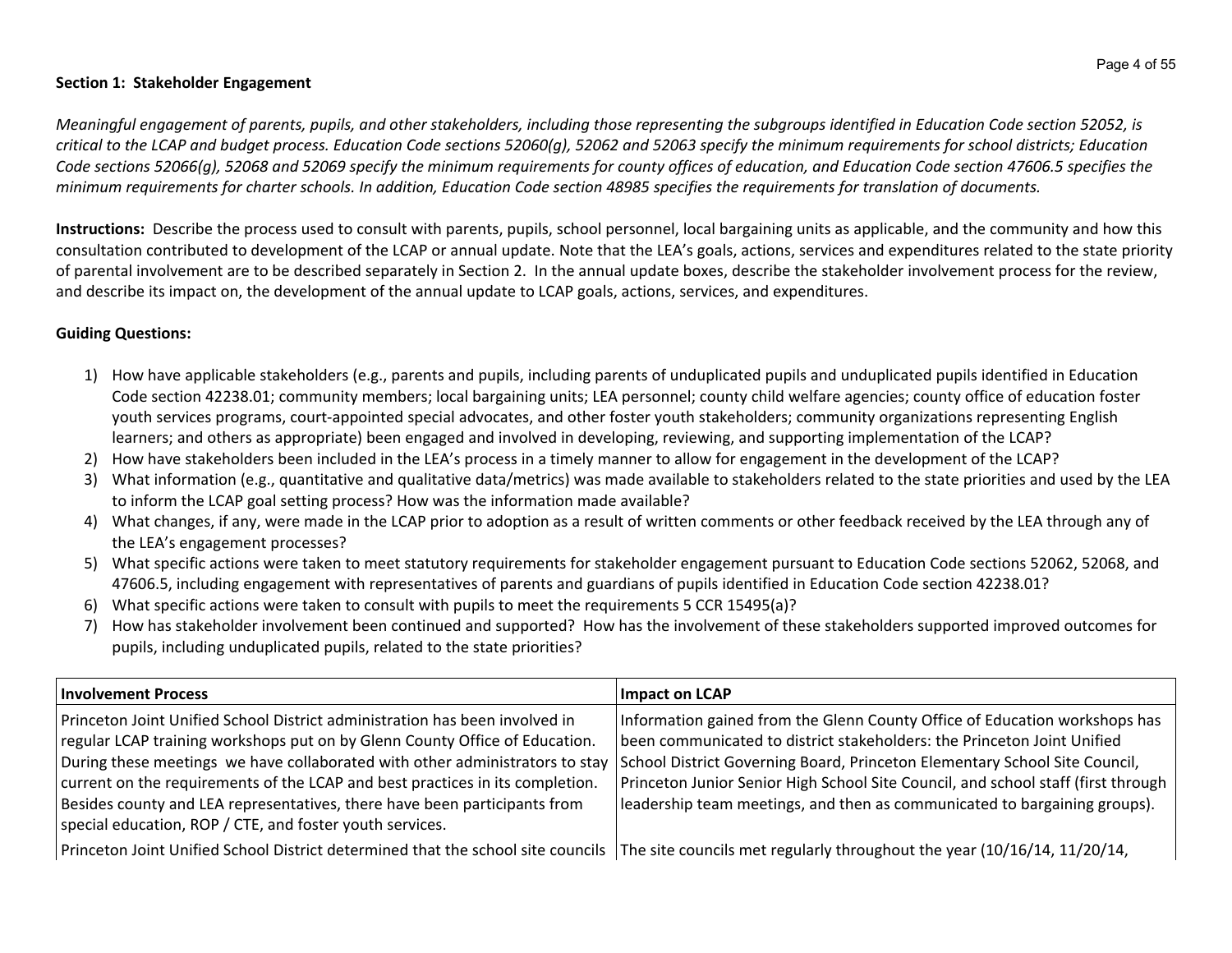|                                                                                                                                                                                                                                                                                                                                                                                                                                                                                                                                                                                                                           | Page 5 of 55                                                                                                                                                                                                                                                                                                                                                                                                                                                                                                                                                                                                                                                                                                                  |
|---------------------------------------------------------------------------------------------------------------------------------------------------------------------------------------------------------------------------------------------------------------------------------------------------------------------------------------------------------------------------------------------------------------------------------------------------------------------------------------------------------------------------------------------------------------------------------------------------------------------------|-------------------------------------------------------------------------------------------------------------------------------------------------------------------------------------------------------------------------------------------------------------------------------------------------------------------------------------------------------------------------------------------------------------------------------------------------------------------------------------------------------------------------------------------------------------------------------------------------------------------------------------------------------------------------------------------------------------------------------|
| at Princeton Elementary School and Princeton Junior Senior High School, along<br>with district administration, would be the primary groups responsible for<br>writing the District's LCAP. Because both site councils would be involved, the<br>decision was made to have combined meetings. Among the two site councils<br>representatives are administrators, teachers, parents, and students. Included<br>among the student and parent representatives are representatives from both<br>schools' unduplicated student groups.                                                                                          | $1/15/15$ , $2/12/15$ , $3/12/15$ , and $4/16/15$ ) and spent multiple meeting sessions<br>discussing the requirements of the LCAP. The site councils reviewed<br>performance data that related to performance in the eight state priority areas.<br>Following review of the relevant data, LCAP goals and actions were<br>formulated.                                                                                                                                                                                                                                                                                                                                                                                        |
| District administration used the feedback provided by the school site councils<br>and school leadership group to formulate a draft of the LCAP. The consensus<br>view was the majority of the goals and actions expressed in the 2014-15 LCAP<br>would be appropriate to carry forward into the 2015-16 LCAP, albeit in a<br>streamlined manner.                                                                                                                                                                                                                                                                          | Feedback was solicited from all stakeholder groups and modifications were<br>made to the LCAP as appropriate.                                                                                                                                                                                                                                                                                                                                                                                                                                                                                                                                                                                                                 |
| A draft of the LCAP was made available to the Princeton Joint Unified School<br>District Governing Board and to the public in a public hearing during the June<br>25, 2015 PJUSD school board meeting.                                                                                                                                                                                                                                                                                                                                                                                                                    | The public hearing included the solicitation of feedback on the LCAP. It was<br>encouraged to provide feedback in a written form to which district<br>administration responded in a written form. No written feedback has been<br>received by the district.                                                                                                                                                                                                                                                                                                                                                                                                                                                                   |
| Following the public hearing on the LCAP, district administration finalized a<br>draft of the LCAP. This draft was provided to Glenn County Office of Education<br>for provisional approval.                                                                                                                                                                                                                                                                                                                                                                                                                              | Glenn County Office of Education reviewed the draft LCAP and provided its<br>provisional approval.                                                                                                                                                                                                                                                                                                                                                                                                                                                                                                                                                                                                                            |
| During the June 30, 2015 board meeting the LCAP was agendized for approval<br>by the PJUSD Governing Board.                                                                                                                                                                                                                                                                                                                                                                                                                                                                                                               | The PJUSD Governing Board took action to approve the LCAP. This approved<br>LCAP was then submitted to the Glenn County Office of Education for<br>approval.                                                                                                                                                                                                                                                                                                                                                                                                                                                                                                                                                                  |
| <b>Annual Update:</b>                                                                                                                                                                                                                                                                                                                                                                                                                                                                                                                                                                                                     | <b>Annual Update:</b>                                                                                                                                                                                                                                                                                                                                                                                                                                                                                                                                                                                                                                                                                                         |
| During the 2014-15 school year, the Princeton Elementary and Princeton Jr Sr<br>High School Site Councils, school leadership, and faculty examined available<br>data and reviewed progress on LCAP goals and actions. This review process<br>took place during all School Site Council Meetings for both Princeton<br>Elementary School and Princeton Junior Senior HIgh School (10/16/14,<br>11/20/14, 1/15/15, 2/12/15, 3/12/15, and 4/16/15), and during many monthly<br>staff meetings and monthly late start meetings. Updates on school progress<br>was shared with the governing board throughout the school year. | It was determined that all school goals remained appropriate, but needed to<br>be reorganized for 2015-16 to better comply with template requirements.<br>Actions were updated as appropriate, with some accomplished actions<br>dropped from the plan and new actions added. Expected Annual Measurable<br>Outcomes were expanded in plans for the 2015-16 school year. While all of<br>the required data points had been considered in formulation of the 2014-15<br>LCAP, only some had been included as pertinent to the goals as formulated. It<br>became clear during review of information for creation of the 2015-16 LCAP<br>that all state required EAMOs needed to be explicitly addressed in the 2015-16<br>LCAP. |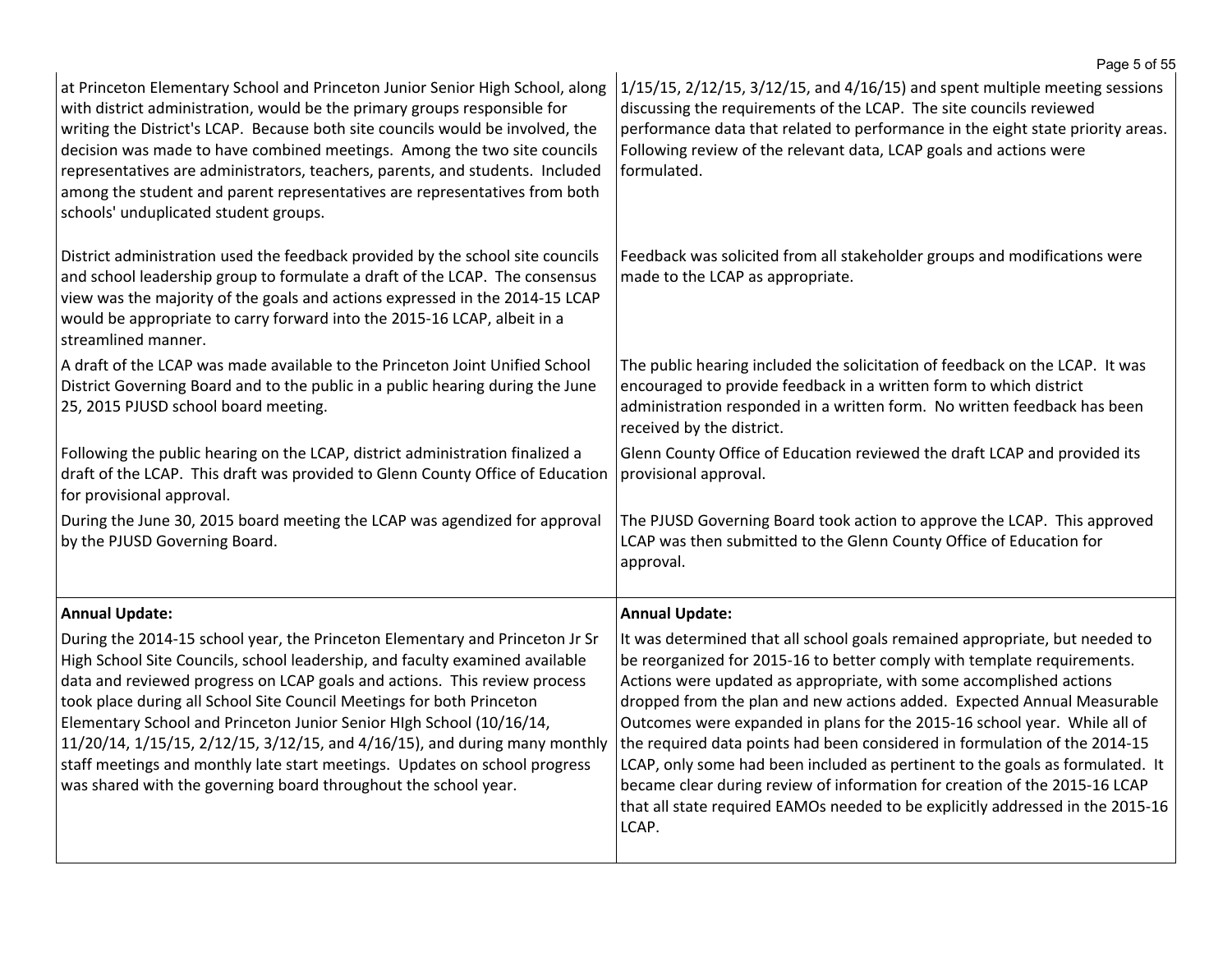Page 6 of 55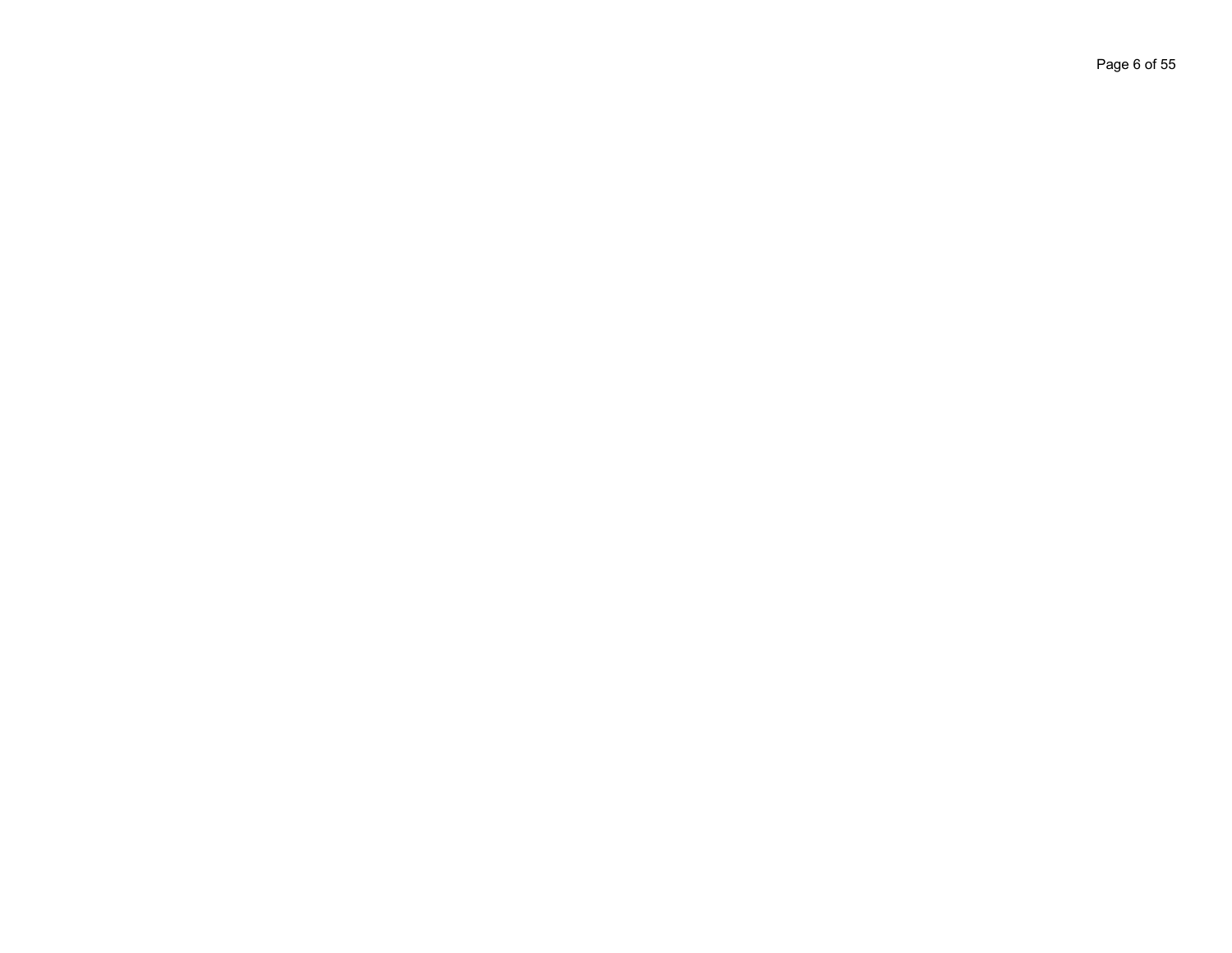#### **Section 2: Goals, Actions, Expenditures, and Progress Indicators**

#### **Instructions:**

All LEAs must complete the LCAP and Annual Update Template each year. The LCAP is a three-year plan for the upcoming school year and the two years that follow. In this way, the program and goals contained in the LCAP align with the term of a school district and county office of education budget and multiyear budget projections. The Annual Update section of the template reviews progress made for each stated goal in the school year that is coming to a close, assesses the effectiveness of actions and services provided, and describes the changes made in the LCAP for the next three years that are based on this review and assessment.

Charter schools may adjust the table below to align with the term of the charter school's budget that is submitted to the school's authorizer pursuant to Education Code section 47604.33.

For school districts, Education Code sections 52060 and 52061, for county offices of education, Education Code sections 52066 and 52067, and for charter schools, Education Code section 47606.5 require(s) the LCAP to include a description of the annual goals, for all pupils and each subgroup of pupils, to be achieved for each state priority as defined in 5 CCR 15495(i) and any local priorities; a description of the specific actions an LEA will take to meet the identified goals; a description of the expenditures required to implement the specific actions; and an annual update to include a review of progress towards the goals and describe any changes to the goals.

To facilitate alignment between the LCAP and school plans, the LCAP shall identify and incorporate school-specific goals related to the state and local priorities from the school plans submitted pursuant to Education Code section 64001. Furthermore, the LCAP should be shared with, and input requested from, schoolsite-level advisory groups, as applicable (e.g., schoolsite councils, English Learner Advisory Councils, pupil advisory groups, etc.) to facilitate alignment between school-site and district-level goals and actions. An LEA may incorporate or reference actions described in other plans that are being undertaken to meet the goal.

### Using the following instructions and guiding questions, complete a goal table (see below) for each of the LEA's goals. Duplicate and expand the fields as **necessary.**

**Goal:** Describe the goal:

When completing the goal tables, include goals for all pupils and specific goals for schoolsites and specific subgroups, including pupils with disabilities, both at the LEA level and, where applicable, at the schoolsite level. The LEA may identify which schoolsites and subgroups have the same goals, and group and describe those goals together. The LEA may also indicate those goals that are not applicable to a specific subgroup or schoolsite.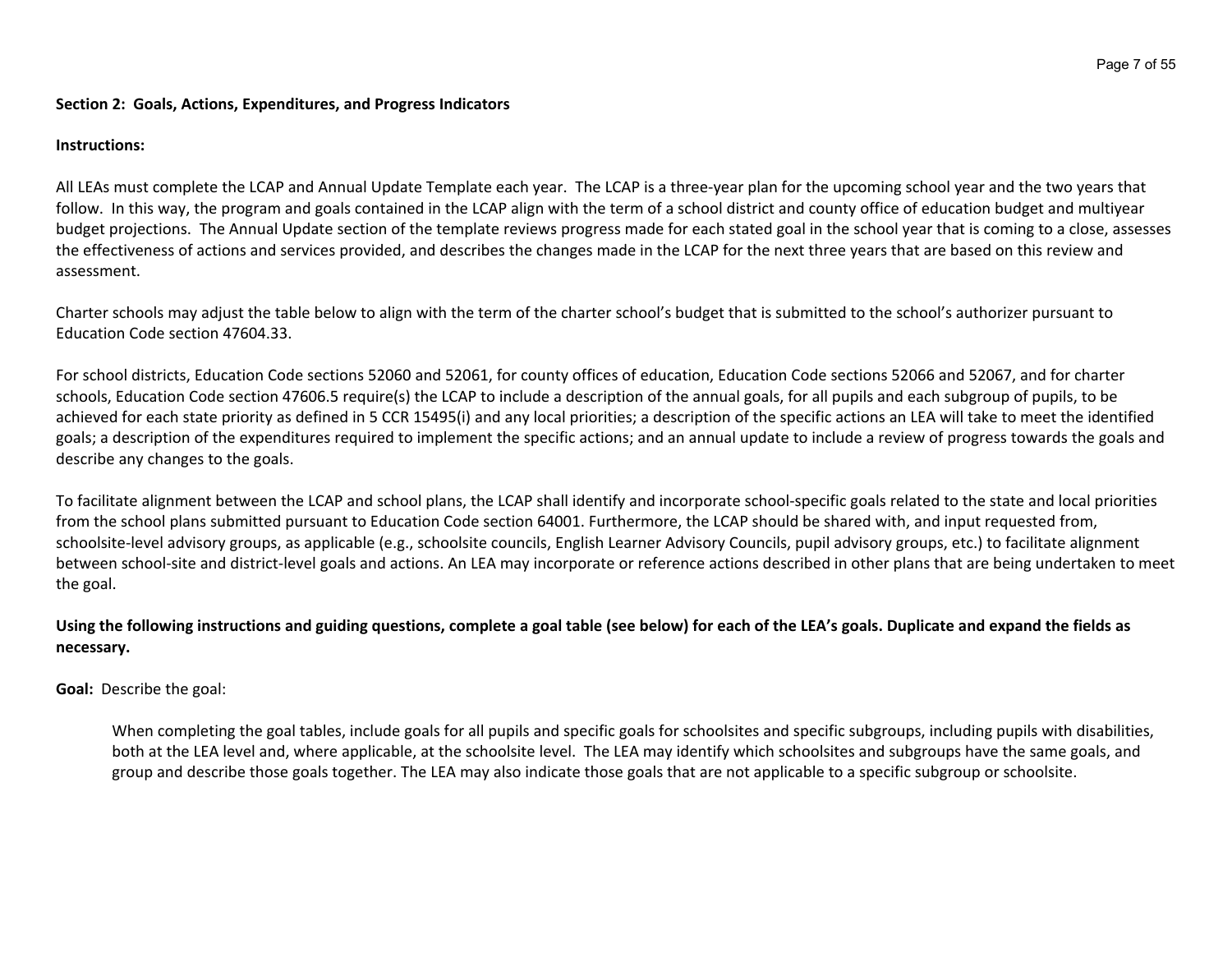**Related State and/or Local Priorities:** Identify the state and/or local priorities addressed by the goal by placing a check mark next to the applicable priority or priorities. The LCAP must include goals that address each of the state priorities, as defined in 5 CCR 15495(i), and any additional local priorities; however, one goal may address multiple priorities.

**Identified Need:** Describe the need(s) identified by the LEA that this goal addresses, including a description of the supporting data used to identify the need(s).

Schools: Identify the schoolsites to which the goal applies. LEAs may indicate "all" for all schools, specify an individual school or a subset of schools, or specify grade spans (e.g., all high schools or grades K-5).

**Applicable Pupil Subgroups:** Identify the pupil subgroups as defined in Education Code section 52052 to which the goal applies, or indicate "all" for all pupils.

**Expected Annual Measurable Outcomes:** For each LCAP year, identify and describe specific expected measurable outcomes for all pupils using, at minimum, the applicable required metrics for the related state priorities. Where applicable, include descriptions of specific expected measurable outcomes for schoolsites and specific subgroups, including pupils with disabilities, both at the LEA level and at the schoolsite level.

The metrics used to describe the expected measurable outcomes may be quantitative or qualitative, although the goal tables must address all required metrics for every state priority in each LCAP year. The required metrics are the specified measures and objectives for each state priority as set forth in Education Code sections 52060(d) and 52066(d). For the pupil engagement priority metrics, LEAs must calculate the rates specified in Education Code sections 52060(d)(5)(B), (C), (D) and (E) as described in the Local Control Accountability Plan and Annual Update Template Appendix, sections (a) through (d).

**Action/Services:** For each LCAP year, identify all annual actions to be performed and services provided to meet the described goal. Actions may describe a group of services that are implemented to achieve the identified goal.

Scope of Service**:** Describe the scope of each action/service by identifying the schoolsites covered. LEAs may indicate "all" for all schools, specify an individual school or a subset of schools, or specify grade spans (e.g., all high schools or grades K-5). If supplemental and concentration funds are used to support the action/service, the LEA must identify if the scope of service is districtwide, schoolwide, countywide, or charterwide.

Pupils to be served within identified scope of service**:** For each action/service, identify the pupils to be served within the identified scope of service. If the action to be performed or the service to be provided is for all pupils, place a check mark next to "ALL."

For each action and/or service to be provided above what is being provided for all pupils, place a check mark next to the applicable unduplicated pupil subgroup(s) and/or other pupil subgroup(s) that will benefit from the additional action, and/or will receive the additional service. Identify, as applicable, additional actions and services for unduplicated pupil subgroup(s) as defined in Education Code section 42238.01, pupils redesignated fluent English proficient, and/or pupils subgroup(s) as defined in Education Code section 52052.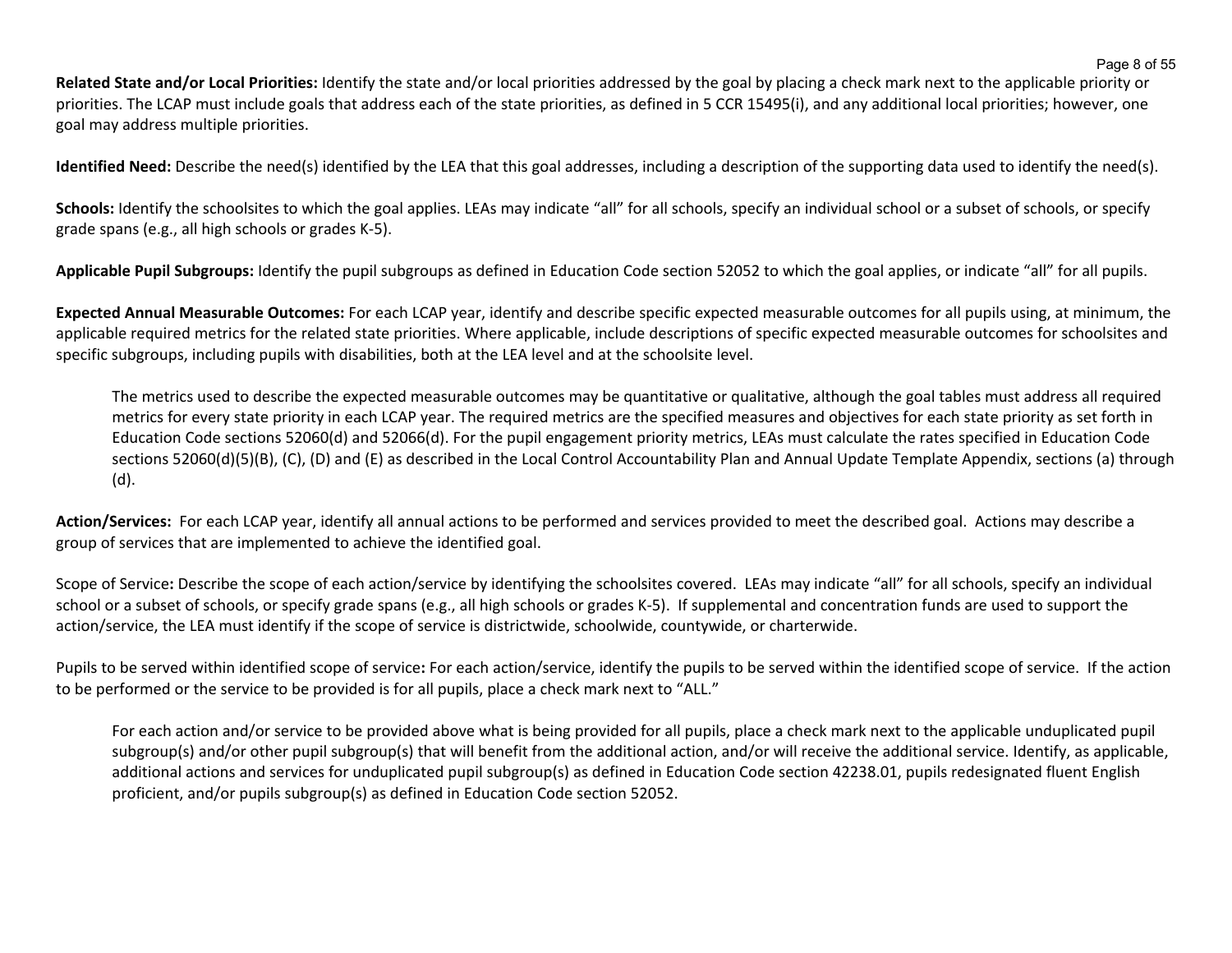**Budgeted Expenditures:** For each action/service, list and describe budgeted expenditures for each school year to implement these actions, including where those expenditures can be found in the LEA's budget. The LEA must reference all fund sources for each proposed expenditure. Expenditures must be classified using the California School Accounting Manual as required by Education Code sections 52061, 52067, and 47606.5.

# **Guiding Questions:**

- 1) What are the LEA's goal(s) to address state priorities related to "Conditions of Learning"?
- 2) What are the LEA's goal(s) to address state priorities related to "Pupil Outcomes"?
- 3) What are the LEA's goal(s) to address state priorities related to parent and pupil "Engagement" (e.g., parent involvement, pupil engagement, and school climate)?
- 4) What are the LEA's goal(s) to address any locally-identified priorities?
- 5) How have the unique needs of individual schoolsites been evaluated to inform the development of meaningful district and/or individual schoolsite goals (e.g., input from site level advisory groups, staff, parents, community, pupils; review of school level plans; in-depth school level data analysis, etc.)?
- 6) What are the unique goals for unduplicated pupils as defined in Education Code sections 42238.01 and subgroups as defined in section 52052 that are different from the LEA's goals for all pupils?
- 7) What are the specific expected measurable outcomes associated with each of the goals annually and over the term of the LCAP?
- 8) What information (e.g., quantitative and qualitative data/metrics) was considered/reviewed to develop goals to address each state or local priority?
- 9) What information was considered/reviewed for individual schoolsites?
- 10) What information was considered/reviewed for subgroups identified in Education Code section 52052?
- 11) What actions/services will be provided to all pupils, to subgroups of pupils identified pursuant to Education Code section 52052, to specific schoolsites, to English learners, to low-income pupils, and/or to foster youth to achieve goals identified in the LCAP?
- 12) How do these actions/services link to identified goals and expected measurable outcomes?
- 13) What expenditures support changes to actions/services as a result of the goal identified? Where can these expenditures be found in the LEA's budget?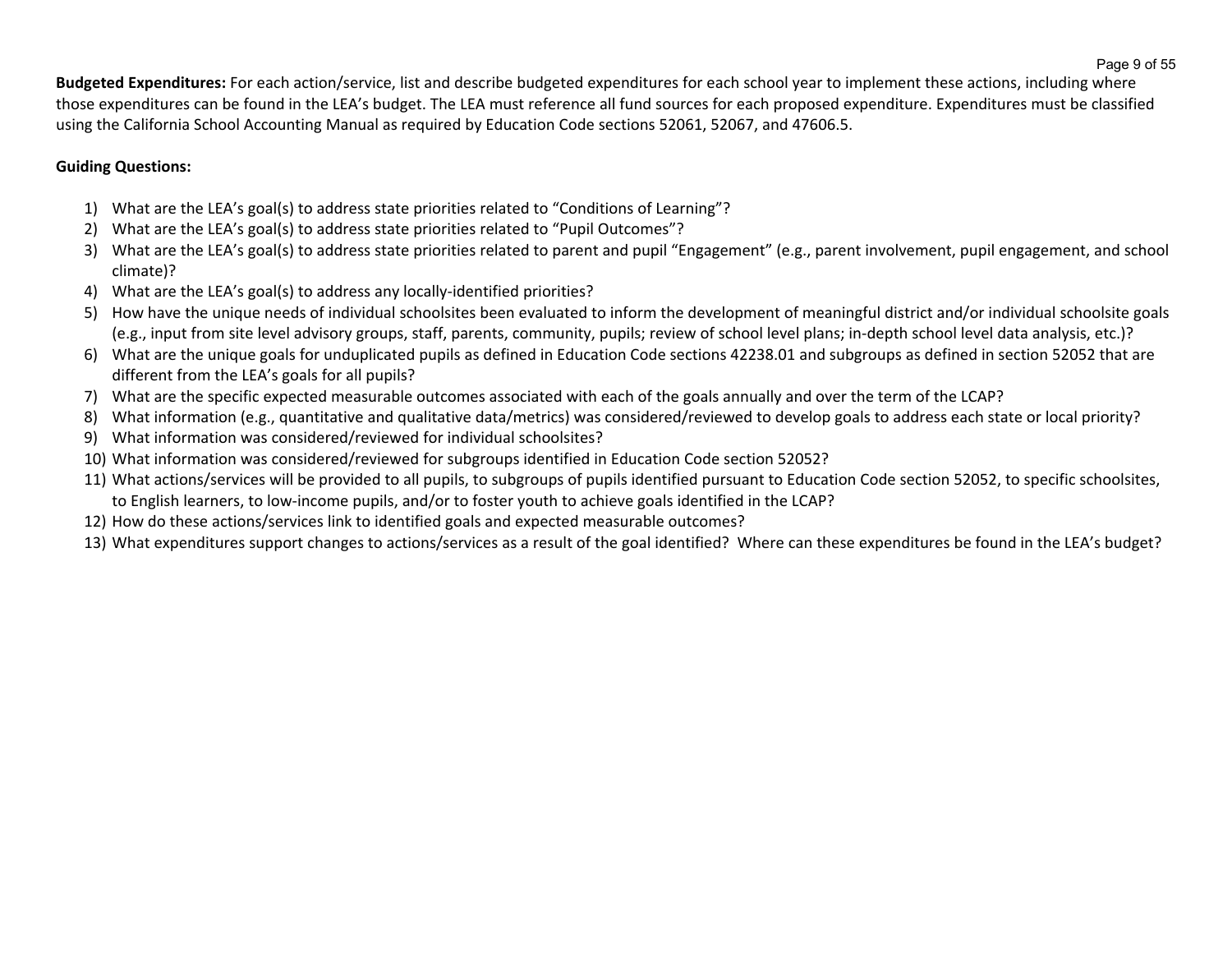|                                                                                                                                                                                                                                                                                                                                                                                                                                                                                                                                                                                                                                                   | Conditions of Learning: Princeton Joint Unified School District will optimize the conditions of student learning<br>by hiring, developing, and retaining highly competent, effective teachers who will provide instructional<br>programs that are standards-aligned, intellectually challenging, and developmentally appropriate for all learners<br>GOAL 1: lusing appropriate instructional materials in well-maintained school facilities.                                                                                                                                      | Related State and/or Local Priorities:<br>$1 \times 2 \times 3 = 4 = 5 = 6 = 7 \times 8 =$<br>COE only: $9 - 10 -$<br>Local: Specify |                                                                                                                              |                         |                                                                                                                        |  |
|---------------------------------------------------------------------------------------------------------------------------------------------------------------------------------------------------------------------------------------------------------------------------------------------------------------------------------------------------------------------------------------------------------------------------------------------------------------------------------------------------------------------------------------------------------------------------------------------------------------------------------------------------|------------------------------------------------------------------------------------------------------------------------------------------------------------------------------------------------------------------------------------------------------------------------------------------------------------------------------------------------------------------------------------------------------------------------------------------------------------------------------------------------------------------------------------------------------------------------------------|--------------------------------------------------------------------------------------------------------------------------------------|------------------------------------------------------------------------------------------------------------------------------|-------------------------|------------------------------------------------------------------------------------------------------------------------|--|
| Identified Need: 1) Maintain high degree of appropriately assigned and credentialed teachers<br>2014-15: 100% of teachers appropriately assigned<br>3 teachers completing BTSA<br>5 high school teachers placed using committee on assignment<br>1 teacher completing CLAD certification while teaching under emergency CLAD certification<br>2) Maintain sufficient board adopted instructional materials (annual board resolution) aligned with new standards<br>3) Maintain well-repaired facilities (FIT evaluation)<br>4) Continue implementation of standards-based instruction<br>5) Continue to offer ELD instruction to all ELD students |                                                                                                                                                                                                                                                                                                                                                                                                                                                                                                                                                                                    |                                                                                                                                      |                                                                                                                              |                         |                                                                                                                        |  |
| Goal Applies to:                                                                                                                                                                                                                                                                                                                                                                                                                                                                                                                                                                                                                                  | Schools: All<br>Applicable Pupil<br>i All<br>Subgroups:                                                                                                                                                                                                                                                                                                                                                                                                                                                                                                                            |                                                                                                                                      |                                                                                                                              |                         |                                                                                                                        |  |
|                                                                                                                                                                                                                                                                                                                                                                                                                                                                                                                                                                                                                                                   |                                                                                                                                                                                                                                                                                                                                                                                                                                                                                                                                                                                    |                                                                                                                                      | LCAP Year 1: 2015-16                                                                                                         |                         |                                                                                                                        |  |
| Measurable<br>Outcomes:                                                                                                                                                                                                                                                                                                                                                                                                                                                                                                                                                                                                                           | Expected Annual 1) 100% of teachers will be appropriately assigned<br>2) Sufficient instructional materials will be available for all classes, evidenced in board resolution<br>3a) Facilities Inspection Tool Evaluation will indicate all facilities in satisfactory repair<br>3b) Complete construction of new science, agriculture, and business classrooms; complete replacement of elementary school roof and HVAC<br>units<br>4) All PJUSD teachers will participate in standards-based professional development<br>5) ELD instruction will be provided to all ELD students |                                                                                                                                      |                                                                                                                              |                         |                                                                                                                        |  |
|                                                                                                                                                                                                                                                                                                                                                                                                                                                                                                                                                                                                                                                   | Pupils to be served within<br>Scope of<br><b>Budgeted</b><br>Actions/Services<br>identified scope of<br>Service<br>Expenditures<br>service                                                                                                                                                                                                                                                                                                                                                                                                                                         |                                                                                                                                      |                                                                                                                              |                         |                                                                                                                        |  |
| The District will ensure that all teachers are credentialed<br>in their area of instruction with direct support from the<br>Glenn County Office of Education                                                                                                                                                                                                                                                                                                                                                                                                                                                                                      |                                                                                                                                                                                                                                                                                                                                                                                                                                                                                                                                                                                    | Districtwid<br>e                                                                                                                     | $ X$ All<br>OR:<br>Low Income pupils<br><b>English Learners</b><br>Foster Youth<br>Redesignated fluent<br>English proficient | Base 633,000<br>252,000 | Teacher Salaries 1000-1999: Certificated Personnel Salaries<br>Certificated Benefits 3000-3999: Employee Benefits Base |  |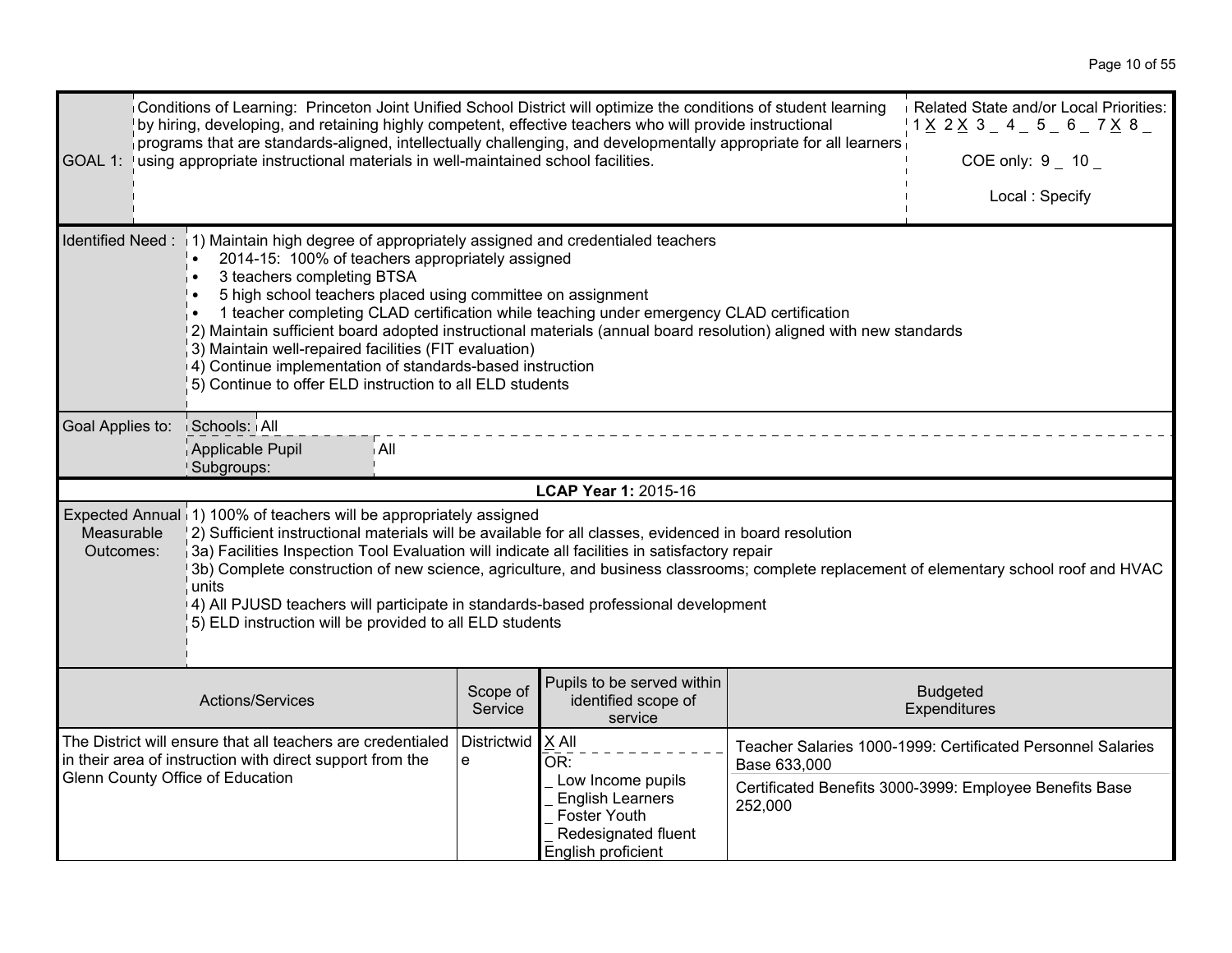|                                                                                                                                                                                                                                                                                            |                                                                            |                                                                                                                                                              | Page 11 of 55                                                                              |
|--------------------------------------------------------------------------------------------------------------------------------------------------------------------------------------------------------------------------------------------------------------------------------------------|----------------------------------------------------------------------------|--------------------------------------------------------------------------------------------------------------------------------------------------------------|--------------------------------------------------------------------------------------------|
|                                                                                                                                                                                                                                                                                            |                                                                            | Other Subgroups:<br>(Specify)                                                                                                                                |                                                                                            |
| Beginning teachers will be supported through BTSA<br>(three teachers total for 2015-16 school year)                                                                                                                                                                                        | Districtwid<br>e                                                           | X All<br>OR:<br>Low Income pupils<br><b>English Learners</b><br>Foster Youth<br>Redesignated fluent<br>English proficient<br>Other Subgroups:<br>(Specify)   | BTSA support 5000-5999: Services And Other Operating<br>Expenditures Base 10500            |
| The District will ensure that all students will have access<br>to standards-aligned instructional materials; evaluation<br>of piloted mathematics curriculum ((College Preparatory<br>Mathematics - CPM and EngageNY)) will continue with<br>expectation of adoption in 2015-16 or 2016-17 | Districtwid<br>e                                                           | $X$ All<br>OR:<br>Low Income pupils<br><b>English Learners</b><br>Foster Youth<br>Redesignated fluent<br>English proficient<br>Other Subgroups:<br>(Specify) | Curriculum purchase 4000-4999: Books And Supplies Lottery<br>30500                         |
| The District will ensure that all facilities are maintained<br>and in good repair                                                                                                                                                                                                          | Districtwid<br>e                                                           | $ X$ All<br>OR:                                                                                                                                              | Maintenance and operations salaries 2000-2999: Classified<br>Personnel Salaries Base 93000 |
|                                                                                                                                                                                                                                                                                            |                                                                            | Low Income pupils<br><b>English Learners</b><br>Foster Youth                                                                                                 | Maintenance and operations benefits 3000-3999: Employee<br>Benefits Base 49700             |
|                                                                                                                                                                                                                                                                                            | Redesignated fluent<br>English proficient<br>Other Subgroups:<br>(Specify) | Maintenance and operations services and other operating<br>expenditures 5000-5999: Services And Other Operating<br>Expenditures Base 146500                  |                                                                                            |
| Complete construction of new science, agriculture, and<br>business classrooms; complete replacement of<br>elementary school roof and HVAC units                                                                                                                                            | Districtwid<br>e                                                           | X All<br>OR:<br>Low Income pupils<br><b>English Learners</b><br>Foster Youth<br>Redesignated fluent<br>English proficient<br>Other Subgroups:<br>(Specify)   | Construction Costs 6000-6999: Capital Outlay Other 990000                                  |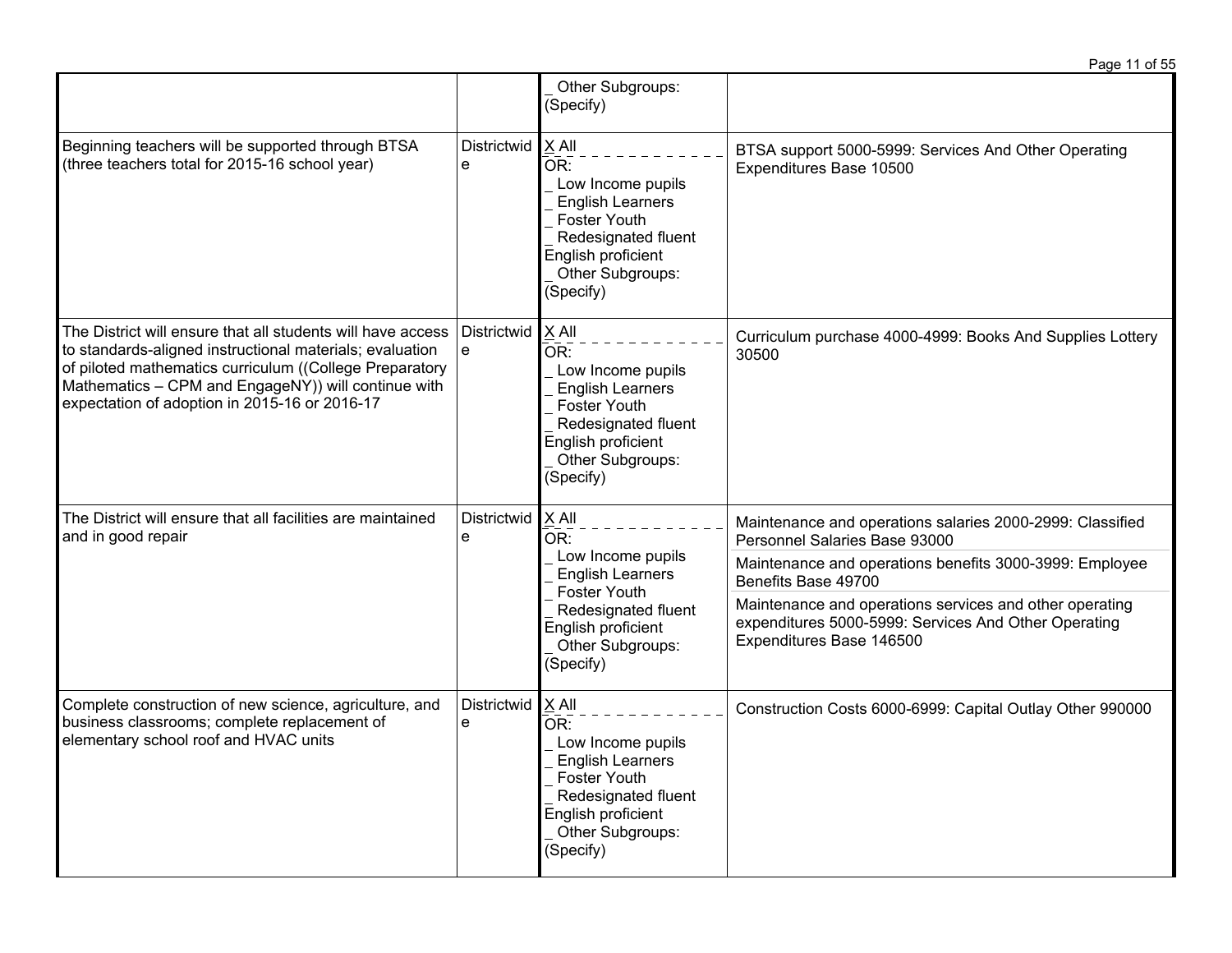| The District will ensure that all teachers have access to<br>professional development opportunities, minimally<br>participating in the Glenn Common to the Core All Staff<br>Development Day. Professional development<br>opportunities will cover a variety of instructional needs<br>including Common Core, revised ELD standards, STEM,<br>Career Pathways, and technology | Districtwid   X All<br>e                                                                                                                                                                                                                                                                                                                                                                                                      | OR:<br>Low Income pupils<br>X English Learners<br><b>Foster Youth</b><br>Redesignated fluent<br>English proficient<br>X Other Subgroups:<br>(Specify)                               | Professional Development 5800: Professional/Consulting<br>Services And Operating Expenditures Base 5000                                         |  |
|-------------------------------------------------------------------------------------------------------------------------------------------------------------------------------------------------------------------------------------------------------------------------------------------------------------------------------------------------------------------------------|-------------------------------------------------------------------------------------------------------------------------------------------------------------------------------------------------------------------------------------------------------------------------------------------------------------------------------------------------------------------------------------------------------------------------------|-------------------------------------------------------------------------------------------------------------------------------------------------------------------------------------|-------------------------------------------------------------------------------------------------------------------------------------------------|--|
| The District will ensure that all teachers are CLAD-<br>certified and trained in SDAIE methods; the Princeton Jr<br>Sr High School master schedule will reflect ELD periods                                                                                                                                                                                                   | Districtwid<br>e                                                                                                                                                                                                                                                                                                                                                                                                              | All<br>OR:<br>Low Income pupils<br>X English Learners<br>Foster Youth<br>Redesignated fluent<br>English proficient<br>Other Subgroups:<br>(Specify)                                 | Professional Development 5000-5999: Services And Other<br>Operating Expenditures Title III 1000                                                 |  |
|                                                                                                                                                                                                                                                                                                                                                                               |                                                                                                                                                                                                                                                                                                                                                                                                                               | LCAP Year 2: 2016-17                                                                                                                                                                |                                                                                                                                                 |  |
| Measurable<br>Outcomes:                                                                                                                                                                                                                                                                                                                                                       | Expected Annual 1) 100% of teachers will be appropriately assigned<br>2) Sufficient instructional materials will be available for all classes, evidenced in board resolution<br>3) Facilities Inspection Tool Evaluation will indicate all facilities in satisfactory repair<br>4) All PJUSD teachers will participate in standards-based professional development<br>5) ELD instruction will be provided to all ELD students |                                                                                                                                                                                     |                                                                                                                                                 |  |
| Actions/Services                                                                                                                                                                                                                                                                                                                                                              | Scope of<br>Service                                                                                                                                                                                                                                                                                                                                                                                                           | Pupils to be served within<br>identified scope of<br>service                                                                                                                        | <b>Budgeted</b><br>Expenditures                                                                                                                 |  |
| The District will ensure that all teachers are credentialed<br>in their area of instruction with direct support from the<br>Glenn County Office of Education                                                                                                                                                                                                                  | Districtwid<br>e                                                                                                                                                                                                                                                                                                                                                                                                              | $X$ All<br>$\overline{\mathsf{OR}}$ :<br>Low Income pupils<br><b>English Learners</b><br>Foster Youth<br>Redesignated fluent<br>English proficient<br>Other Subgroups:<br>(Specify) | Teacher Salaries 1000-1999: Certificated Personnel Salaries<br>Base 633000<br>Certificated Benefits 3000-3999: Employee Benefits Base<br>252000 |  |
| Beginning teachers will be supported through BTSA                                                                                                                                                                                                                                                                                                                             | Districtwid<br>е                                                                                                                                                                                                                                                                                                                                                                                                              | X All<br>OR:                                                                                                                                                                        | BTSA Support Costs 5000-5999: Services And Other<br>Operating Expenditures Base 10500                                                           |  |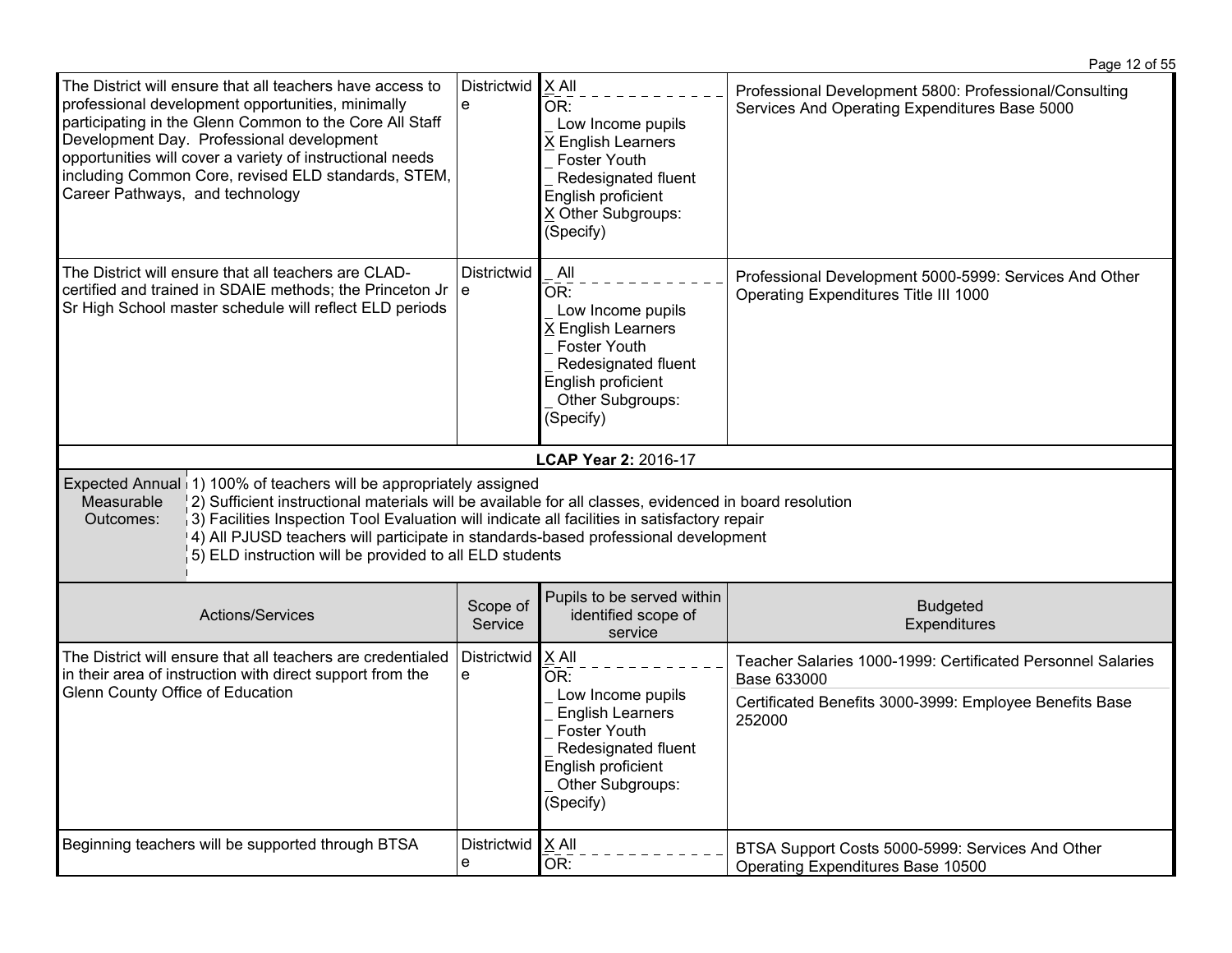|                                                                                                                                                                                                                                                                                                                                                                               |                          |                                                                                                                                                                   | Page 13 of 55                                                                                                                                                              |
|-------------------------------------------------------------------------------------------------------------------------------------------------------------------------------------------------------------------------------------------------------------------------------------------------------------------------------------------------------------------------------|--------------------------|-------------------------------------------------------------------------------------------------------------------------------------------------------------------|----------------------------------------------------------------------------------------------------------------------------------------------------------------------------|
|                                                                                                                                                                                                                                                                                                                                                                               |                          | Low Income pupils<br><b>English Learners</b><br><b>Foster Youth</b><br>Redesignated fluent<br>English proficient<br>Other Subgroups:<br>(Specify)                 |                                                                                                                                                                            |
| The District will ensure that all students will have access<br>to standards-aligned instructional materials; for 2016-17<br>this will likely focus on evaluation and adoption of<br>science curriculum                                                                                                                                                                        | Districtwid<br>e         | X All<br>OR:<br>Low Income pupils<br><b>English Learners</b><br><b>Foster Youth</b><br>Redesignated fluent<br>English proficient<br>Other Subgroups:<br>(Specify) | Curriculum purchase 4000-4999: Books And Supplies Base<br>10000                                                                                                            |
| The District will ensure that all facilities are maintained<br>and in good repair                                                                                                                                                                                                                                                                                             | Districtwid<br>e         | X All<br>OR:<br>Low Income pupils<br><b>English Learners</b><br><b>Foster Youth</b><br>Redesignated fluent<br>English proficient<br>Other Subgroups:<br>(Specify) | Maintenance and operations budget 2000-2999: Classified<br>Personnel Salaries Base 93000<br>Maintenance and operations benefits 3000-3999: Employee<br>Benefits Base 49700 |
|                                                                                                                                                                                                                                                                                                                                                                               |                          |                                                                                                                                                                   | Maintenance and operations services and other operating<br>expenditures 5000-5999: Services And Other Operating<br>Expenditures Base 146500                                |
| The District will ensure that all teachers have access to<br>professional development opportunities, minimally<br>participating in the Glenn Common to the Core All Staff<br>Development Day. Professional development<br>opportunities will cover a variety of instructional needs<br>including Common Core, revised ELD standards, STEM,<br>Career Pathways, and technology | Districtwid<br>e         | X All<br>OR:<br>Low Income pupils<br>X English Learners<br><b>Foster Youth</b><br>Redesignated fluent<br>English proficient<br>Other Subgroups:<br>(Specify)      | Professional Development 5800: Professional/Consulting<br>Services And Operating Expenditures Base 5000                                                                    |
| The District will ensure that all teachers are CLAD-<br>certified and trained in SDAIE methods; the Princeton Jr<br>Sr High School master schedule will reflect ELD periods                                                                                                                                                                                                   | <b>Districtwid</b><br>∣e | All<br>OR:<br>Low Income pupils<br>X English Learners<br>Foster Youth                                                                                             | Professional Development 5000-5999: Services And Other<br>Operating Expenditures Title III 1000                                                                            |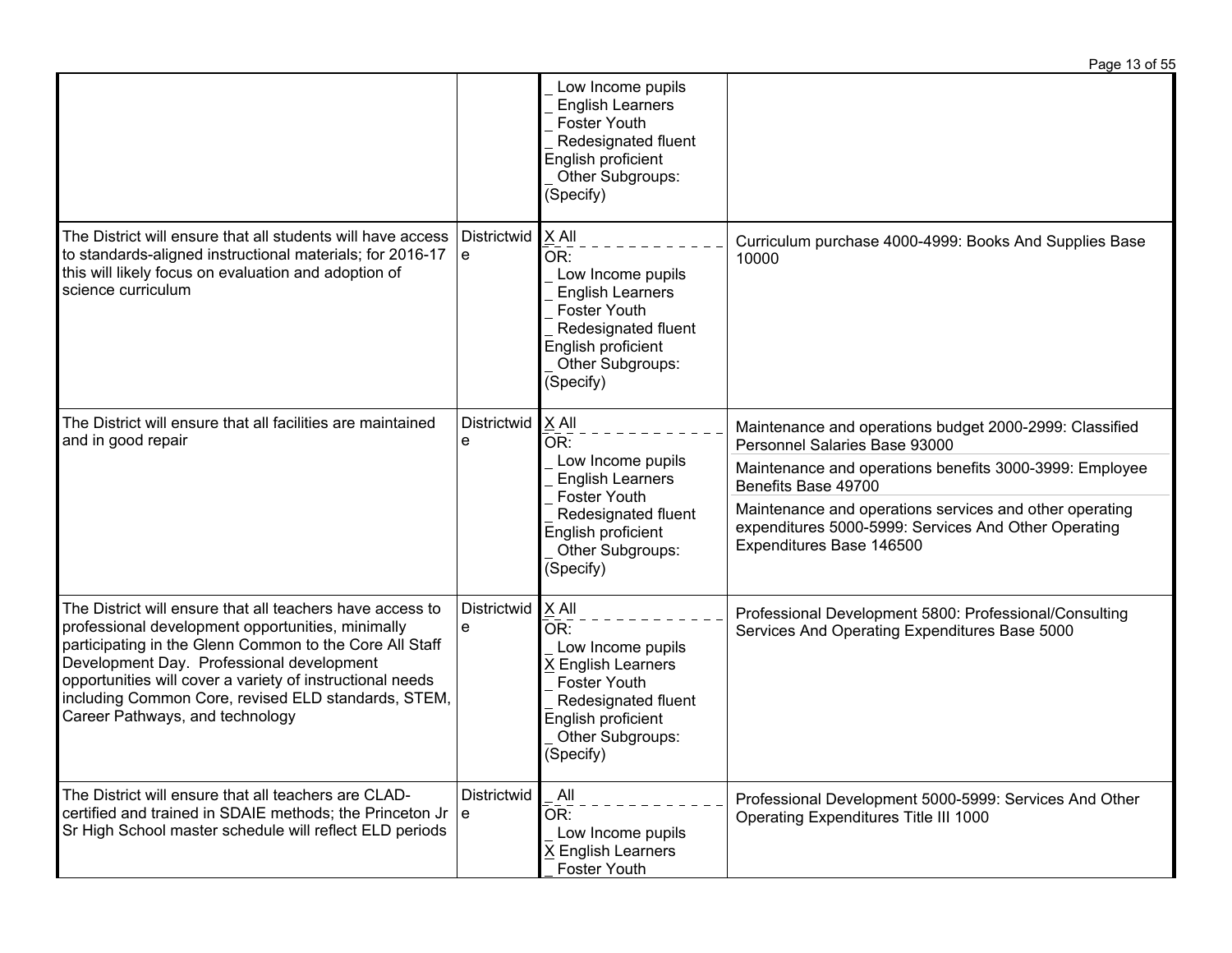|                                                                                                                                                                                                                                                                                                                                                                                                                                                          |                                                                                                                                                                                                             |                     |                                                                                                                                                                   | Page 14 of 55                                                                                                                                                     |
|----------------------------------------------------------------------------------------------------------------------------------------------------------------------------------------------------------------------------------------------------------------------------------------------------------------------------------------------------------------------------------------------------------------------------------------------------------|-------------------------------------------------------------------------------------------------------------------------------------------------------------------------------------------------------------|---------------------|-------------------------------------------------------------------------------------------------------------------------------------------------------------------|-------------------------------------------------------------------------------------------------------------------------------------------------------------------|
|                                                                                                                                                                                                                                                                                                                                                                                                                                                          |                                                                                                                                                                                                             |                     | Redesignated fluent<br>English proficient<br>Other Subgroups:<br>(Specify)                                                                                        |                                                                                                                                                                   |
|                                                                                                                                                                                                                                                                                                                                                                                                                                                          |                                                                                                                                                                                                             |                     | LCAP Year 3: 2017-18                                                                                                                                              |                                                                                                                                                                   |
| Expected Annual 1) 100% of teachers will be appropriately assigned<br>2) Sufficient instructional materials will be available for all classes, evidenced in board resolution<br>Measurable<br>3) Facilities Inspection Tool Evaluation will indicate all facilities in satisfactory repair<br>Outcomes:<br>4) All PJUSD teachers will participate in standards-based professional development<br>5) ELD instruction will be provided to all ELD students |                                                                                                                                                                                                             |                     |                                                                                                                                                                   |                                                                                                                                                                   |
|                                                                                                                                                                                                                                                                                                                                                                                                                                                          | Actions/Services                                                                                                                                                                                            | Scope of<br>Service | Pupils to be served within<br>identified scope of<br>service                                                                                                      | <b>Budgeted</b><br>Expenditures                                                                                                                                   |
| Glenn County Office of Education                                                                                                                                                                                                                                                                                                                                                                                                                         | The District will ensure that all teachers are credentialed<br>in their area of instruction with direct support from the                                                                                    | Districtwid<br>e    | X All<br>OR:<br>Low Income pupils<br><b>English Learners</b><br><b>Foster Youth</b><br>Redesignated fluent<br>English proficient<br>Other Subgroups:<br>(Specify) | Certificated Salaries and Benefits 1000-1999: Certificated<br>Personnel Salaries Base 633000<br>Certificated Benefits 3000-3999: Employee Benefits Base<br>252000 |
| Beginning teachers will be supported through BTSA                                                                                                                                                                                                                                                                                                                                                                                                        |                                                                                                                                                                                                             | Districtwid<br>e    | $X$ All<br>OR:<br>Low Income pupils<br><b>English Learners</b><br>Foster Youth<br>Redesignated fluent<br>English proficient<br>Other Subgroups:<br>(Specify)      | BTSA Support Costs 5000-5999: Services And Other<br>Operating Expenditures Base 3500                                                                              |
| science curriculum                                                                                                                                                                                                                                                                                                                                                                                                                                       | The District will ensure that all students will have access Districtwid $X$ All<br>to standards-aligned instructional materials; for 2017-18<br>this will likely focus on evaluation and adoption of social | ∣e                  | OR:<br>Low Income pupils<br><b>English Learners</b><br>Foster Youth<br>Redesignated fluent<br>English proficient                                                  | Curriculum purchase 4000-4999: Books And Supplies Base<br>10000                                                                                                   |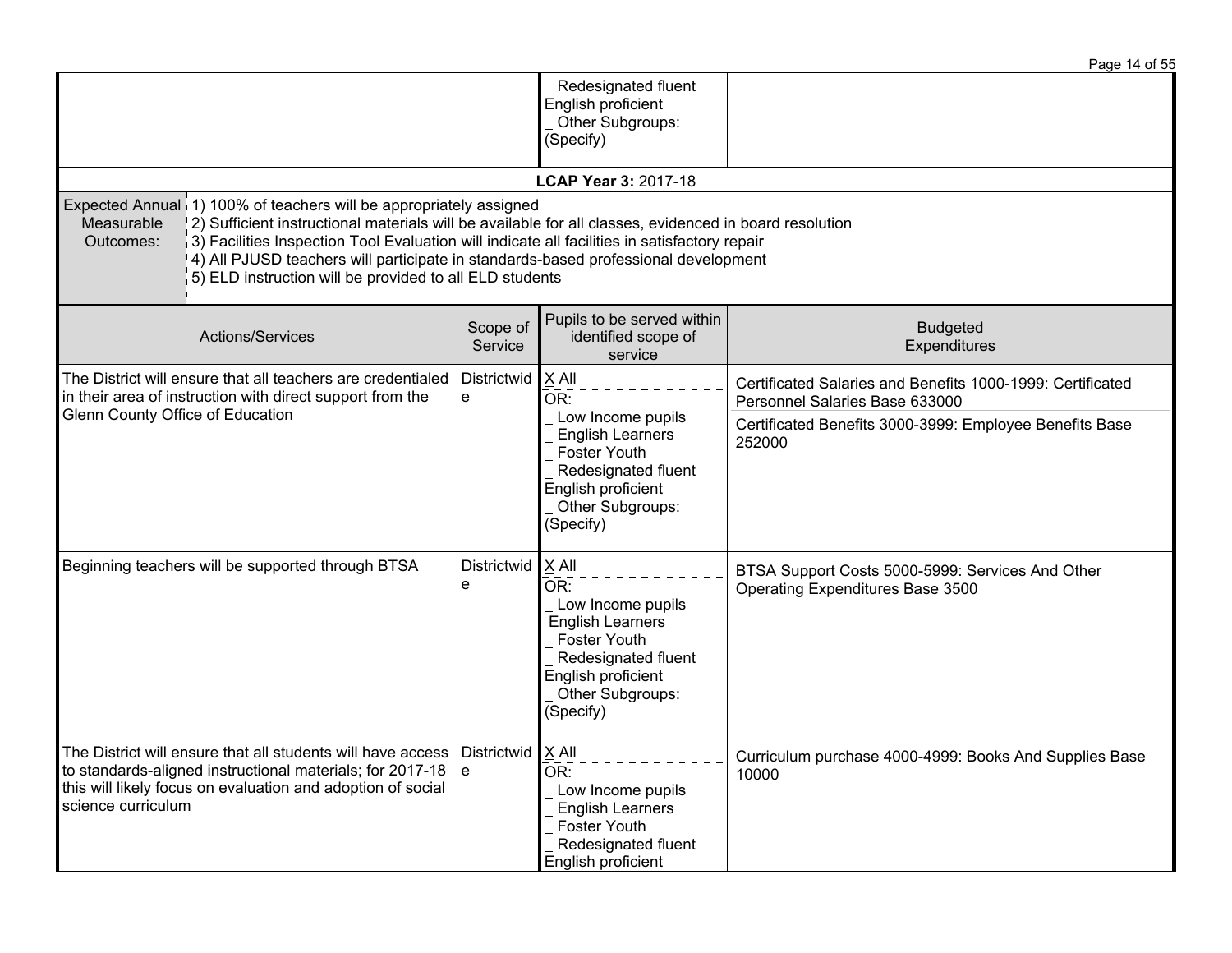|                                                                                                                                                                                                                                                                                                                                                                               |                          |                                                                                                                                                              | Page 15 of 55                                                                                                                               |
|-------------------------------------------------------------------------------------------------------------------------------------------------------------------------------------------------------------------------------------------------------------------------------------------------------------------------------------------------------------------------------|--------------------------|--------------------------------------------------------------------------------------------------------------------------------------------------------------|---------------------------------------------------------------------------------------------------------------------------------------------|
|                                                                                                                                                                                                                                                                                                                                                                               |                          | Other Subgroups:<br>(Specify)                                                                                                                                |                                                                                                                                             |
| The District will ensure that all facilities are maintained<br>and in good repair                                                                                                                                                                                                                                                                                             | Districtwid<br>e         | X All<br>OR:                                                                                                                                                 | Maintenance and operations budget 2000-2999: Classified<br>Personnel Salaries Base 93000                                                    |
|                                                                                                                                                                                                                                                                                                                                                                               |                          | Low Income pupils<br><b>English Learners</b><br><b>Foster Youth</b>                                                                                          | Maintenance and operations benefits 3000-3999: Employee<br>Benefits Base 49700                                                              |
|                                                                                                                                                                                                                                                                                                                                                                               |                          | Redesignated fluent<br>English proficient<br>Other Subgroups:<br>(Specify)                                                                                   | Maintenance and operations services and other operating<br>expenditures 5000-5999: Services And Other Operating<br>Expenditures Base 146500 |
| The District will ensure that all teachers have access to<br>professional development opportunities, minimally<br>participating in the Glenn Common to the Core All Staff<br>Development Day. Professional development<br>opportunities will cover a variety of instructional needs<br>including Common Core, revised ELD standards, STEM,<br>Career Pathways, and technology | Districtwid<br>e         | X All<br>OR:<br>Low Income pupils<br>X English Learners<br><b>Foster Youth</b><br>Redesignated fluent<br>English proficient<br>Other Subgroups:<br>(Specify) | Professional Development 5800: Professional/Consulting<br>Services And Operating Expenditures Base 5000                                     |
| The District will ensure that all teachers are CLAD-<br>certified and trained in SDAIE methods; the Princeton Jr<br>Sr High School master schedule will reflect ELD periods                                                                                                                                                                                                   | <b>Districtwid</b><br>le | All<br>OR:<br>Low Income pupils<br>X English Learners<br><b>Foster Youth</b><br>Redesignated fluent<br>English proficient<br>Other Subgroups:<br>(Specify)   | Professional Development 5000-5999: Services And Other<br>Operating Expenditures Title III 1000                                             |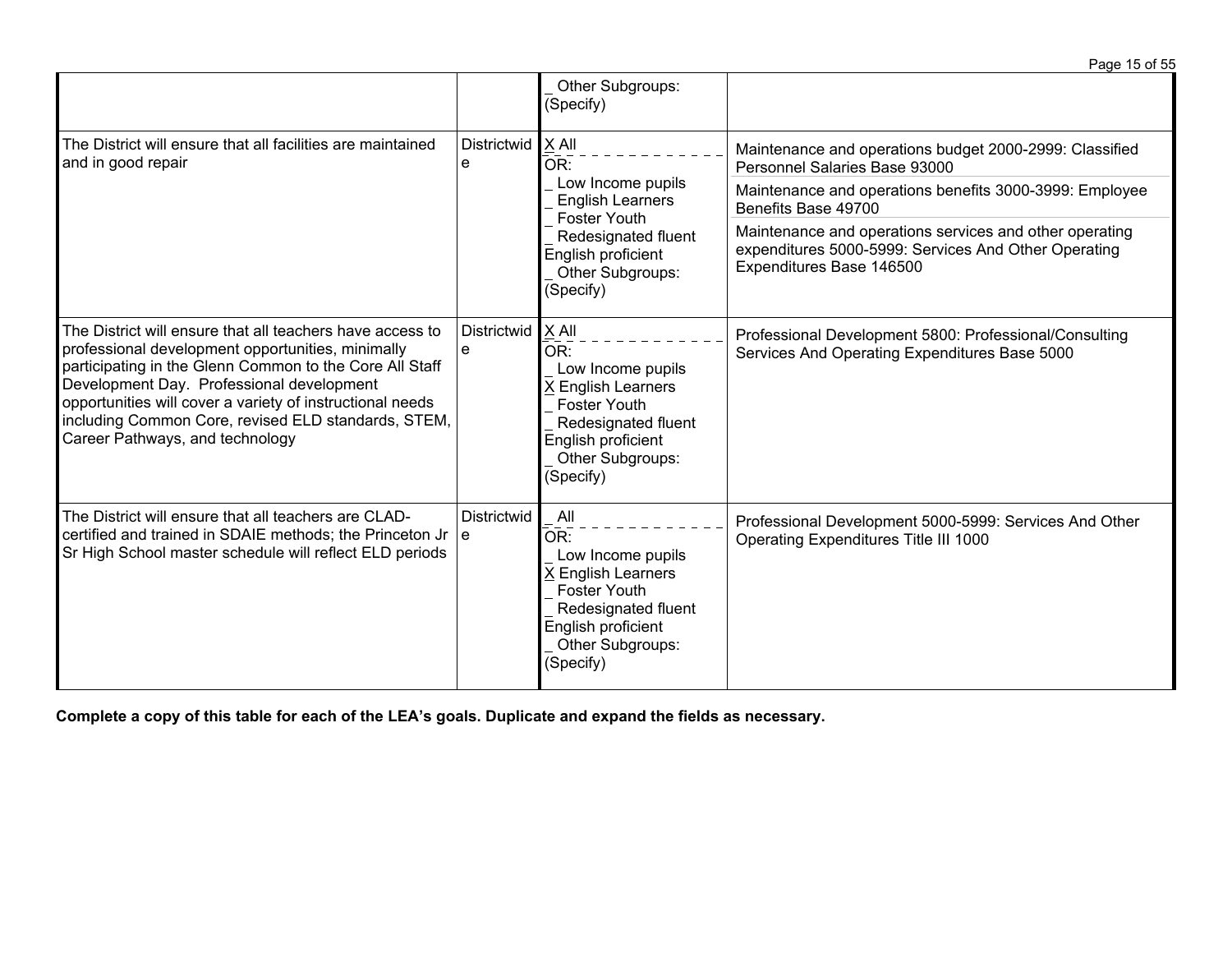|                  | Pupil Outcomes: Princeton students will grow in knowledge and ability through a comprehensive course of<br>study, which they will demonstrate through a variety of measures, including standardized tests, college and<br>career preparedness, and English learner reclassification.                                                                                                                                                                                                                                                                                                                                                                                                                                                                          | Related State and/or Local Priorities:<br>$1 = 2$ 3 $= 4 \times 5 = 6 = 7 = 8 \times 10$ |
|------------------|---------------------------------------------------------------------------------------------------------------------------------------------------------------------------------------------------------------------------------------------------------------------------------------------------------------------------------------------------------------------------------------------------------------------------------------------------------------------------------------------------------------------------------------------------------------------------------------------------------------------------------------------------------------------------------------------------------------------------------------------------------------|------------------------------------------------------------------------------------------|
| GOAL 2:          |                                                                                                                                                                                                                                                                                                                                                                                                                                                                                                                                                                                                                                                                                                                                                               | $COE$ only: $9$ 10                                                                       |
|                  |                                                                                                                                                                                                                                                                                                                                                                                                                                                                                                                                                                                                                                                                                                                                                               | Local: Specify                                                                           |
| Identified Need: | 1) Achieve state-recommended CAASPP / SBAC Proficiency Rate<br>Unknown - no results available<br>2) Maintain proficient level API<br>2013 Growth: 807<br>2012 Growth: 796<br>2011 Growth: 734<br>3) Improve UC / CSU A-G Completion Percentage<br>2013-14: 20%<br>2012-13: 44%<br>2011-12: 33%<br>4) CTE Completion %<br>2013-14: 31%<br>2012-13: 19.2%<br>5) Maintain % of English Learners advancing at least one level on CELDT<br>2013-14 to 2014-15: 70%<br>6) Maintain EL Reclassification Rate<br>2014-15: 38%<br>7) N/A - AP courses are not currently offered at Princeton Jr Sr High School<br>8) Improve EAP college ready %<br>2013-14 English: 16%<br>2013-14 Math: 32%<br>9) Improve CAHSEE pass rate:<br>2013-14 ELA: 72%<br>2013-14 Math: 83% |                                                                                          |
| Goal Applies to: | Schools: All                                                                                                                                                                                                                                                                                                                                                                                                                                                                                                                                                                                                                                                                                                                                                  |                                                                                          |
|                  | i All<br>Applicable Pupil<br>Subgroups:                                                                                                                                                                                                                                                                                                                                                                                                                                                                                                                                                                                                                                                                                                                       |                                                                                          |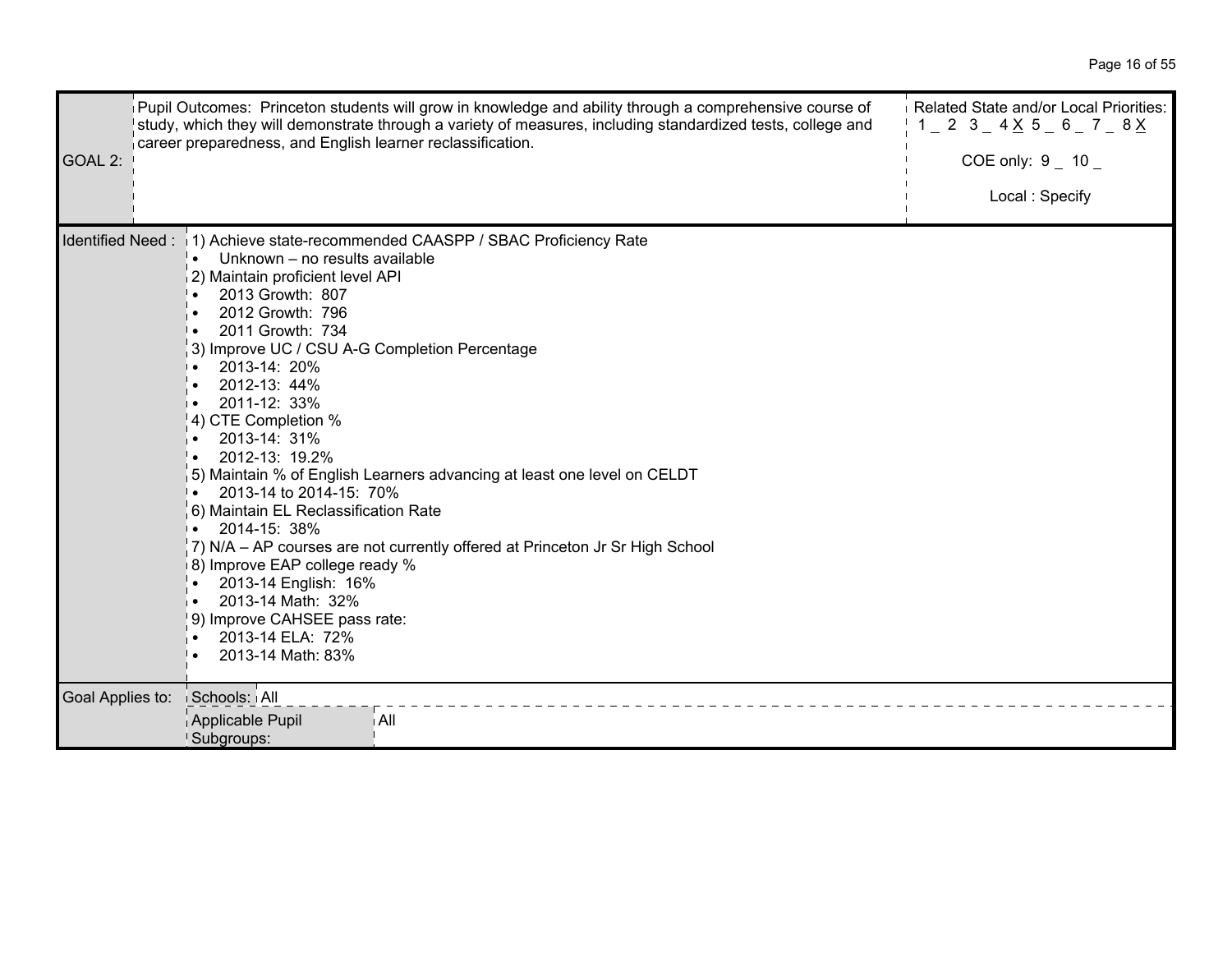Page 17 of 55

| LCAP Year 1: 2015-16                                                                                                                                                                                                                                                                                                                                                                                                                                                                                                                                                                                                                                                                                                                                                                                                                                                                                                                                                       |                     |                                                                                                                                                                                     |                                                                                                                                                                                                                                                  |
|----------------------------------------------------------------------------------------------------------------------------------------------------------------------------------------------------------------------------------------------------------------------------------------------------------------------------------------------------------------------------------------------------------------------------------------------------------------------------------------------------------------------------------------------------------------------------------------------------------------------------------------------------------------------------------------------------------------------------------------------------------------------------------------------------------------------------------------------------------------------------------------------------------------------------------------------------------------------------|---------------------|-------------------------------------------------------------------------------------------------------------------------------------------------------------------------------------|--------------------------------------------------------------------------------------------------------------------------------------------------------------------------------------------------------------------------------------------------|
| Expected Annual (1) Undetermined SBAC / CAASPP Proficiency rate, pending results of first year's testing data and/or state established goal<br>Measurable<br>2) API baseline will be set by the state. EAMO will be set once API baseline is available.<br>Outcomes:<br>3) At least 33% of graduating students will complete UC / CSU A-G requirements<br>4) At least 20% of graduating students will complete CTE courses of study<br>5) At least 50% of ELD students will advance at least one level on the CELDT<br>6) At least 25% of ELD students will be reclassified as Fluent English Proficient<br>7) N/A - EAMOs for AP pass rates will not be set until AP courses are offered at Princeton Junior Senior High School<br>8) At least 25% of high school juniors will test as college ready on the CSU EAP<br>9) CAHSEE pass rate for 10th grade students will be at least 80% annually [Note: This EAMO may not be applicable if the CAHSEE is<br>discontinued] |                     |                                                                                                                                                                                     |                                                                                                                                                                                                                                                  |
| <b>Actions/Services</b>                                                                                                                                                                                                                                                                                                                                                                                                                                                                                                                                                                                                                                                                                                                                                                                                                                                                                                                                                    | Scope of<br>Service | Pupils to be served within<br>identified scope of<br>service                                                                                                                        | <b>Budgeted</b><br>Expenditures                                                                                                                                                                                                                  |
| Continue benchmark testing and results evaluation                                                                                                                                                                                                                                                                                                                                                                                                                                                                                                                                                                                                                                                                                                                                                                                                                                                                                                                          | Districtwid<br>e    | $X$ All<br>$\overline{\mathsf{OR}}$ :<br>Low Income pupils<br><b>English Learners</b><br>Foster Youth<br>Redesignated fluent<br>English proficient<br>Other Subgroups:<br>(Specify) |                                                                                                                                                                                                                                                  |
| All teachers will collaborate through bi-monthly late start<br>meetings                                                                                                                                                                                                                                                                                                                                                                                                                                                                                                                                                                                                                                                                                                                                                                                                                                                                                                    | Districtwid<br>e    | $X$ All<br>OR:<br>Low Income pupils<br><b>English Learners</b><br><b>Foster Youth</b><br>Redesignated fluent<br>English proficient<br>Other Subgroups:<br>(Specify)                 |                                                                                                                                                                                                                                                  |
| Full implementation of Butte Glenn College Career<br>Pathway Trust Grant pathways - Medical / Health and<br>Fabrication (Welding)                                                                                                                                                                                                                                                                                                                                                                                                                                                                                                                                                                                                                                                                                                                                                                                                                                          | High<br>School      | $\underline{X}$ All<br>OR:<br>Low Income pupils<br><b>English Learners</b><br><b>Foster Youth</b><br>Redesignated fluent                                                            | Pathway lead and counselor stipends 1000-1999: Certificated<br>Personnel Salaries California Career Pathways Trust 10000<br>Curriculum, materials, and supplies purchase 4000-4999:<br>Books And Supplies California Career Pathways Trust 10000 |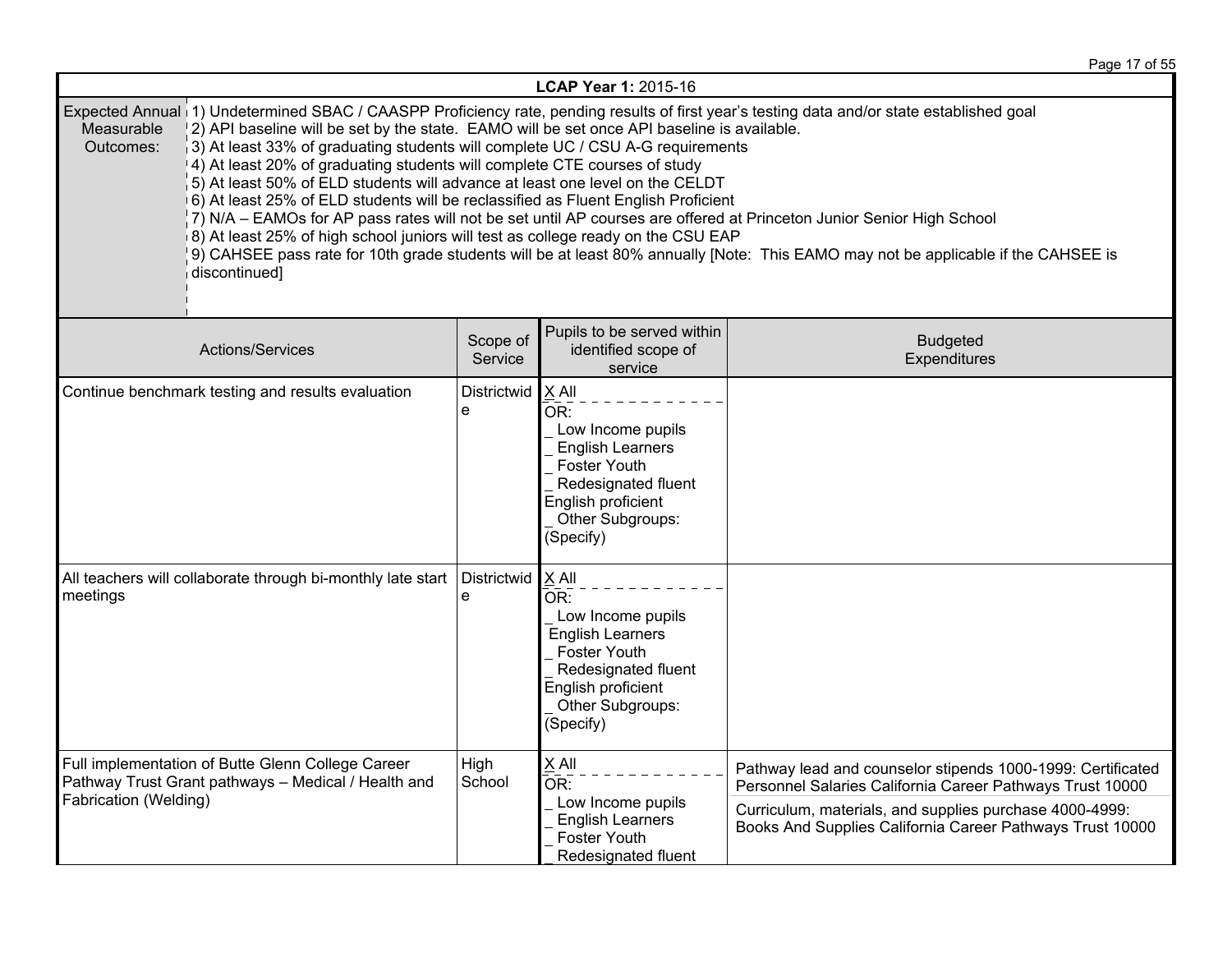|                                                                                                                                                                                                                                                                                                                                                                                                                                                                                                                                                                                                                                                                                                                                                                                                                                                                                                                                                                              |                     |                                                                                                                                                          | Page 18 of 55                                                                              |
|------------------------------------------------------------------------------------------------------------------------------------------------------------------------------------------------------------------------------------------------------------------------------------------------------------------------------------------------------------------------------------------------------------------------------------------------------------------------------------------------------------------------------------------------------------------------------------------------------------------------------------------------------------------------------------------------------------------------------------------------------------------------------------------------------------------------------------------------------------------------------------------------------------------------------------------------------------------------------|---------------------|----------------------------------------------------------------------------------------------------------------------------------------------------------|--------------------------------------------------------------------------------------------|
|                                                                                                                                                                                                                                                                                                                                                                                                                                                                                                                                                                                                                                                                                                                                                                                                                                                                                                                                                                              |                     | English proficient<br>Other Subgroups:<br>(Specify)                                                                                                      |                                                                                            |
| Maintain categorically funded bilingual instructional aide<br>Elementar<br>position at Princeton Elementary School<br>y                                                                                                                                                                                                                                                                                                                                                                                                                                                                                                                                                                                                                                                                                                                                                                                                                                                      |                     | All<br>OR:                                                                                                                                               | .88 FTE Bilingual Paraprofessional 2000-2999: Classified<br>Personnel Salaries Other 24000 |
|                                                                                                                                                                                                                                                                                                                                                                                                                                                                                                                                                                                                                                                                                                                                                                                                                                                                                                                                                                              |                     | Low Income pupils<br>X English Learners<br><b>Foster Youth</b><br>Redesignated fluent<br>English proficient<br>Other Subgroups:<br>(Specify)             | 3000-3999: Employee Benefits Other 14000                                                   |
|                                                                                                                                                                                                                                                                                                                                                                                                                                                                                                                                                                                                                                                                                                                                                                                                                                                                                                                                                                              |                     | LCAP Year 2: 2016-17                                                                                                                                     |                                                                                            |
| Expected Annual (1) Undetermined SBAC / CAASPP Proficiency rate, pending results of first year's testing data and/or state established goal<br>(2) API baseline will be set by the state. EAMO will be set once API baseline is available.<br>Measurable<br>3) At least 33% of graduating students will complete UC / CSU A-G requirements<br>Outcomes:<br>4) At least 20% of graduating students will complete CTE courses of study<br>5) At least 50% of ELD students will advance at least one level on the CELDT<br>6) At least 25% of ELD students will be reclassified as Fluent English Proficient<br>7) N/A - EAMOs for AP pass rates will not be set until AP courses are offered at Princeton Junior Senior High School<br>[8] At least 25% of high school juniors will test as college ready on the CSU EAP<br>9) CAHSEE pass rate for 10th grade students will be at least 80% annually [Note: This EAMO may not be applicable if the CAHSEE is<br>discontinued] |                     |                                                                                                                                                          |                                                                                            |
| Actions/Services                                                                                                                                                                                                                                                                                                                                                                                                                                                                                                                                                                                                                                                                                                                                                                                                                                                                                                                                                             | Scope of<br>Service | Pupils to be served within<br>identified scope of<br>service                                                                                             | <b>Budgeted</b><br>Expenditures                                                            |
| Continue benchmark testing and results evaluation                                                                                                                                                                                                                                                                                                                                                                                                                                                                                                                                                                                                                                                                                                                                                                                                                                                                                                                            | Districtwid<br>е    | All<br>OR:<br>Low Income pupils<br><b>English Learners</b><br>Foster Youth<br>Redesignated fluent<br>English proficient<br>Other Subgroups:<br>(Specify) |                                                                                            |
| All teachers will collaborate through bi-monthly late start<br>meetings                                                                                                                                                                                                                                                                                                                                                                                                                                                                                                                                                                                                                                                                                                                                                                                                                                                                                                      | Districtwid<br>е    | $X$ All<br>OR:<br>Low Income pupils                                                                                                                      |                                                                                            |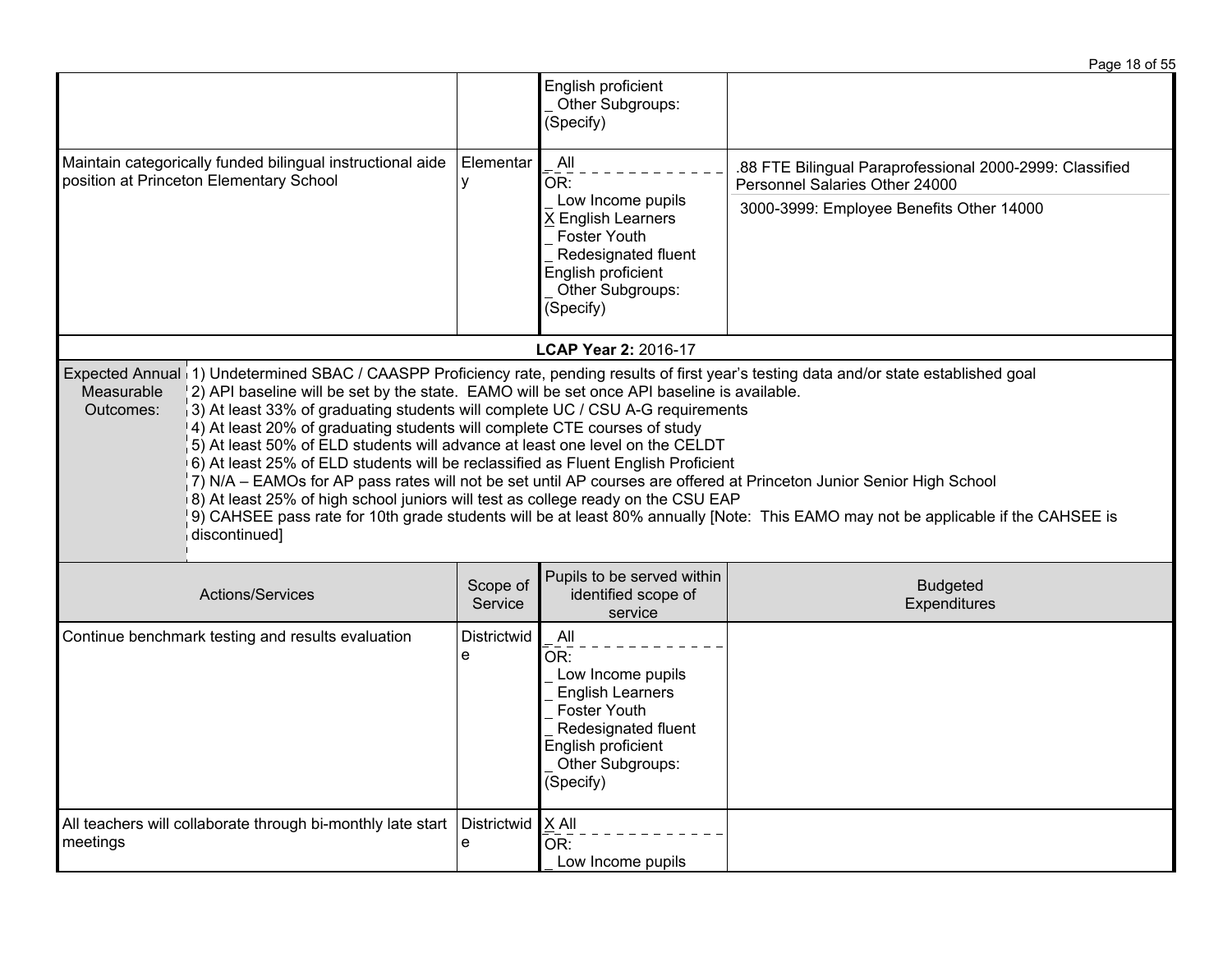|                                                                                                          |                |                                                                                                                                                   | Page 19 of 55                                                                                                            |
|----------------------------------------------------------------------------------------------------------|----------------|---------------------------------------------------------------------------------------------------------------------------------------------------|--------------------------------------------------------------------------------------------------------------------------|
|                                                                                                          |                | <b>English Learners</b><br>Foster Youth<br>Redesignated fluent<br>English proficient<br>Other Subgroups:<br>(Specify)                             |                                                                                                                          |
| Full implementation of Butte Glenn College Career<br>Pathway Trust Grant pathways - Medical / Health and | High<br>School | IIA X<br>OR:                                                                                                                                      | Pathway lead and counselor stipends 1000-1999: Certificated<br>Personnel Salaries California Career Pathways Trust 10000 |
| Fabrication (Welding)                                                                                    |                | Low Income pupils<br><b>English Learners</b><br><b>Foster Youth</b><br>Redesignated fluent<br>English proficient<br>Other Subgroups:<br>(Specify) | Curriculum, materials, and supplies purchase 4000-4999:<br>Books And Supplies California Career Pathways Trust 10000     |
| Maintain categorically funded bilingual instructional aide<br>position at Princeton Elementary School    | Elementar      | All<br>OR:                                                                                                                                        | .88 FTE Bilingual Paraprofessional 2000-2999: Classified<br>Personnel Salaries Other 24000                               |
|                                                                                                          |                | Low Income pupils<br>X English Learners<br>Foster Youth<br>Redesignated fluent<br>English proficient<br>Other Subgroups:<br>(Specify)             | 3000-3999: Employee Benefits Other 14000                                                                                 |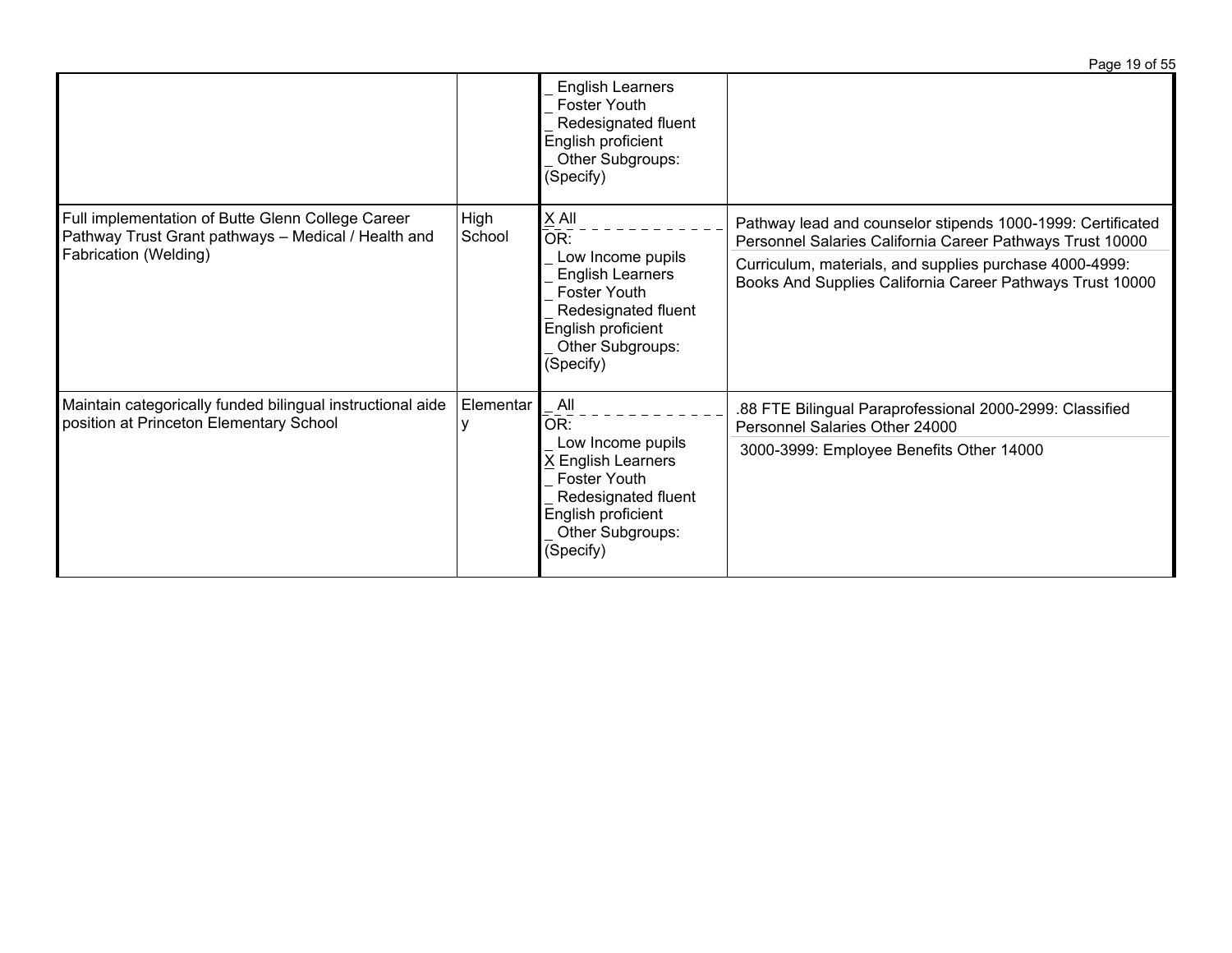Page 20 of 55

| LCAP Year 3: 2017-18                                                                                                                                                                                                                                                                                                                                                                                                                                                                                                                                                                                                                                                                                                                                                                                                                                                                                                                                                       |                     |                                                                                                                                                                     |                                                                                                                                                                                                                                                  |  |
|----------------------------------------------------------------------------------------------------------------------------------------------------------------------------------------------------------------------------------------------------------------------------------------------------------------------------------------------------------------------------------------------------------------------------------------------------------------------------------------------------------------------------------------------------------------------------------------------------------------------------------------------------------------------------------------------------------------------------------------------------------------------------------------------------------------------------------------------------------------------------------------------------------------------------------------------------------------------------|---------------------|---------------------------------------------------------------------------------------------------------------------------------------------------------------------|--------------------------------------------------------------------------------------------------------------------------------------------------------------------------------------------------------------------------------------------------|--|
| Expected Annual (1) Undetermined SBAC / CAASPP Proficiency rate, pending results of first year's testing data and/or state established goal<br>Measurable<br>2) API baseline will be set by the state. EAMO will be set once API baseline is available.<br>Outcomes:<br>3) At least 33% of graduating students will complete UC / CSU A-G requirements<br>4) At least 20% of graduating students will complete CTE courses of study<br>5) At least 50% of ELD students will advance at least one level on the CELDT<br>6) At least 25% of ELD students will be reclassified as Fluent English Proficient<br>7) N/A - EAMOs for AP pass rates will not be set until AP courses are offered at Princeton Junior Senior High School<br>8) At least 25% of high school juniors will test as college ready on the CSU EAP<br>9) CAHSEE pass rate for 10th grade students will be at least 80% annually [Note: This EAMO may not be applicable if the CAHSEE is<br>discontinued] |                     |                                                                                                                                                                     |                                                                                                                                                                                                                                                  |  |
| <b>Actions/Services</b>                                                                                                                                                                                                                                                                                                                                                                                                                                                                                                                                                                                                                                                                                                                                                                                                                                                                                                                                                    | Scope of<br>Service | Pupils to be served within<br>identified scope of<br>service                                                                                                        | <b>Budgeted</b><br>Expenditures                                                                                                                                                                                                                  |  |
| Continue benchmark testing and results evaluation                                                                                                                                                                                                                                                                                                                                                                                                                                                                                                                                                                                                                                                                                                                                                                                                                                                                                                                          | Districtwid<br>e    | <b>XAII</b><br>OR:<br>Low Income pupils<br><b>English Learners</b><br>Foster Youth<br>Redesignated fluent<br>English proficient<br>Other Subgroups:<br>(Specify)    |                                                                                                                                                                                                                                                  |  |
| All teachers will collaborate through bi-monthly late start<br>meetings                                                                                                                                                                                                                                                                                                                                                                                                                                                                                                                                                                                                                                                                                                                                                                                                                                                                                                    | Districtwid<br>e    | $X$ All<br>OR:<br>Low Income pupils<br><b>English Learners</b><br><b>Foster Youth</b><br>Redesignated fluent<br>English proficient<br>Other Subgroups:<br>(Specify) |                                                                                                                                                                                                                                                  |  |
| Full implementation of Butte Glenn College Career<br>Pathway Trust Grant pathways - Medical / Health and<br>Fabrication (Welding)                                                                                                                                                                                                                                                                                                                                                                                                                                                                                                                                                                                                                                                                                                                                                                                                                                          | High<br>School      | X All<br>OR:<br>Low Income pupils<br><b>English Learners</b><br>Foster Youth<br>Redesignated fluent<br>English proficient                                           | Pathway lead and counselor stipends 1000-1999: Certificated<br>Personnel Salaries California Career Pathways Trust 10000<br>Curriculum, materials, and supplies purchase 4000-4999:<br>Books And Supplies California Career Pathways Trust 10000 |  |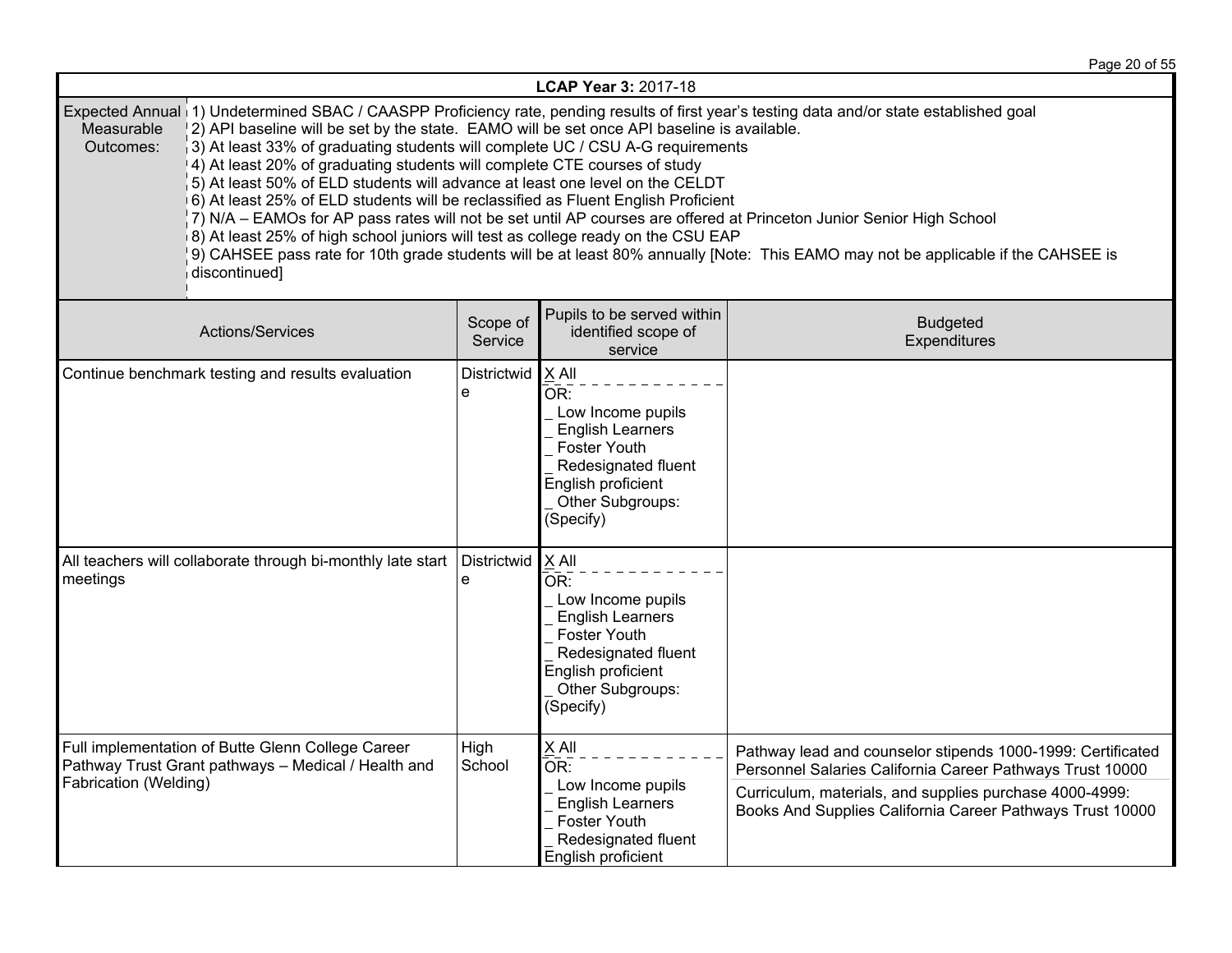|                                                                                                       |           |                                                                                                                                                         | Page 21 of 55                                                                                                                          |
|-------------------------------------------------------------------------------------------------------|-----------|---------------------------------------------------------------------------------------------------------------------------------------------------------|----------------------------------------------------------------------------------------------------------------------------------------|
|                                                                                                       |           | Other Subgroups:<br>(Specify)                                                                                                                           |                                                                                                                                        |
| Maintain categorically funded bilingual instructional aide<br>position at Princeton Elementary School | Elementar | $-$ All<br>OR:<br>Low Income pupils<br>X English Learners<br>Foster Youth<br>Redesignated fluent<br>English proficient<br>Other Subgroups:<br>(Specify) | .88 FTE Bilingual Paraprofessional 2000-2999: Classified<br>Personnel Salaries Other 24000<br>3000-3999: Employee Benefits Other 14000 |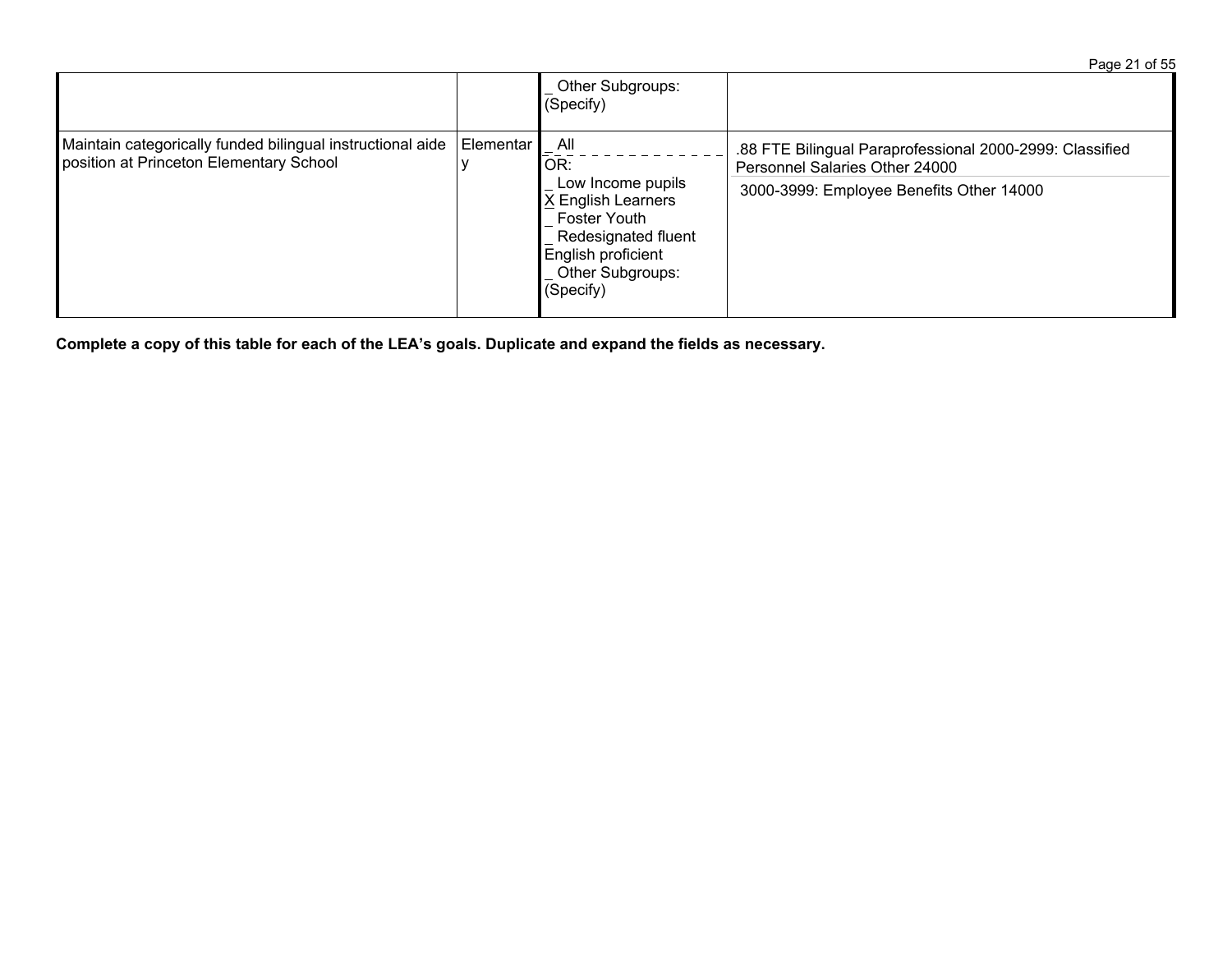| GOAL 3:          | Engagement: Princeton schools will foster a climate of engagement, involvement and connectedness that will Related State and/or Local Priorities:<br>be demonstrated in strong attendance and graduation rates, low suspension and expulsion rates, and a strong I<br>sense of safety. Parents and other stakeholders will be actively engaged in district and school decision-making<br>processes.                                                                                                                                                                                                                                                                                                                                                                                                                                                                                        | $1 - 2 - 3 \times 4 - 5 \times 6 \times 7$ 8<br>COE only: $9 - 10$<br>Local: Specify |  |
|------------------|--------------------------------------------------------------------------------------------------------------------------------------------------------------------------------------------------------------------------------------------------------------------------------------------------------------------------------------------------------------------------------------------------------------------------------------------------------------------------------------------------------------------------------------------------------------------------------------------------------------------------------------------------------------------------------------------------------------------------------------------------------------------------------------------------------------------------------------------------------------------------------------------|--------------------------------------------------------------------------------------|--|
|                  | Identified Need: 1) Maintain or increase school attendance rates<br>2014-15: 96.09%<br>$\bullet$<br>2013-14: 95.99%<br>2012-13: 96.17%<br>2) Maintain or lower chronic absenteeism rates<br>2014-15: 7.8%<br>╹∙<br>2013-14: 7.2%<br>2012-13: 6.9%<br>$\blacksquare$<br>3) Maintain Middle school dropout rates<br>2014-15: 0%<br>2013-14: 0%<br>2012-13: 0%<br>4) Maintain High school dropout rates<br>2014-15:0%<br>$\bullet$<br>2013-14:5%<br>2012-13: 16.7%<br>2011-12: 10%<br>∣∙<br>5) Maintain High school graduation rates<br>2014-15: 100%<br>2013-14: 95%<br>2012-13: 83.3%<br>⊩∙<br>2011-12: 90.0%<br>6) Maintain or lower Student suspension rates<br>2013-14: 3.5%<br>2012-13: 5.0%<br>2011-12: 0.0%<br>╹∙<br>7) Maintain or lower Student expulsion rates<br>2013-14: 0.0%<br>∣•<br>2012-13: 0.9%<br>2011-12: 0.0%<br>8) Continue parental involvement on School Site Council |                                                                                      |  |
| Goal Applies to: | Schools: All<br>Applicable Pupil<br>i All<br>Subgroups:                                                                                                                                                                                                                                                                                                                                                                                                                                                                                                                                                                                                                                                                                                                                                                                                                                    |                                                                                      |  |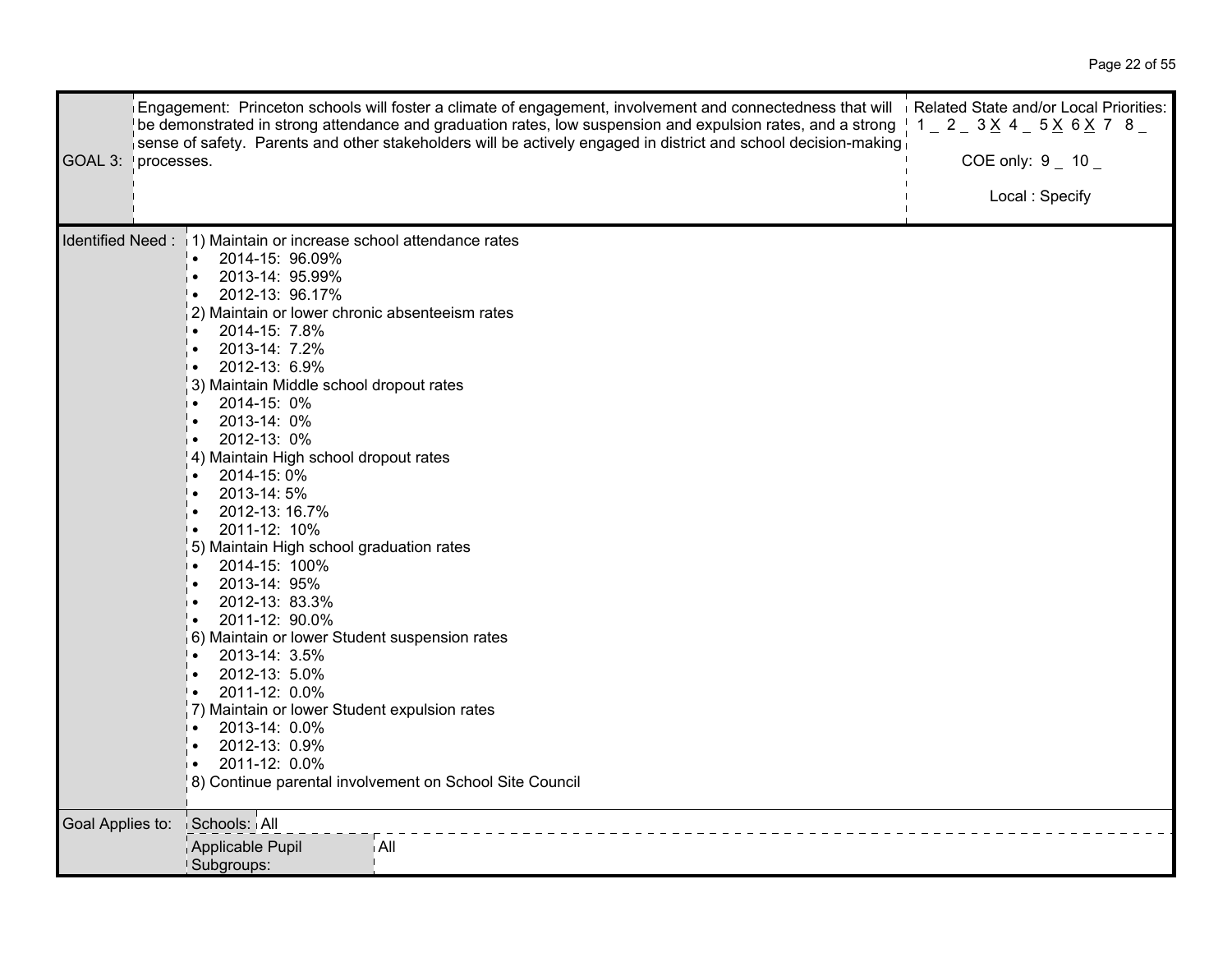|                                                                                                                                                                                                                                                                                                                                                                                                                                                                     |                     |                                                                                                                                                                                     | Page 23 of 55                                                                    |
|---------------------------------------------------------------------------------------------------------------------------------------------------------------------------------------------------------------------------------------------------------------------------------------------------------------------------------------------------------------------------------------------------------------------------------------------------------------------|---------------------|-------------------------------------------------------------------------------------------------------------------------------------------------------------------------------------|----------------------------------------------------------------------------------|
|                                                                                                                                                                                                                                                                                                                                                                                                                                                                     |                     | LCAP Year 1: 2015-16                                                                                                                                                                |                                                                                  |
| Expected Annual 1) Maintain attendance rate above 95%<br>Measurable<br>2) Maintain chronic absenteeism rate below 10%<br>Outcomes:<br>3) Maintain 0% middle school dropout rate<br>4) Maintain high school dropout rates of 10% or lower<br>5) Maintain graduation rates of 90% or higher<br>6) Maintain student suspension rates of 5% or lower<br>$\vert$ 7) Maintain student expulsion rates below 2%<br>8) Maintain parental involvement in School Site Council |                     |                                                                                                                                                                                     |                                                                                  |
| Actions/Services                                                                                                                                                                                                                                                                                                                                                                                                                                                    | Scope of<br>Service | Pupils to be served within<br>identified scope of<br>service                                                                                                                        | <b>Budgeted</b><br>Expenditures                                                  |
| Continue improvement of school website                                                                                                                                                                                                                                                                                                                                                                                                                              | Districtwid<br>e    | $X$ All<br>OR:<br>Low Income pupils<br>X English Learners<br>Foster Youth<br>Redesignated fluent<br>English proficient<br>Other Subgroups:<br>(Specify)                             | Webmaster fees 5000-5999: Services And Other Operating<br>Expenditures Base 1000 |
| Expand use of social media including Facebook and<br>Twitter                                                                                                                                                                                                                                                                                                                                                                                                        | Districtwid<br>e    | $X$ All<br>OR:<br>Low Income pupils<br><b>English Learners</b><br>Foster Youth<br>Redesignated fluent<br>English proficient<br>Other Subgroups:<br>(Specify)                        |                                                                                  |
| Continue use of attendance prizes (sponsored by<br>Horace Mann / Golden Apple)                                                                                                                                                                                                                                                                                                                                                                                      | Districtwid<br>e    | $X$ All<br>$\overline{\mathsf{OR}}$ :<br>Low Income pupils<br><b>English Learners</b><br>Foster Youth<br>Redesignated fluent<br>English proficient<br>Other Subgroups:<br>(Specify) |                                                                                  |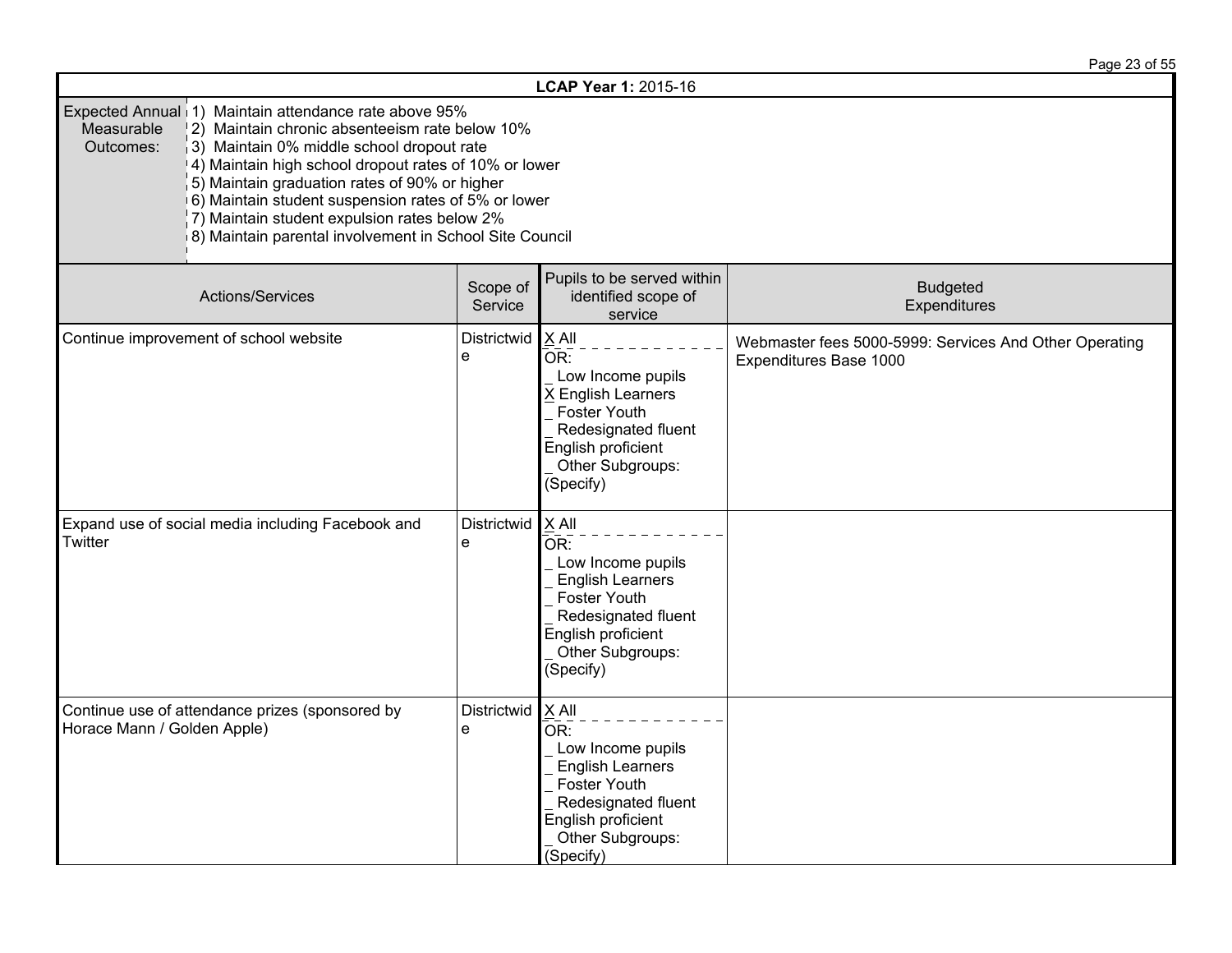| Page 24 of 55 |  |  |
|---------------|--|--|
|               |  |  |

| Continue Back to School and Open House Nights | Districtwid<br>e         | $X$ All<br>OR:<br>Low Income pupils<br><b>English Learners</b><br>Foster Youth<br>Redesignated fluent<br>English proficient<br>Other Subgroups:<br>(Specify) |  |
|-----------------------------------------------|--------------------------|--------------------------------------------------------------------------------------------------------------------------------------------------------------|--|
| Promote School Site Council participation     | Districtwid   X All<br>e | OR:<br>Low Income pupils<br><b>English Learners</b><br>Foster Youth<br>Redesignated fluent<br>English proficient<br>Other Subgroups:<br>(Specify)            |  |
| Continue annual update of School Safety Plan  | Districtwid $X$ All<br>e | OR:<br>Low Income pupils<br><b>English Learners</b><br>Foster Youth<br>Redesignated fluent<br>English proficient<br>Other Subgroups:<br>(Specify)            |  |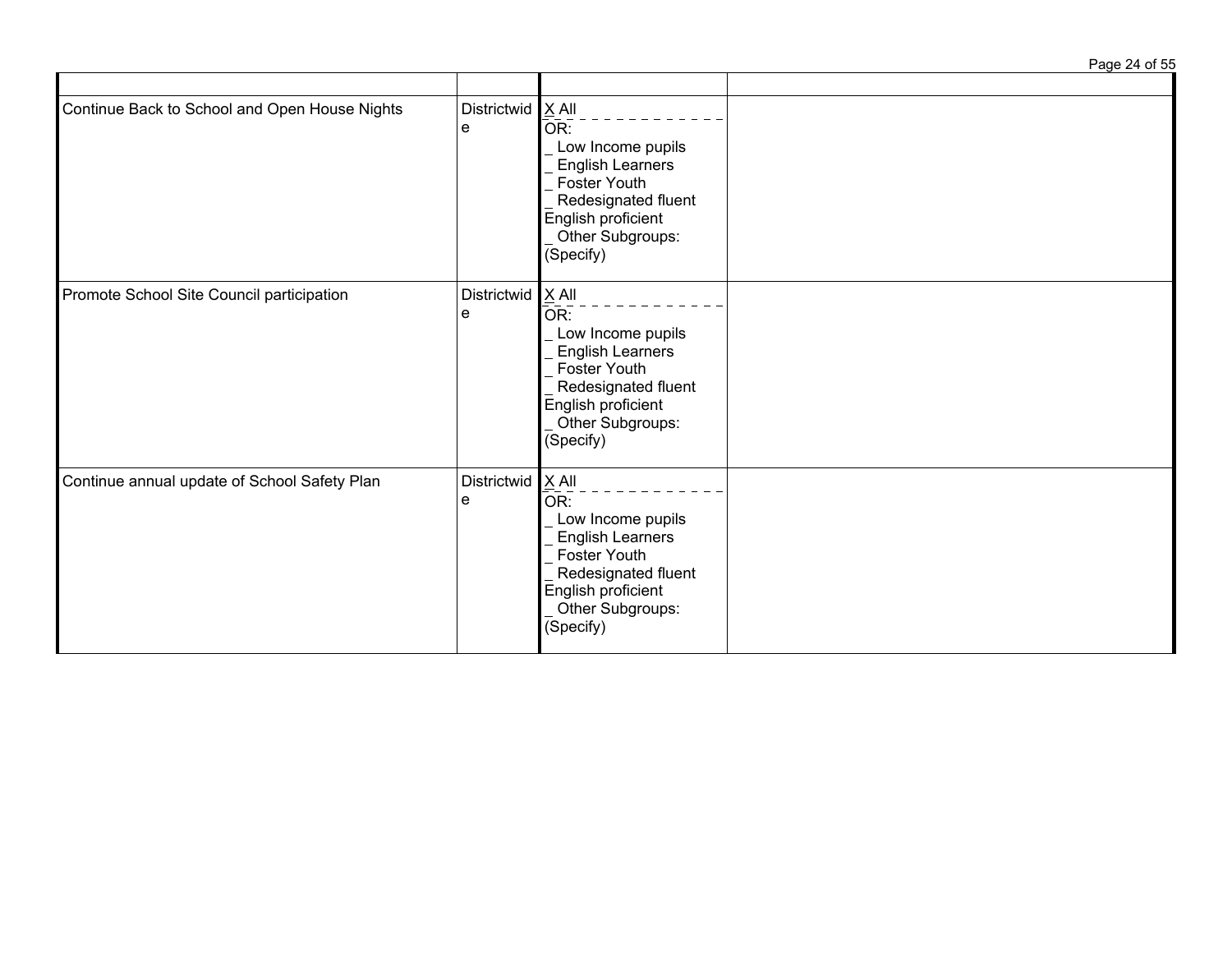|                                                                                                                                                                                                                                                                                                                                                                                                                                                             |                     |                                                                                                                                                                     | Page 25 of 55                                                                    |
|-------------------------------------------------------------------------------------------------------------------------------------------------------------------------------------------------------------------------------------------------------------------------------------------------------------------------------------------------------------------------------------------------------------------------------------------------------------|---------------------|---------------------------------------------------------------------------------------------------------------------------------------------------------------------|----------------------------------------------------------------------------------|
|                                                                                                                                                                                                                                                                                                                                                                                                                                                             |                     | LCAP Year 2: 2016-17                                                                                                                                                |                                                                                  |
| Expected Annual 1) Maintain attendance rate above 95%<br>Measurable<br>2) Maintain chronic absenteeism rate below 10%<br>3) Maintain 0% middle school dropout rate<br>Outcomes:<br>4) Maintain high school dropout rates of 10% or lower<br>5) Maintain graduation rates of 90% or higher<br>6) Maintain student suspension rates of 5% or lower<br>7) Maintain student expulsion rates below 2%<br>8) Maintain parental involvement in School Site Council |                     |                                                                                                                                                                     |                                                                                  |
| Actions/Services                                                                                                                                                                                                                                                                                                                                                                                                                                            | Scope of<br>Service | Pupils to be served within<br>identified scope of<br>service                                                                                                        | <b>Budgeted</b><br>Expenditures                                                  |
| Continue improvement of school website                                                                                                                                                                                                                                                                                                                                                                                                                      | Districtwid<br>e    | X All<br>OR:<br>Low Income pupils<br>X English Learners<br><b>Foster Youth</b><br>Redesignated fluent<br>English proficient<br>Other Subgroups:<br>(Specify)        | Webmaster Fees 5000-5999: Services And Other Operating<br>Expenditures Base 1000 |
| Expand use of social media including Facebook and<br>Twitter                                                                                                                                                                                                                                                                                                                                                                                                | Districtwid<br>e    | $X$ All<br>OR:<br>Low Income pupils<br><b>English Learners</b><br><b>Foster Youth</b><br>Redesignated fluent<br>English proficient<br>Other Subgroups:<br>(Specify) |                                                                                  |
| Continue use of attendance prizes (sponsored by<br>Horace Mann / Golden Apple)                                                                                                                                                                                                                                                                                                                                                                              | Districtwid<br>e    | $X$ All<br>OR:<br>Low Income pupils<br><b>English Learners</b><br><b>Foster Youth</b><br>Redesignated fluent<br>English proficient<br>Other Subgroups:<br>(Specify) |                                                                                  |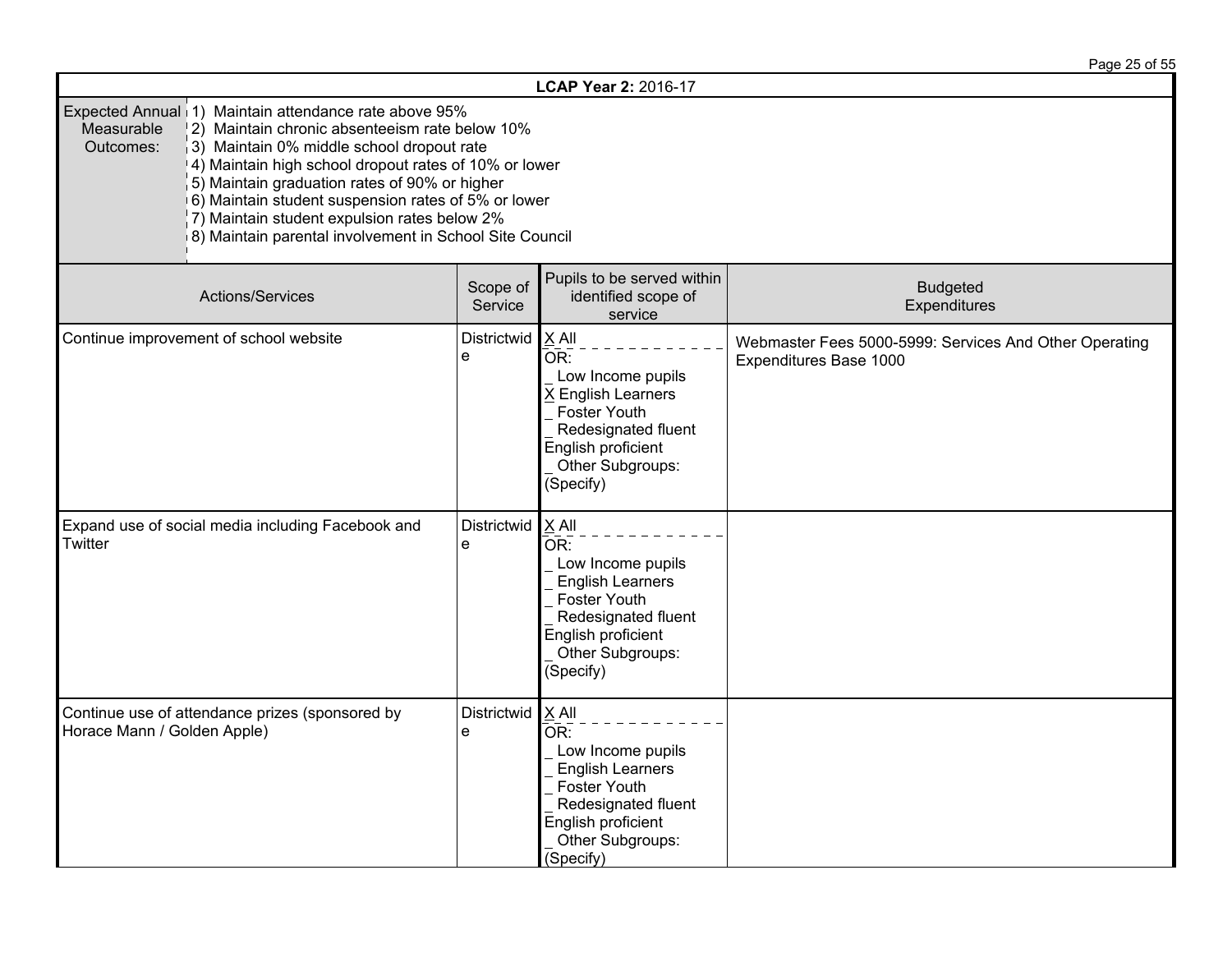Page 26 of 55

| Continue Back to School and Open House Nights | Districtwid $X$ All<br>e | OR:<br>Low Income pupils<br><b>English Learners</b><br><b>Foster Youth</b><br>Redesignated fluent<br>English proficient<br>Other Subgroups:<br>(Specify) |  |
|-----------------------------------------------|--------------------------|----------------------------------------------------------------------------------------------------------------------------------------------------------|--|
| Promote School Site Council participation     | Districtwid $X$ All<br>e | OR:<br>Low Income pupils<br><b>English Learners</b><br><b>Foster Youth</b><br>Redesignated fluent<br>English proficient<br>Other Subgroups:<br>(Specify) |  |
| Continue annual update of School Safety Plan  | Districtwid $X$ All<br>e | OR:<br>Low Income pupils<br><b>English Learners</b><br>Foster Youth<br>Redesignated fluent<br>English proficient<br>Other Subgroups:<br>(Specify)        |  |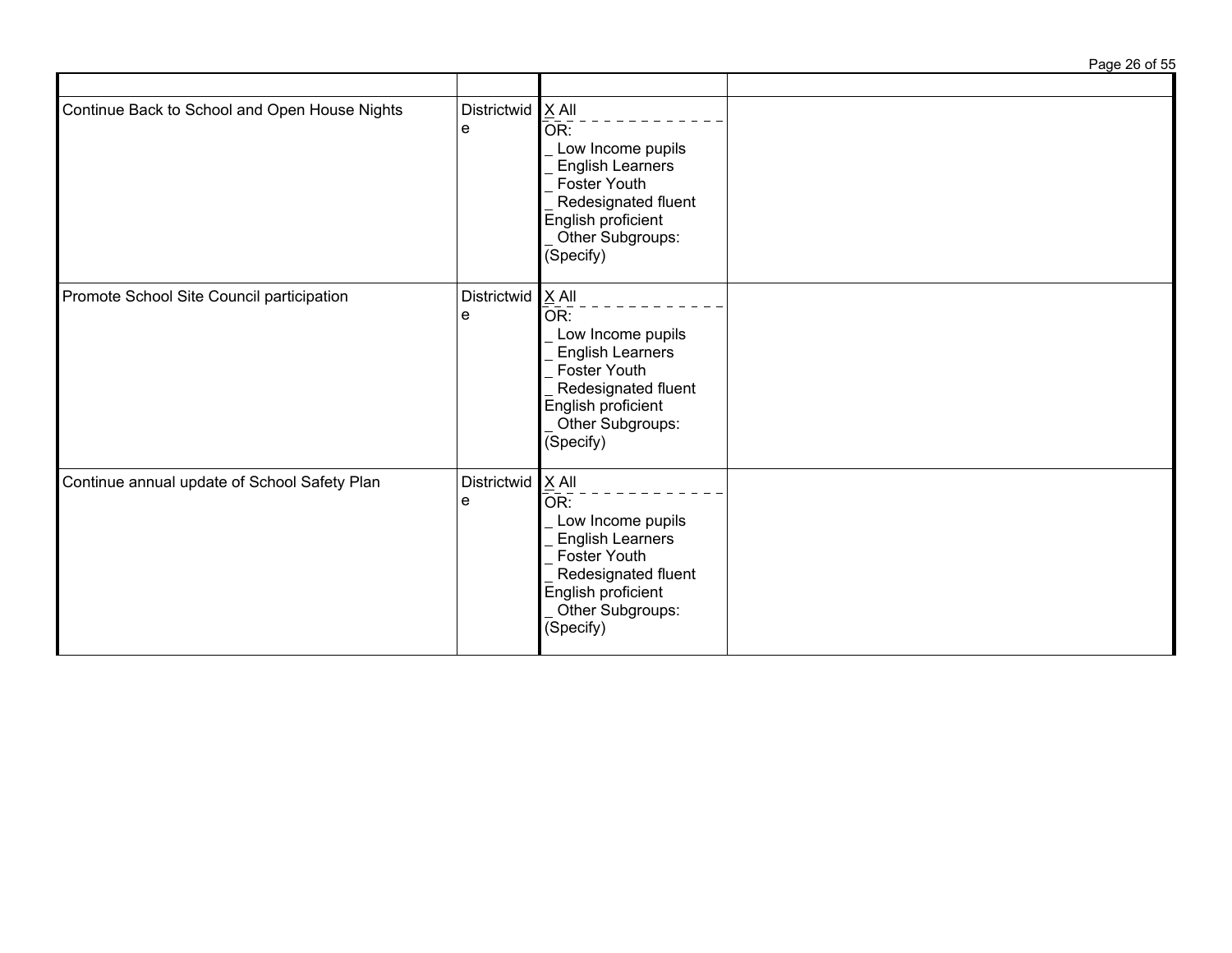|                                                                                                                                                                                                                                                                                                                                                                                                                                                             |                     |                                                                                                                                                                     | Page 27 of 55                                                                    |
|-------------------------------------------------------------------------------------------------------------------------------------------------------------------------------------------------------------------------------------------------------------------------------------------------------------------------------------------------------------------------------------------------------------------------------------------------------------|---------------------|---------------------------------------------------------------------------------------------------------------------------------------------------------------------|----------------------------------------------------------------------------------|
|                                                                                                                                                                                                                                                                                                                                                                                                                                                             |                     | LCAP Year 3: 2017-18                                                                                                                                                |                                                                                  |
| Expected Annual 1) Maintain attendance rate above 95%<br>Measurable<br>2) Maintain chronic absenteeism rate below 10%<br>3) Maintain 0% middle school dropout rate<br>Outcomes:<br>4) Maintain high school dropout rates of 10% or lower<br>5) Maintain graduation rates of 90% or higher<br>6) Maintain student suspension rates of 5% or lower<br>7) Maintain student expulsion rates below 2%<br>8) Maintain parental involvement in School Site Council |                     |                                                                                                                                                                     |                                                                                  |
| Actions/Services                                                                                                                                                                                                                                                                                                                                                                                                                                            | Scope of<br>Service | Pupils to be served within<br>identified scope of<br>service                                                                                                        | <b>Budgeted</b><br>Expenditures                                                  |
| Continue improvement of school website                                                                                                                                                                                                                                                                                                                                                                                                                      | Districtwid<br>e    | X All<br>OR:<br>Low Income pupils<br>X English Learners<br>Foster Youth<br>Redesignated fluent<br>English proficient<br>Other Subgroups:<br>(Specify)               | Webmaster fees 5000-5999: Services And Other Operating<br>Expenditures Base 1000 |
| Expand use of social media including Facebook and<br>Twitter                                                                                                                                                                                                                                                                                                                                                                                                | Districtwid<br>e    | $X$ All<br>OR:<br>Low Income pupils<br><b>English Learners</b><br><b>Foster Youth</b><br>Redesignated fluent<br>English proficient<br>Other Subgroups:<br>(Specify) |                                                                                  |
| Continue use of attendance prizes (sponsored by<br>Horace Mann / Golden Apple)                                                                                                                                                                                                                                                                                                                                                                              | Districtwid<br>e    | $X$ All<br>OR:<br>Low Income pupils<br><b>English Learners</b><br><b>Foster Youth</b><br>Redesignated fluent<br>English proficient<br>Other Subgroups:<br>(Specify) |                                                                                  |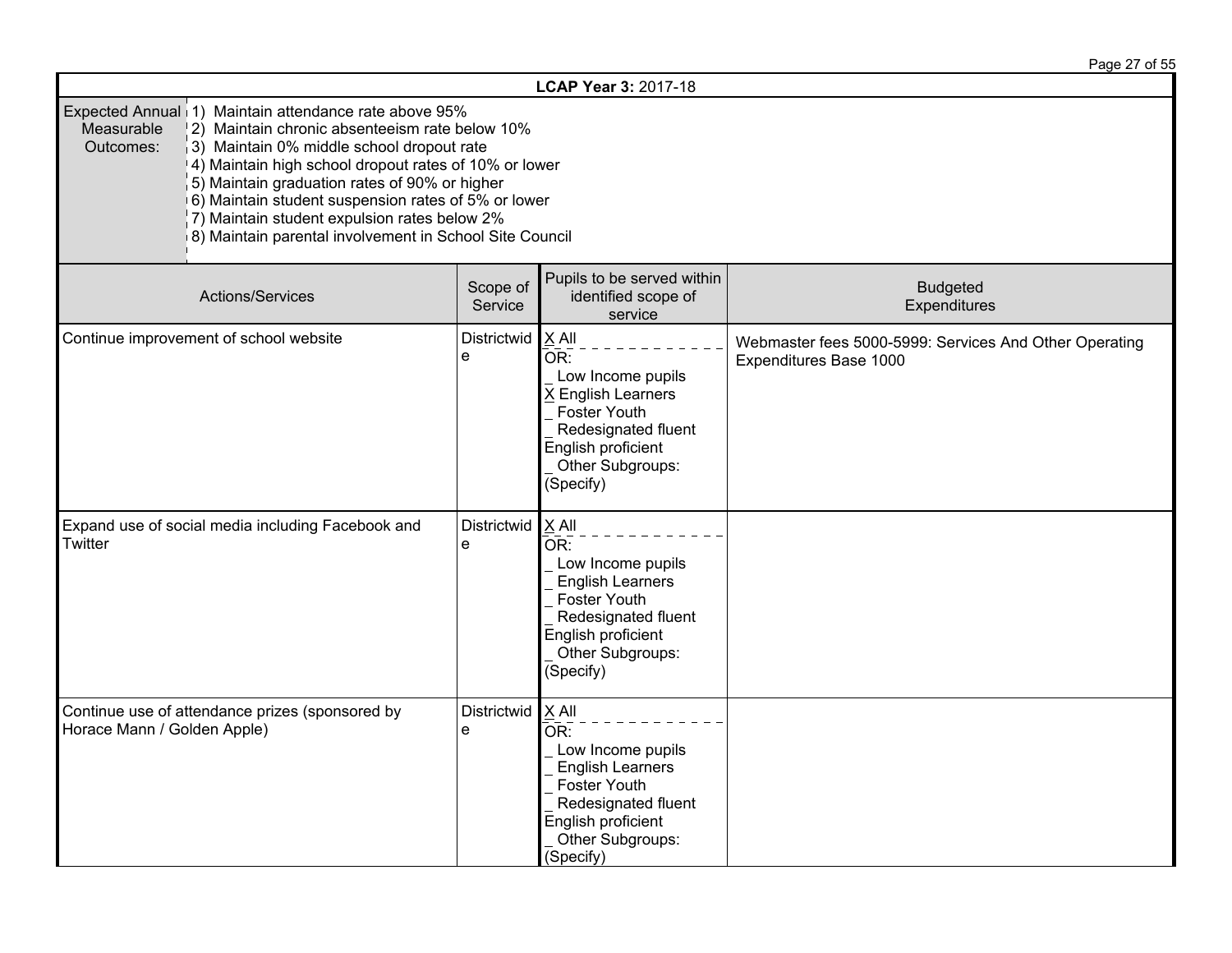Continue Back to School and Open House Nights e Districtwid  $X$  All  $\overline{\mathsf{OR}}$ : Low Income pupils English Learners Foster Youth -<br>Redesignated fluent English proficient Other Subgroups: (Specify) Promote School Site Council participation e Districtwid | X All  $\overline{OR:}$  Low Income pupils English Learners Foster Youth Redesignated fluent English proficient Other Subgroups: (Specify) Continue annual update of School Safety Plan Districtwid e X All  $\overline{OR}$ . Low Income pupils English Learners Foster Youth Redesignated fluent English proficient Other Subgroups: (Specify)

Page 28 of 55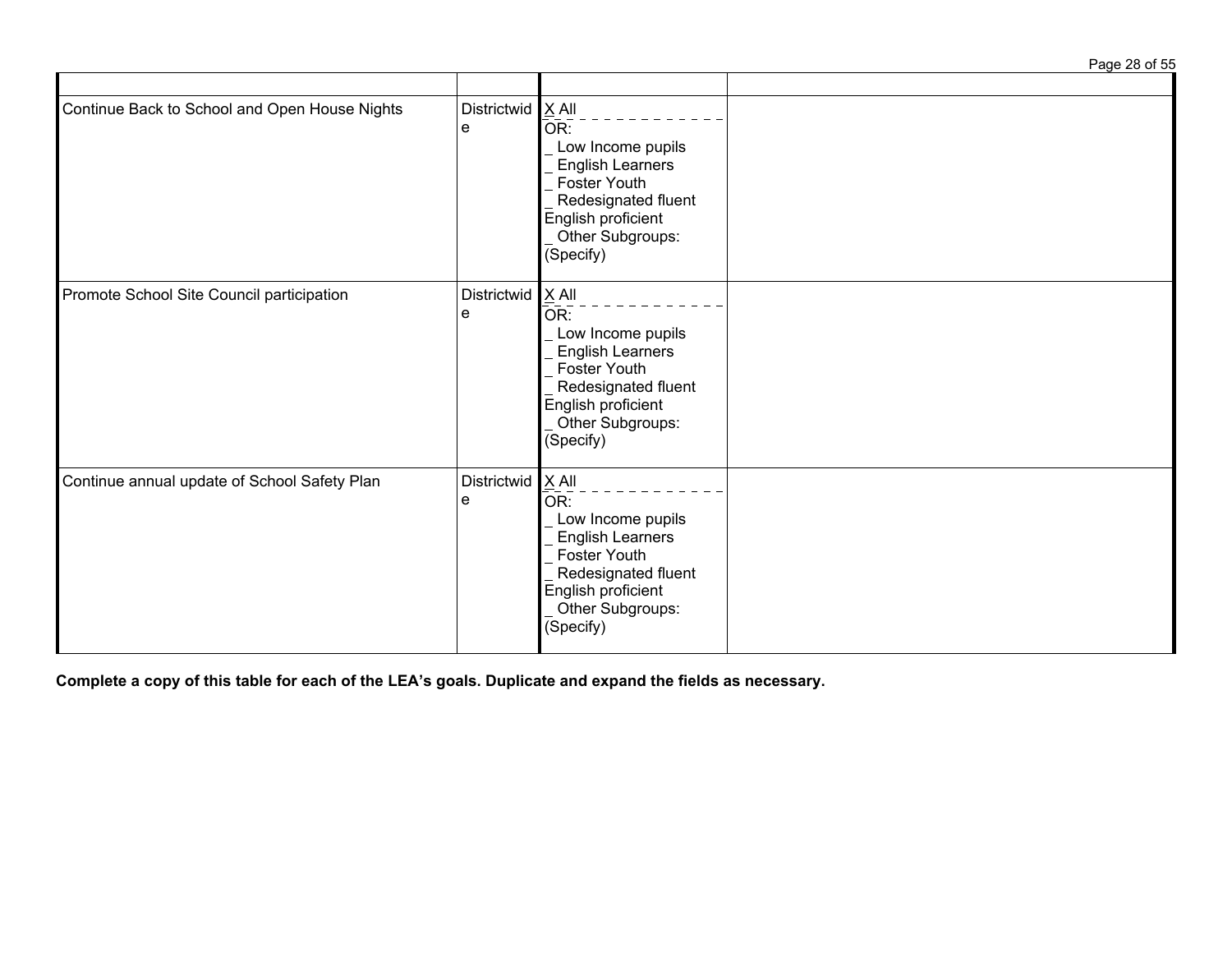# **Annual Update**

**Annual Update Instructions:** For each goal in the prior year LCAP, review the progress toward the expected annual outcome(s) based on, at a minimum, the required metrics pursuant to Education Code sections 52060 and 52066. The review must include an assessment of the effectiveness of the specific actions. Describe any changes to the actions or goals the LEA will take as a result of the review and assessment. In addition, review the applicability of each goal in the LCAP.

## **Guiding Questions:**

- 1) How have the actions/services addressed the needs of all pupils and did the provisions of those services result in the desired outcomes?
- 2) How have the actions/services addressed the needs of all subgroups of pupils identified pursuant to Education Code section 52052, including, but not limited to, English learners, low-income pupils, and foster youth; and did the provision of those actions/services result in the desired outcomes?
- 3) How have the actions/services addressed the identified needs and goals of specific schoolsites and were these actions/services effective in achieving the desired outcomes?
- 4) What information (e.g., quantitative and qualitative data/metrics) was examined to review progress toward goals in the annual update?
- 5) What progress has been achieved toward the goal and expected measurable outcome(s)? How effective were the actions and services in making progress toward the goal? What changes to goals, actions, services, and expenditures are being made in the LCAP as a result of the review of progress and assessment of the effectiveness of the actions and services?
- 6) What differences are there between budgeted expenditures and estimated actual annual expenditures? What were the reasons for any differences?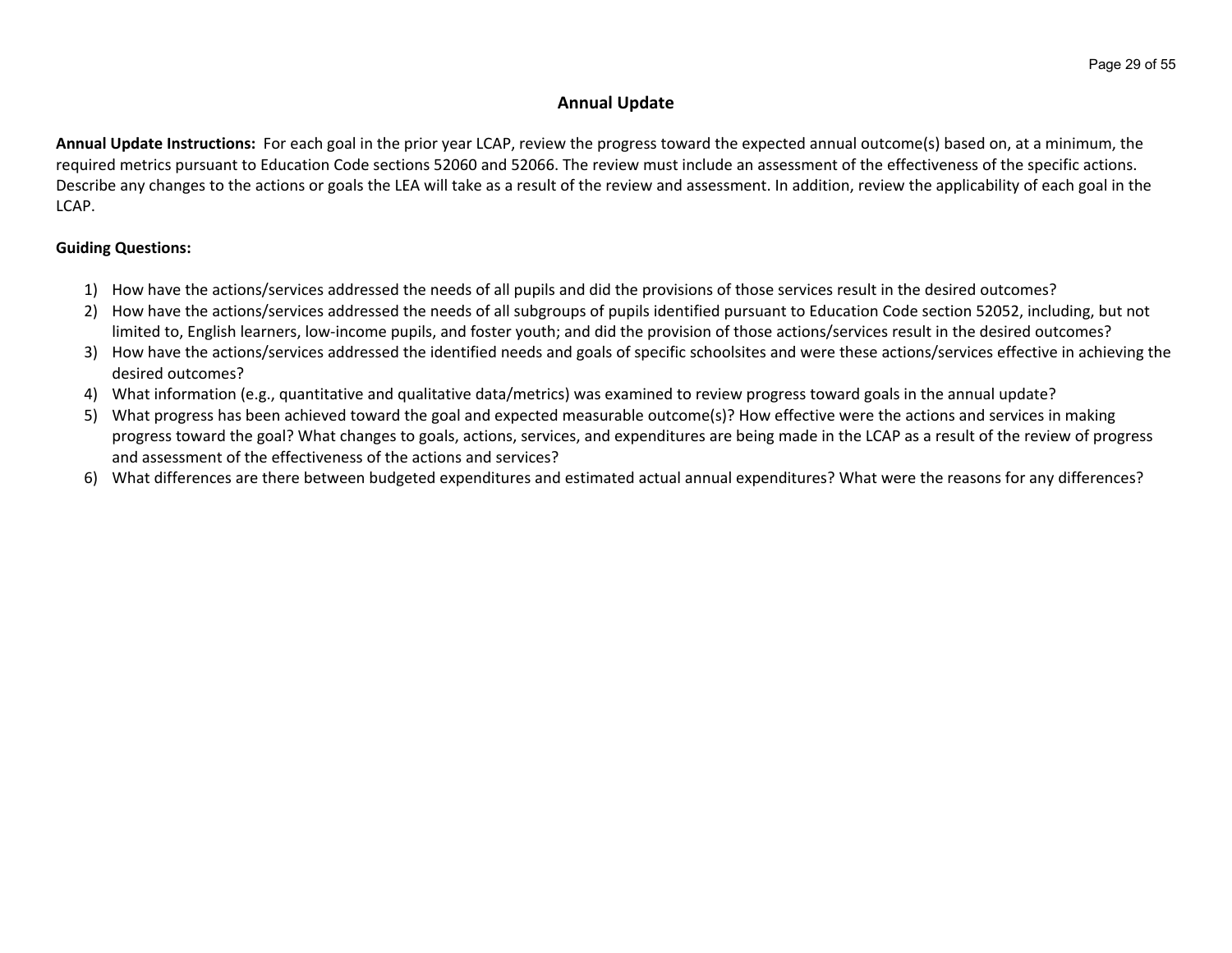| year<br>LCAP:<br>Goal Applies to:                                                                                                                                                                                                                                                                                                                                                                                                                                                                                                                                                                                                                                                                                                                                                                                                                                                                     | Original Evaluate options for curriculum based on Common Core State Standards, Next Generation Science Standards, Related State and/or Local Priorities:<br>GOAL 1 and updated California English Language Development standards, recommend new curriculum to the<br>$1 \times 2 = 3 = 4 = 5 = 6 = 7 = 8 =$<br>from prior Princeton Joint Unified School District Governing Board, purchase and implement use of new curriculum.<br>COE only: $9 - 10$<br>Improve student access to technology; revise policies on use of technology on campus.<br>Local: Specify<br>Schools: LEA-wide |                                                                                                 |                                                                                                 |                                                                                                                                                                                                                                                                                  |                                                                                                                |
|-------------------------------------------------------------------------------------------------------------------------------------------------------------------------------------------------------------------------------------------------------------------------------------------------------------------------------------------------------------------------------------------------------------------------------------------------------------------------------------------------------------------------------------------------------------------------------------------------------------------------------------------------------------------------------------------------------------------------------------------------------------------------------------------------------------------------------------------------------------------------------------------------------|----------------------------------------------------------------------------------------------------------------------------------------------------------------------------------------------------------------------------------------------------------------------------------------------------------------------------------------------------------------------------------------------------------------------------------------------------------------------------------------------------------------------------------------------------------------------------------------|-------------------------------------------------------------------------------------------------|-------------------------------------------------------------------------------------------------|----------------------------------------------------------------------------------------------------------------------------------------------------------------------------------------------------------------------------------------------------------------------------------|----------------------------------------------------------------------------------------------------------------|
|                                                                                                                                                                                                                                                                                                                                                                                                                                                                                                                                                                                                                                                                                                                                                                                                                                                                                                       | Applicable Pupil<br><sup>1</sup> Subgroups:                                                                                                                                                                                                                                                                                                                                                                                                                                                                                                                                            | ∣ All                                                                                           |                                                                                                 |                                                                                                                                                                                                                                                                                  |                                                                                                                |
| New Common Core aligned curriculum will be adopted,<br>New Common Core aligned curriculum was piloted. Pilot of<br>Expected<br>Actual<br>Annual<br>alternative curriculum will continue into the 2015-16 school year.<br>Annual<br>purchased, and implemented.<br>Measurable<br>Measurable New curriculum has not yet been purchased or fully<br>More computers will be available to students. More rooms will be<br>implemented because of ongoing pilot. However, all classes will<br>Outcomes:<br>Outcomes:<br>equipped with LCD projectors. Students will more regularly use<br>be using Common Core based mathematics curriculum.<br>their own devices.<br>Two carts of Chromebooks (40 Chromebooks total) were<br>purchased for student use. All classrooms are now equipped<br>with LCD projectors. Additional work needs to be completed on<br>a student Bring Your Own Device (BYOD) Policy. |                                                                                                                                                                                                                                                                                                                                                                                                                                                                                                                                                                                        |                                                                                                 |                                                                                                 |                                                                                                                                                                                                                                                                                  |                                                                                                                |
|                                                                                                                                                                                                                                                                                                                                                                                                                                                                                                                                                                                                                                                                                                                                                                                                                                                                                                       |                                                                                                                                                                                                                                                                                                                                                                                                                                                                                                                                                                                        |                                                                                                 | <b>LCAP Year: 2014-15</b>                                                                       |                                                                                                                                                                                                                                                                                  |                                                                                                                |
|                                                                                                                                                                                                                                                                                                                                                                                                                                                                                                                                                                                                                                                                                                                                                                                                                                                                                                       | <b>Planned Actions/Services</b>                                                                                                                                                                                                                                                                                                                                                                                                                                                                                                                                                        |                                                                                                 | <b>Actual Actions/Services</b>                                                                  |                                                                                                                                                                                                                                                                                  |                                                                                                                |
|                                                                                                                                                                                                                                                                                                                                                                                                                                                                                                                                                                                                                                                                                                                                                                                                                                                                                                       | Evaluate and purchase Common Core<br>and Next Generation Science<br>Standards aligned curriculum                                                                                                                                                                                                                                                                                                                                                                                                                                                                                       | <b>Budgeted Expenditures</b><br>Curriculum purchase 4000-4999:<br>Books And Supplies Other 2000 |                                                                                                 | We are continuing to evaluate<br>curriculum options. All publishers<br>whose materials we are piloting have<br>provided those materials free of charge.<br>Updates to our existing elementary<br>English Language Arts curriculum were<br>purchased to better align assessments. | <b>Estimated Actual Annual Expenditures</b><br>Curriculum purchase 4000-4999:<br>Books And Supplies Other 1400 |
| Scope of<br>Service<br>All<br>OR:<br>Low Income pupils<br><b>English Learners</b>                                                                                                                                                                                                                                                                                                                                                                                                                                                                                                                                                                                                                                                                                                                                                                                                                     |                                                                                                                                                                                                                                                                                                                                                                                                                                                                                                                                                                                        |                                                                                                 | Scope of<br>Service<br>All<br>$\overline{OR}$ :<br>Low Income pupils<br><b>English Learners</b> |                                                                                                                                                                                                                                                                                  |                                                                                                                |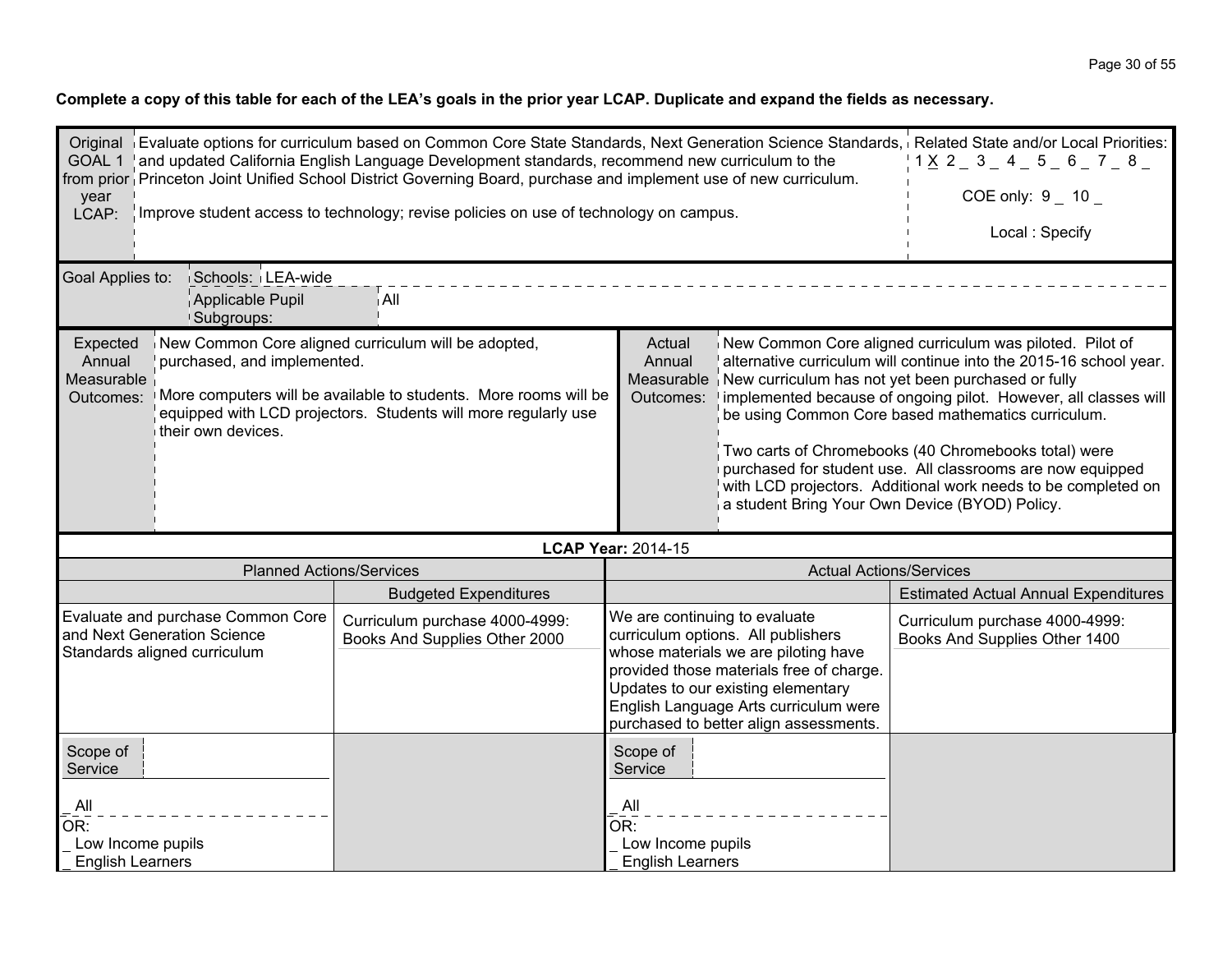|                                                                                                                                                                                                |                                                                 |                                                                                                                                                                                                                                                                                                                                                                                                                                                                                                       | Page 31 of 55                                                |
|------------------------------------------------------------------------------------------------------------------------------------------------------------------------------------------------|-----------------------------------------------------------------|-------------------------------------------------------------------------------------------------------------------------------------------------------------------------------------------------------------------------------------------------------------------------------------------------------------------------------------------------------------------------------------------------------------------------------------------------------------------------------------------------------|--------------------------------------------------------------|
| <b>Foster Youth</b><br>Redesignated fluent English<br>proficient<br>Other Subgroups: (Specify)                                                                                                 |                                                                 | <b>Foster Youth</b><br>Redesignated fluent English proficient<br>Other Subgroups: (Specify)                                                                                                                                                                                                                                                                                                                                                                                                           |                                                              |
| Districtwide<br>Scope of<br>Service<br>All<br>OR:<br>Low Income pupils<br>X English Learners<br><b>Foster Youth</b><br>Redesignated fluent English<br>proficient<br>Other Subgroups: (Specify) |                                                                 | Districwide<br>Scope of<br>Service<br>All<br>OR:<br>Low Income pupils<br>X English Learners<br><b>Foster Youth</b><br>Redesignated fluent English proficient<br>Other Subgroups: (Specify)                                                                                                                                                                                                                                                                                                            |                                                              |
| Evaluate and purchase updated<br>California English Language<br>Development Standards aligned<br>curriculum                                                                                    | Curriculum purchase 4000-4999:<br>Books And Supplies Other 1000 | Curriculum based on updated California<br>English Language Development<br>Standards is not yet widely available.<br>We elected to defer decisions on any<br>updated ELD curriculum until more<br>options are available from which to<br>choose.                                                                                                                                                                                                                                                       | Curriculum purchase 4000-4999:<br>Books And Supplies Other 0 |
| Scope of<br>Service<br>All<br>OR:<br>Low Income pupils<br><b>English Learners</b><br><b>Foster Youth</b><br>Redesignated fluent English<br>proficient<br>Other Subgroups: (Specify)            |                                                                 | Scope of<br>Service<br>$\mathsf{All}$<br>OR:<br>Low Income pupils<br><b>English Learners</b><br>Foster Youth<br>Redesignated fluent English proficient<br>Other Subgroups: (Specify)                                                                                                                                                                                                                                                                                                                  |                                                              |
| What changes in actions,<br>services, and expenditures will be<br>made as a result of reviewing<br>past progress and/or changes to<br>goals?                                                   | Conditions of Learning.                                         | In review of the 2014-15 LCAP, it was determined that the substantive goals remained largely appropriate but could be better<br>organized into comprehensive goals aligned with the three broad groupings of state priorities. Thus, for the 2015-16 LCAP,<br>goals were condensed from a total of seven to a total of three. The reorganization was completed as follows:<br>2014-15 Goals 1, 2, and 3 addressing State Priorities 1, 2, and 7, respectively, were reorganized into 2015-16 Goal 1 – |                                                              |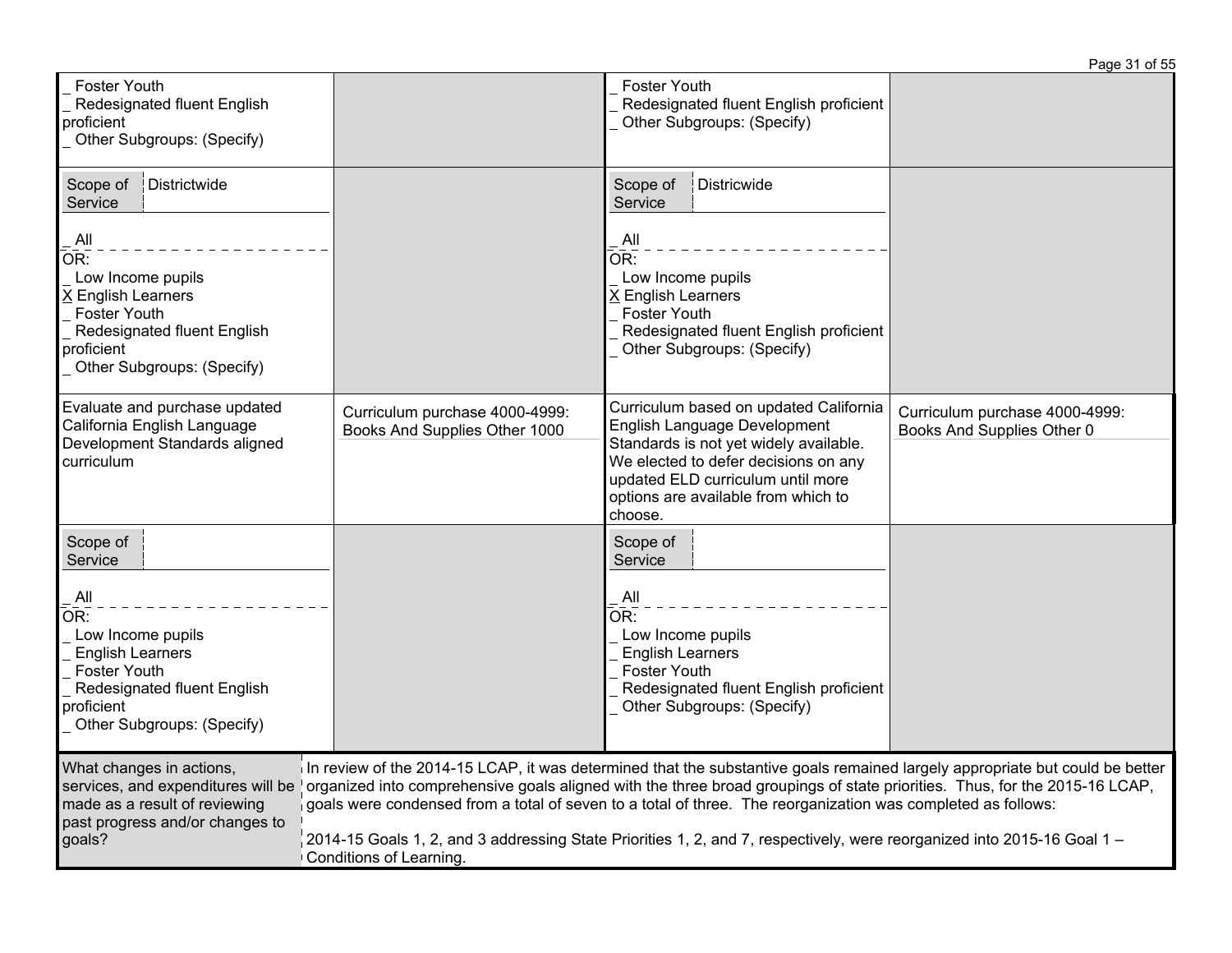| 2014-15 Goals 4 and 5 addressing State Priorities 4 and 8, respectively, were reorganized into 2015-16 Goal 2 – Pupil<br>Outcomes.<br>2014-15 Goals 5, 6, and 7 addressing State Priorities 8, 3 and 5, and 6, respectively, were reorganized into 2015-16 Goal 3 -<br>Engagement.                                                                                                                                                                                                                                                   |
|--------------------------------------------------------------------------------------------------------------------------------------------------------------------------------------------------------------------------------------------------------------------------------------------------------------------------------------------------------------------------------------------------------------------------------------------------------------------------------------------------------------------------------------|
| In the 2014-15 LCAP listed expenditures were targeted toward focused actions and did not include the bulk of LCFF funding.<br>In the 2015-16 LCAP, listed expenditures for relevant areas have been significantly broadened so as to provide a more<br>complete picture of the district's operations. This expenditure information is included in broad categories. More specific and<br>comprehensive budget information is available in the PJUSD 2015-16 Budget, which will be adopted in conjunction with the<br>i 2015-16 LCAP. |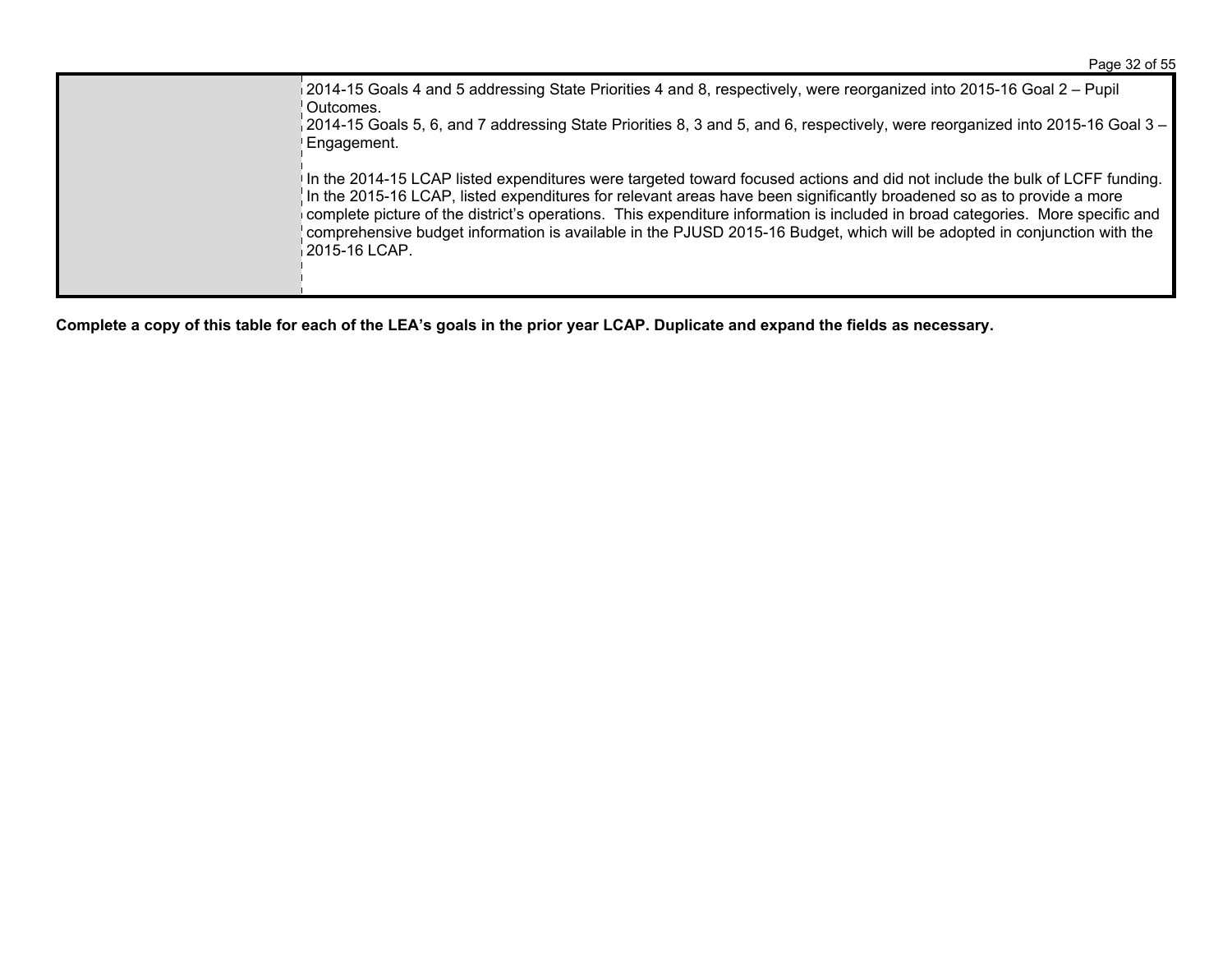| Original Fully implement / integrate updated standards, including California Common Core State Standards, Next<br>GOAL 2   Generation Science Standards, and updated California English Language Development Standards.<br>from prior                                                                                                                                                                                                                   | Related State and/or Local Priorities:<br>$1 - 2 \times 3 - 4 - 5 - 6 - 7 - 8$                                                                                              |                                                                                                                                                                                                                                                                                                                                                                                                   |                                                                                                                                                                       |
|---------------------------------------------------------------------------------------------------------------------------------------------------------------------------------------------------------------------------------------------------------------------------------------------------------------------------------------------------------------------------------------------------------------------------------------------------------|-----------------------------------------------------------------------------------------------------------------------------------------------------------------------------|---------------------------------------------------------------------------------------------------------------------------------------------------------------------------------------------------------------------------------------------------------------------------------------------------------------------------------------------------------------------------------------------------|-----------------------------------------------------------------------------------------------------------------------------------------------------------------------|
| year<br>LCAP:                                                                                                                                                                                                                                                                                                                                                                                                                                           |                                                                                                                                                                             |                                                                                                                                                                                                                                                                                                                                                                                                   | COE only: $9 - 10 -$                                                                                                                                                  |
|                                                                                                                                                                                                                                                                                                                                                                                                                                                         |                                                                                                                                                                             |                                                                                                                                                                                                                                                                                                                                                                                                   | Local: Specify                                                                                                                                                        |
| Goal Applies to:<br>Schools: LEA-wide                                                                                                                                                                                                                                                                                                                                                                                                                   |                                                                                                                                                                             |                                                                                                                                                                                                                                                                                                                                                                                                   |                                                                                                                                                                       |
| Applicable Pupil<br><sup>1</sup> Subgroups:                                                                                                                                                                                                                                                                                                                                                                                                             | ∣ All                                                                                                                                                                       |                                                                                                                                                                                                                                                                                                                                                                                                   |                                                                                                                                                                       |
| Common Core standards focus on development of critical thinking<br>Teachers are providing instruction in line with Common Core<br>Actual<br>Expected<br>skills. To the extent those critical thinking skills are developed,<br>Annual<br>Standard and challenging students to develop their critical<br>Annual<br>Measurable students will gain a deeper knowledge of subject matter material.<br>Measurable thinking skills.<br>Outcomes:<br>Outcomes: |                                                                                                                                                                             |                                                                                                                                                                                                                                                                                                                                                                                                   |                                                                                                                                                                       |
|                                                                                                                                                                                                                                                                                                                                                                                                                                                         |                                                                                                                                                                             | <b>LCAP Year: 2014-15</b>                                                                                                                                                                                                                                                                                                                                                                         |                                                                                                                                                                       |
| <b>Planned Actions/Services</b>                                                                                                                                                                                                                                                                                                                                                                                                                         |                                                                                                                                                                             | <b>Actual Actions/Services</b>                                                                                                                                                                                                                                                                                                                                                                    |                                                                                                                                                                       |
|                                                                                                                                                                                                                                                                                                                                                                                                                                                         | <b>Budgeted Expenditures</b>                                                                                                                                                |                                                                                                                                                                                                                                                                                                                                                                                                   | <b>Estimated Actual Annual Expenditures</b>                                                                                                                           |
| Provide teachers opportunities for<br>professional development in California<br>Common Core State Standards.                                                                                                                                                                                                                                                                                                                                            | Professional development (including<br>courses, travel costs, and substitute<br>teacher costs) 5000-5999: Services<br>And Other Operating Expenditures<br><b>Other 5000</b> | Teachers have participated in<br>numerous professional development<br>opportunities. Many of these were<br>provided at no cost to the district by<br>Glen County Office of Education, STEM<br>grants, California Writing Project, etc.<br>Costs for BTSA support have been<br>included in actual expenditures bringing<br>the total expenditure level higher than<br>planned in the 2014-15 LCAP. | Professional development (including<br>courses, travel costs, and substitute<br>teacher costs) 5000-5999: Services<br>And Other Operating Expenditures<br>Other 11200 |
| Districtiwide<br>Scope of<br>Service                                                                                                                                                                                                                                                                                                                                                                                                                    |                                                                                                                                                                             | Scope of<br>Districtwide<br>Service                                                                                                                                                                                                                                                                                                                                                               |                                                                                                                                                                       |
| $\times$ All<br>OR:<br>Low Income pupils<br><b>English Learners</b><br><b>Foster Youth</b><br>Redesignated fluent English<br>proficient<br>Other Subgroups: (Specify)                                                                                                                                                                                                                                                                                   |                                                                                                                                                                             | $X$ All<br>OR:<br>Low Income pupils<br><b>English Learners</b><br><b>Foster Youth</b><br>Redesignated fluent English proficient<br>Other Subgroups: (Specify)                                                                                                                                                                                                                                     |                                                                                                                                                                       |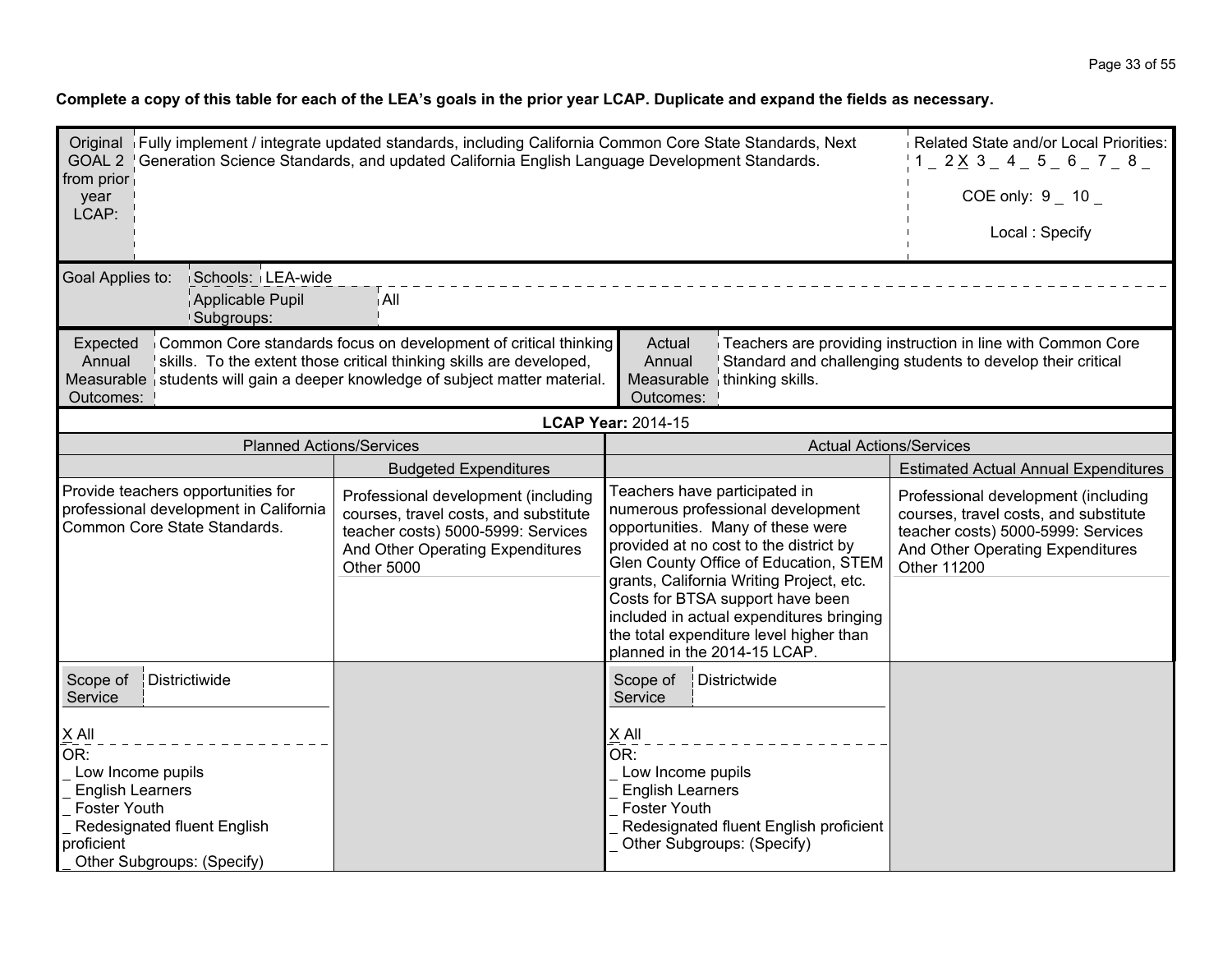|  | Page 34 of 55 |  |  |  |
|--|---------------|--|--|--|
|--|---------------|--|--|--|

| Provide teachers with collaboration<br>time through late start days<br>(districtwide) and afternoon<br>collaboration periods (elementary).                   | None 0                                                                                                                                                               | Collaboration time was provided and<br>utilized by teachers.                                                                                                                                    | None 0                                                                                                                                                                       |
|--------------------------------------------------------------------------------------------------------------------------------------------------------------|----------------------------------------------------------------------------------------------------------------------------------------------------------------------|-------------------------------------------------------------------------------------------------------------------------------------------------------------------------------------------------|------------------------------------------------------------------------------------------------------------------------------------------------------------------------------|
| Scope of<br>Service                                                                                                                                          |                                                                                                                                                                      | Scope of<br>Service                                                                                                                                                                             |                                                                                                                                                                              |
| All<br>OR:<br>Low Income pupils<br><b>English Learners</b><br><b>Foster Youth</b><br>Redesignated fluent English<br>proficient<br>Other Subgroups: (Specify) |                                                                                                                                                                      | $\overline{A}$ ll<br>OR:<br>Low Income pupils<br><b>English Learners</b><br>Foster Youth<br>Redesignated fluent English proficient<br>Other Subgroups: (Specify)                                |                                                                                                                                                                              |
| Districtwide<br>Scope of<br>Service<br>All                                                                                                                   |                                                                                                                                                                      | Districtwide<br>Scope of<br>Service<br>All                                                                                                                                                      |                                                                                                                                                                              |
| OR:<br>Low Income pupils<br><b>X</b> English Learners<br><b>Foster Youth</b><br>Redesignated fluent English<br>proficient<br>Other Subgroups: (Specify)      |                                                                                                                                                                      | $\overline{\mathsf{OR}}$ :<br>Low Income pupils<br>X English Learners<br><b>Foster Youth</b><br>Redesignated fluent English proficient<br>Other Subgroups: (Specify)                            |                                                                                                                                                                              |
| Provide opportunities for professional<br>development for updated California<br><b>ELD</b> content standards                                                 | Professional development (including<br>courses, travel costs, and substitute<br>teacher costs) 5000-5999: Services<br>And Other Operating Expenditures<br>Other 1000 | Teachers and administrator participated<br>in ELD-related professional<br>development. These trainings were<br>ultimately available at no cost to the<br>district resulting in no expenditures. | Professional development (including<br>courses, travel costs, and substitute<br>teacher costs) 5000-5999: Services<br>And Other Operating Expenditures<br>Other <sub>0</sub> |
| Scope of<br>Service                                                                                                                                          |                                                                                                                                                                      | Scope of<br>Service                                                                                                                                                                             |                                                                                                                                                                              |
| All<br>OR:<br>Low Income pupils<br><b>English Learners</b>                                                                                                   |                                                                                                                                                                      | $\overline{A}$ ll<br>OR:<br>Low Income pupils<br><b>English Learners</b>                                                                                                                        |                                                                                                                                                                              |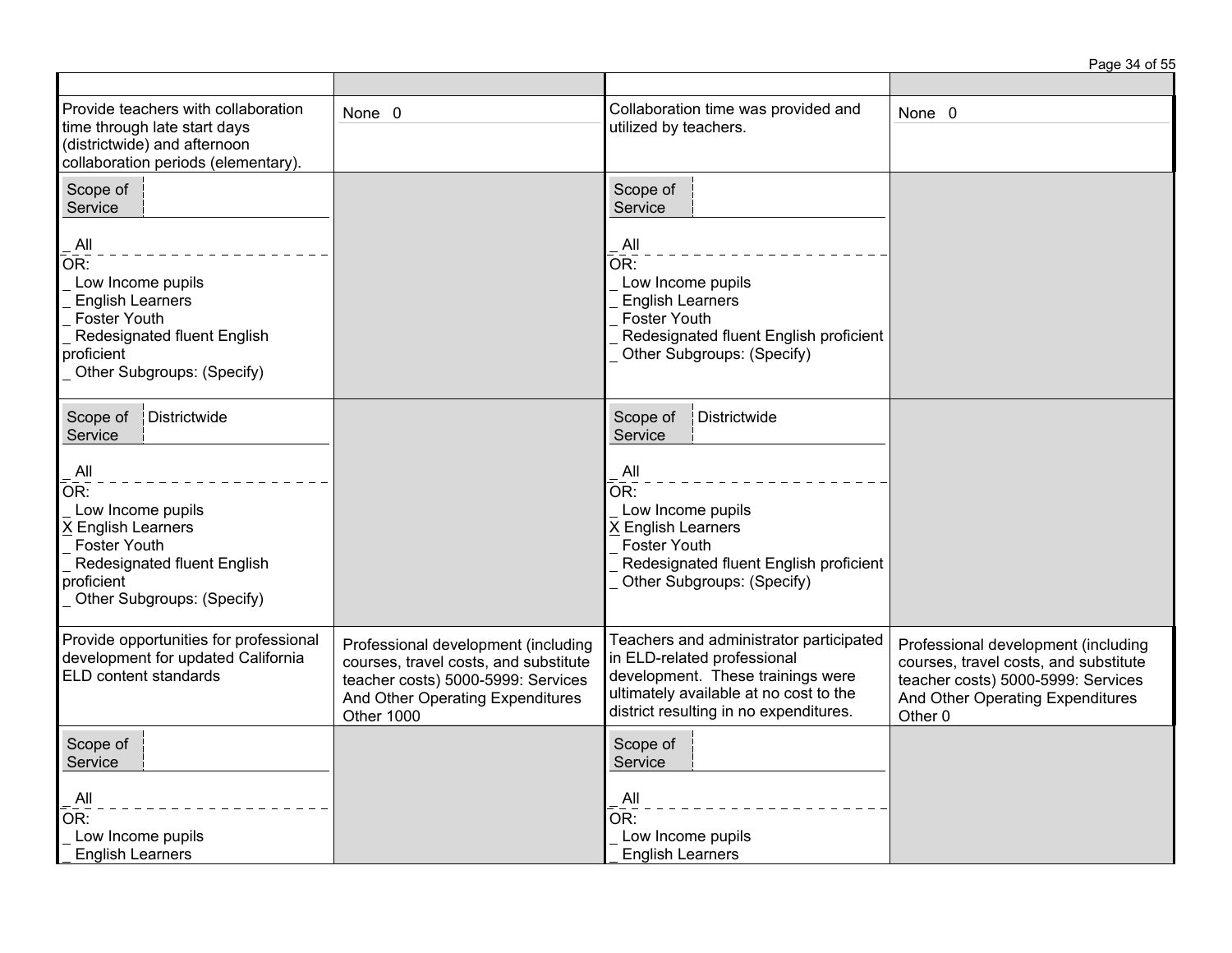|                                                                                                                                              | Page 35 of 55                                                                                                                                                                                                                                                                                                                                                                                                                                                                                                                                                                                                                                                                                                                                                                                                                                                                                                                                                                                                                                                                                                                                                                                                                                                                                                                                                |
|----------------------------------------------------------------------------------------------------------------------------------------------|--------------------------------------------------------------------------------------------------------------------------------------------------------------------------------------------------------------------------------------------------------------------------------------------------------------------------------------------------------------------------------------------------------------------------------------------------------------------------------------------------------------------------------------------------------------------------------------------------------------------------------------------------------------------------------------------------------------------------------------------------------------------------------------------------------------------------------------------------------------------------------------------------------------------------------------------------------------------------------------------------------------------------------------------------------------------------------------------------------------------------------------------------------------------------------------------------------------------------------------------------------------------------------------------------------------------------------------------------------------|
| <b>Foster Youth</b><br>Redesignated fluent English<br>proficient<br>Other Subgroups: (Specify)                                               | <b>Foster Youth</b><br>Redesignated fluent English proficient<br>Other Subgroups: (Specify)                                                                                                                                                                                                                                                                                                                                                                                                                                                                                                                                                                                                                                                                                                                                                                                                                                                                                                                                                                                                                                                                                                                                                                                                                                                                  |
| What changes in actions,<br>services, and expenditures will be<br>made as a result of reviewing<br>past progress and/or changes to<br>goals? | In review of the 2014-15 LCAP, it was determined that the substantive goals remained largely appropriate but could be better<br>organized into comprehensive goals aligned with the three broad groupings of state priorities. Thus, for the 2015-16 LCAP,<br>goals were condensed from a total of seven to a total of three. The reorganization was completed as follows:<br>2014-15 Goals 1, 2, and 3 addressing State Priorities 1, 2, and 7, respectively, were reorganized into 2015-16 Goal 1 –<br>Conditions of Learning.<br>2014-15 Goals 4 and 5 addressing State Priorities 4 and 8, respectively, were reorganized into 2015-16 Goal 2 - Pupil<br>Outcomes.<br>2014-15 Goals 5, 6, and 7 addressing State Priorities 8, 3 and 5, and 6, respectively, were reorganized into 2015-16 Goal 3 –<br>Engagement.<br>In the 2014-15 LCAP listed expenditures were targeted toward focused actions and did not include the bulk of LCFF funding.<br>In the 2015-16 LCAP, listed expenditures for relevant areas have been significantly broadened so as to provide a more<br>complete picture of the district's operations. This expenditure information is included in broad categories. More specific and<br>comprehensive budget information is available in the PJUSD 2015-16 Budget, which will be adopted in conjunction with the<br>2015-16 LCAP. |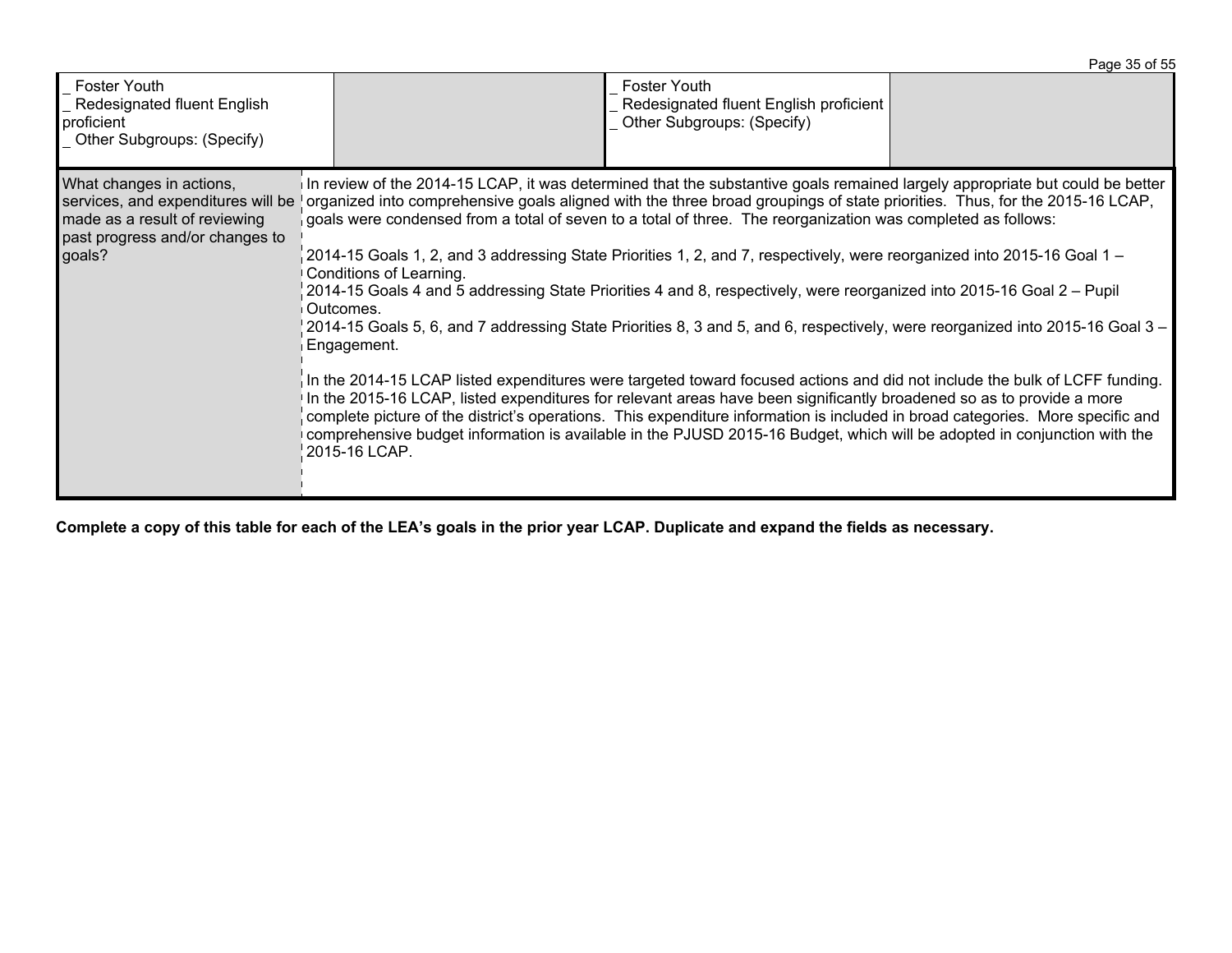| Original Augment social science and science instruction at Princeton Elementary School.<br>GOAL <sub>3</sub><br>from prior                            |                                                            |                                                                                                                                                                                                                                                                                                       | Related State and/or Local Priorities:<br>$1 - 2 - 3 - 4 - 5 - 6 - 7 \times 8$ |
|-------------------------------------------------------------------------------------------------------------------------------------------------------|------------------------------------------------------------|-------------------------------------------------------------------------------------------------------------------------------------------------------------------------------------------------------------------------------------------------------------------------------------------------------|--------------------------------------------------------------------------------|
| year<br>LCAP:                                                                                                                                         |                                                            |                                                                                                                                                                                                                                                                                                       | COE only: $9 - 10$                                                             |
|                                                                                                                                                       |                                                            |                                                                                                                                                                                                                                                                                                       | Local: Specify                                                                 |
| Schools: Princeton Elementary School<br>Goal Applies to:<br>Applicable Pupil<br><sup>1</sup> Subgroups:                                               | i All                                                      |                                                                                                                                                                                                                                                                                                       |                                                                                |
| Expected<br>course of study.<br>Annual<br>Measurable<br>Outcomes:                                                                                     | Princeton Elementary students will be engaged in a broader | Actual<br>Annual<br>course of study.<br>Measurable<br>Outcomes:                                                                                                                                                                                                                                       | Princeton Elementary students have been engaged in a broader                   |
|                                                                                                                                                       |                                                            | <b>LCAP Year: 2014-15</b>                                                                                                                                                                                                                                                                             |                                                                                |
| <b>Planned Actions/Services</b>                                                                                                                       |                                                            | <b>Actual Actions/Services</b>                                                                                                                                                                                                                                                                        |                                                                                |
|                                                                                                                                                       | <b>Budgeted Expenditures</b>                               |                                                                                                                                                                                                                                                                                                       | <b>Estimated Actual Annual Expenditures</b>                                    |
| Plan Princeton Elementary School<br>schedule to incorporate more social<br>science and science instruction.                                           | None 0                                                     | Princeton Elementary School has<br>incorporated more social science and<br>science instruction during the 2014-15<br>school year. Among other ways, this<br>has included reading novels with<br>relevancy to social science and taking<br>field trips relevant to both social science<br>and science. | None 0                                                                         |
| Schoolwide<br>Scope of<br>Service                                                                                                                     |                                                            | Schoolwide<br>Scope of<br>Service                                                                                                                                                                                                                                                                     |                                                                                |
| $X$ All                                                                                                                                               |                                                            | $\underline{X}$ All                                                                                                                                                                                                                                                                                   |                                                                                |
| OR:<br>Low Income pupils<br><b>English Learners</b><br><b>Foster Youth</b><br>Redesignated fluent English<br>proficient<br>Other Subgroups: (Specify) |                                                            | $\overline{\mathsf{OR}}$ :<br>Low Income pupils<br><b>English Learners</b><br><b>Foster Youth</b><br>Redesignated fluent English proficient<br>Other Subgroups: (Specify)                                                                                                                             |                                                                                |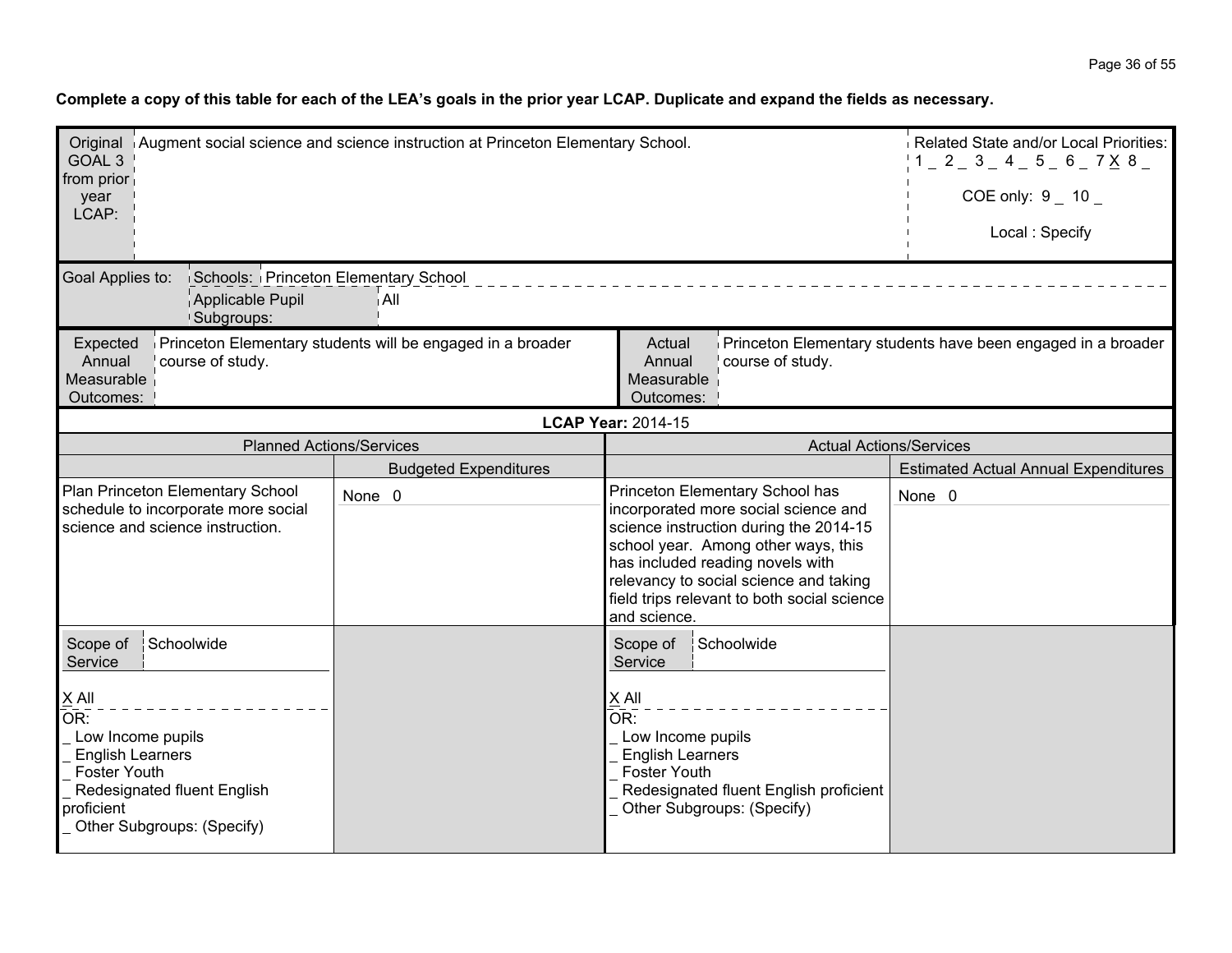|                                                                                                                                                                              |                                                                                                                                                                                                                                                                                                                                                                                                                                                                                                                                                                                                                                                                                                                                                                                                                                                                                                                                                                                                                                                                                                                                                                                                                                                                                                                                                                            |                                                                                                                                                                                                                                             | Page 37 of 55                                                                               |
|------------------------------------------------------------------------------------------------------------------------------------------------------------------------------|----------------------------------------------------------------------------------------------------------------------------------------------------------------------------------------------------------------------------------------------------------------------------------------------------------------------------------------------------------------------------------------------------------------------------------------------------------------------------------------------------------------------------------------------------------------------------------------------------------------------------------------------------------------------------------------------------------------------------------------------------------------------------------------------------------------------------------------------------------------------------------------------------------------------------------------------------------------------------------------------------------------------------------------------------------------------------------------------------------------------------------------------------------------------------------------------------------------------------------------------------------------------------------------------------------------------------------------------------------------------------|---------------------------------------------------------------------------------------------------------------------------------------------------------------------------------------------------------------------------------------------|---------------------------------------------------------------------------------------------|
| Provide professional development<br>opportunities to Princeton Elementary<br>teachers, specifically oriented toward<br>social science and science instruction.               | Professional development 5000-<br>5999: Services And Other Operating<br>Expenditures Other 2500                                                                                                                                                                                                                                                                                                                                                                                                                                                                                                                                                                                                                                                                                                                                                                                                                                                                                                                                                                                                                                                                                                                                                                                                                                                                            | Teachers have had and engaged in<br>numerous professional development<br>opportunities. Science related<br>professional development has been<br>available at no cost to the district<br>through a variety of grant funded<br>opportunities. | Professional development 5000-5999:<br>Services And Other Operating<br>Expenditures Other 0 |
| Scope of<br>Service<br>All<br>OR:<br>Low Income pupils<br><b>English Learners</b><br>Foster Youth<br>Redesignated fluent English<br>proficient<br>Other Subgroups: (Specify) |                                                                                                                                                                                                                                                                                                                                                                                                                                                                                                                                                                                                                                                                                                                                                                                                                                                                                                                                                                                                                                                                                                                                                                                                                                                                                                                                                                            | Scope of<br>Service<br>$\overline{\mathsf{All}}$<br>$\overline{\mathsf{OR}}$ :<br>Low Income pupils<br><b>English Learners</b><br><b>Foster Youth</b><br>Redesignated fluent English proficient<br>Other Subgroups: (Specify)               |                                                                                             |
| What changes in actions,<br>services, and expenditures will be<br>made as a result of reviewing<br>past progress and/or changes to<br>goals?                                 | In review of the 2014-15 LCAP, it was determined that the substantive goals remained largely appropriate but could be better<br>organized into comprehensive goals aligned with the three broad groupings of state priorities. Thus, for the 2015-16 LCAP,<br>$\frac{1}{2}$ goals were condensed from a total of seven to a total of three. The reorganization was completed as follows:<br>2014-15 Goals 1, 2, and 3 addressing State Priorities 1, 2, and 7, respectively, were reorganized into 2015-16 Goal 1 –<br>Conditions of Learning.<br>2014-15 Goals 4 and 5 addressing State Priorities 4 and 8, respectively, were reorganized into 2015-16 Goal 2 - Pupil<br>Outcomes.<br>2014-15 Goals 5, 6, and 7 addressing State Priorities 8, 3 and 5, and 6, respectively, were reorganized into 2015-16 Goal 3 -<br>Engagement.<br>In the 2014-15 LCAP listed expenditures were targeted toward focused actions and did not include the bulk of LCFF funding.<br>In the 2015-16 LCAP, listed expenditures for relevant areas have been significantly broadened so as to provide a more<br>complete picture of the district's operations. This expenditure information is included in broad categories. More specific and<br>comprehensive budget information is available in the PJUSD 2015-16 Budget, which will be adopted in conjunction with the<br>2015-16 LCAP. |                                                                                                                                                                                                                                             |                                                                                             |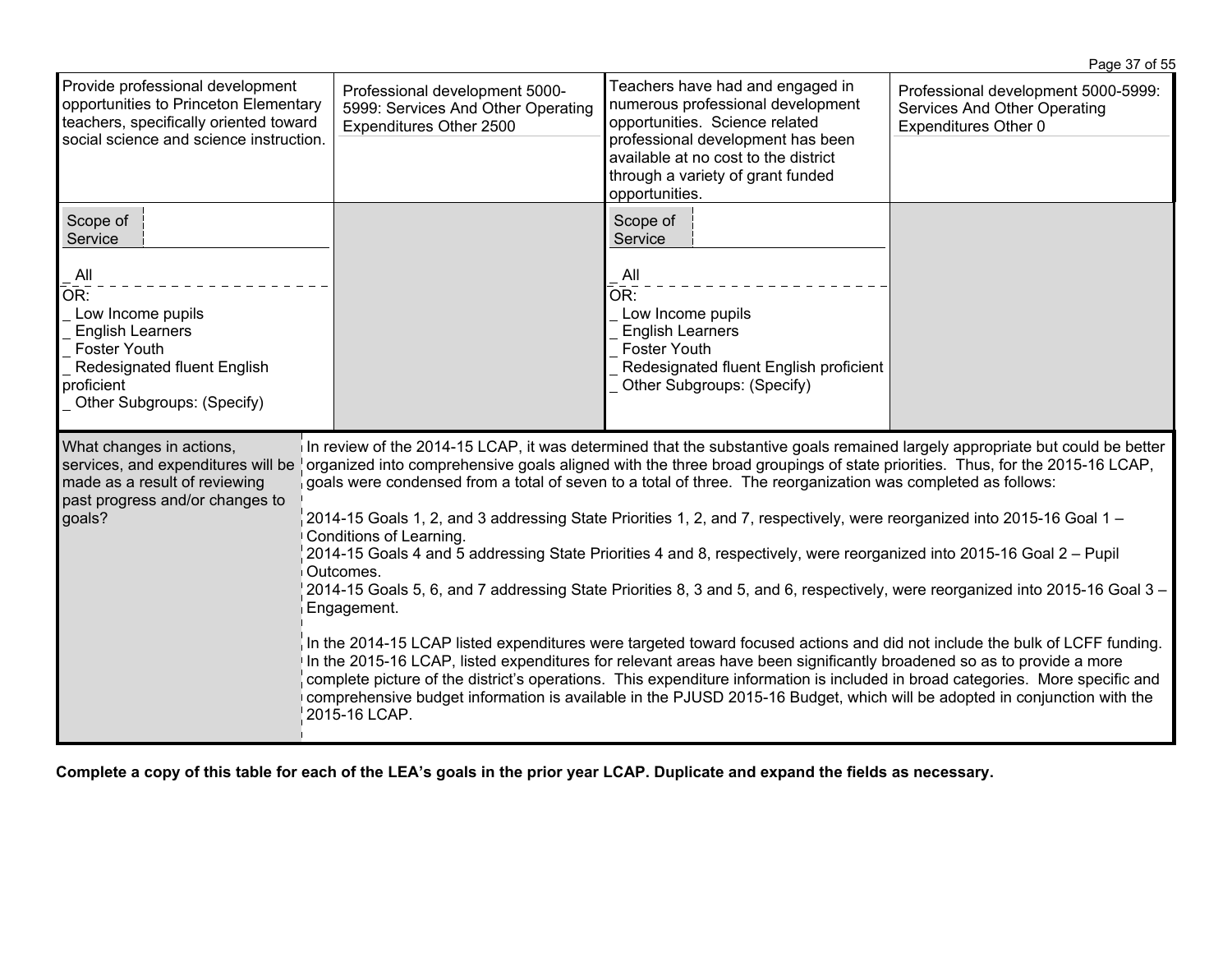| GOAL 4   formula).                                                                                                                                                                                                                                                                                                                                                                                                                                                                                                                                                                                                           | Related State and/or Local Priorities:<br>Original   Maintain a proficient level on the reconfigured API measure (previously 800, to be determined in new API<br>$1 = 2 = 3 = 4 \times 5 = 6 = 7 = 8 =$ |                                                                                                                                                                                                                                                                   |                                             |  |
|------------------------------------------------------------------------------------------------------------------------------------------------------------------------------------------------------------------------------------------------------------------------------------------------------------------------------------------------------------------------------------------------------------------------------------------------------------------------------------------------------------------------------------------------------------------------------------------------------------------------------|---------------------------------------------------------------------------------------------------------------------------------------------------------------------------------------------------------|-------------------------------------------------------------------------------------------------------------------------------------------------------------------------------------------------------------------------------------------------------------------|---------------------------------------------|--|
| from prior<br>Maintain CAHSEE pass rates above 80%.<br>year                                                                                                                                                                                                                                                                                                                                                                                                                                                                                                                                                                  |                                                                                                                                                                                                         |                                                                                                                                                                                                                                                                   | COE only: $9 - 10 -$                        |  |
| LCAP:                                                                                                                                                                                                                                                                                                                                                                                                                                                                                                                                                                                                                        | At least 60% of ELD students will advance at least one level on the CELDT annually.                                                                                                                     |                                                                                                                                                                                                                                                                   | Local: Specify                              |  |
| Goal Applies to:<br>Applicable Pupil<br><sup>1</sup> Subgroups:                                                                                                                                                                                                                                                                                                                                                                                                                                                                                                                                                              | Schools: Princeton Elementary School and Princeton Junior Senior High School                                                                                                                            |                                                                                                                                                                                                                                                                   |                                             |  |
| Students will experience ongoing excellence in achievement<br>Actual<br>Students have continued to achieve at a high level. CAHSEE<br>Expected<br>levels. They will come to have greater confidence in their abilities<br>Annual<br>Annual<br>pass rates for 10th grade students exceeded 80%. 70% of ELD<br>Measurable and greater pride in their schools.<br>Measurable students progressed at least one level on the CELDT test, while<br>only one student (5%) declined by one level. Updated API<br>Outcomes:<br>Outcomes:<br>scores and CAASPP scores are unavailable at the time of LCAP<br>publication and adoption. |                                                                                                                                                                                                         |                                                                                                                                                                                                                                                                   |                                             |  |
|                                                                                                                                                                                                                                                                                                                                                                                                                                                                                                                                                                                                                              |                                                                                                                                                                                                         | <b>LCAP Year: 2014-15</b>                                                                                                                                                                                                                                         |                                             |  |
| <b>Planned Actions/Services</b>                                                                                                                                                                                                                                                                                                                                                                                                                                                                                                                                                                                              |                                                                                                                                                                                                         | <b>Actual Actions/Services</b>                                                                                                                                                                                                                                    |                                             |  |
|                                                                                                                                                                                                                                                                                                                                                                                                                                                                                                                                                                                                                              | <b>Budgeted Expenditures</b>                                                                                                                                                                            |                                                                                                                                                                                                                                                                   | <b>Estimated Actual Annual Expenditures</b> |  |
| Continue benchmark testing to provide<br>formative assessment data. Use this<br>data to tailor instruction to student<br>needs.                                                                                                                                                                                                                                                                                                                                                                                                                                                                                              | $\mathbf 0$<br>None                                                                                                                                                                                     | Benchmark testing was not extensively<br>utilized during the 2014-15 school year.<br>We chose to wait to primarily utilize<br><b>Smarter Balanced Interim</b><br>Assessments, which were not made<br>available until near the end of the 2014-<br>15 school year. | None 0                                      |  |
| Scope of<br>Service<br>All<br>OR:<br>Low Income pupils<br><b>English Learners</b><br>Foster Youth<br>Redesignated fluent English<br>proficient<br>_ Other Subgroups: (Specify)                                                                                                                                                                                                                                                                                                                                                                                                                                               |                                                                                                                                                                                                         | Scope of<br>Service<br>All<br>$\bar{\mathsf{OR}}$ :<br>Low Income pupils<br><b>English Learners</b><br>Foster Youth<br>Redesignated fluent English proficient<br>Other Subgroups: (Specify)                                                                       |                                             |  |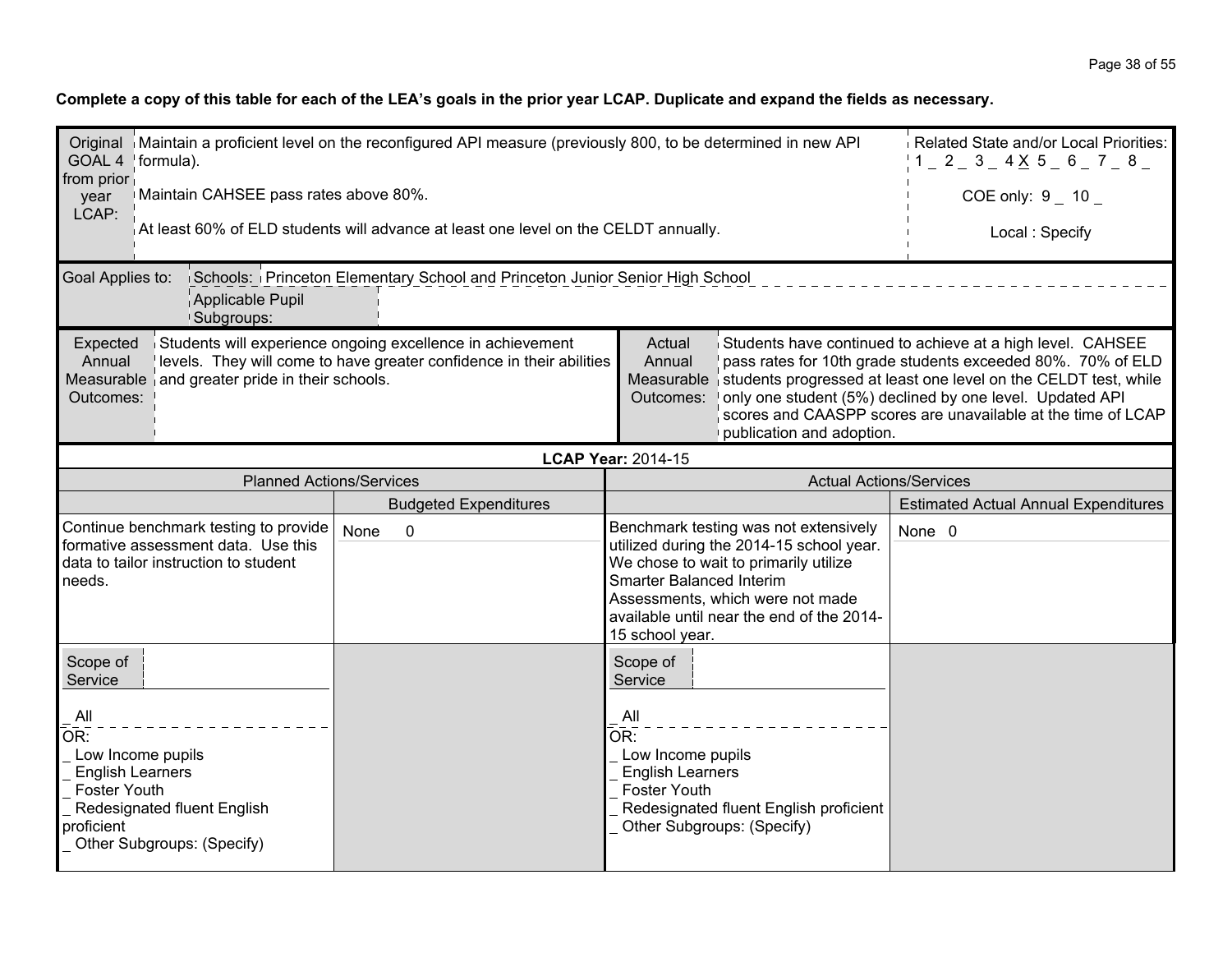|                                                                                                                                                                         |                                                                                                  |                                                                                                                                                                                                | Page 39 of 55                                                                                    |
|-------------------------------------------------------------------------------------------------------------------------------------------------------------------------|--------------------------------------------------------------------------------------------------|------------------------------------------------------------------------------------------------------------------------------------------------------------------------------------------------|--------------------------------------------------------------------------------------------------|
| Maintain elementary school standard<br>of at least two hours / week of pullout<br>ELD instruction and in class SDAIE                                                    | Elementary ELD instructor (.5 FTE)<br>1000-1999: Certificated Personnel<br>Salaries Other 24000  | Elementary ELD students received<br>pullout ELD instruction for at least two<br>hours per week and regular in class                                                                            | Elementary ELD instructor (.5 FTE)<br>1000-1999: Certificated Personnel<br>Salaries Other 24000  |
| support.                                                                                                                                                                | 3000-3999: Employee Benefits<br>Other 13000                                                      | SDAIE support.                                                                                                                                                                                 | 3000-3999: Employee Benefits Other<br>13000                                                      |
| Scope of<br>Service<br>$\mathsf{All}$<br>OR:<br>Low Income pupils<br><b>English Learners</b><br><b>Foster Youth</b><br>Redesignated fluent English                      |                                                                                                  | Scope of<br>Service<br>All<br>OR:<br>Low Income pupils<br><b>English Learners</b><br><b>Foster Youth</b><br>Redesignated fluent English proficient                                             |                                                                                                  |
| proficient<br>Other Subgroups: (Specify)                                                                                                                                |                                                                                                  | Other Subgroups: (Specify)                                                                                                                                                                     |                                                                                                  |
| Maintain junior / senior high school<br>master schedule period for ELD.<br>Improve alignment to maximize                                                                | Jr / Sr High ELD instructor (.17 FTE)<br>1000-1999: Certificated Personnel<br>Salaries Base 8000 | Master schedule period for ELD was<br>maintained, in a better-aligned manner<br>that allowed for enrollment of all ELD                                                                         | Jr / Sr High ELD instructor (.17 FTE)<br>1000-1999: Certificated Personnel<br>Salaries Base 8000 |
| enrollment of ELD students in the ELD<br>support class.                                                                                                                 | 3000-3999: Employee Benefits<br><b>Base 2700</b>                                                 | students.                                                                                                                                                                                      | 3000-3999: Employee Benefits Base<br>2700                                                        |
| Scope of<br>Service                                                                                                                                                     |                                                                                                  | Scope of<br>Service                                                                                                                                                                            |                                                                                                  |
| All<br>$\bar{\mathsf{OR}}$ :<br>Low Income pupils<br><b>English Learners</b><br>Foster Youth<br>Redesignated fluent English<br>proficient<br>Other Subgroups: (Specify) |                                                                                                  | $\overline{A}$ ll<br>$\overline{\mathsf{OR}}$ :<br>Low Income pupils<br><b>English Learners</b><br><b>Foster Youth</b><br>Redesignated fluent English proficient<br>Other Subgroups: (Specify) |                                                                                                  |
| Maintain categorically funded<br>paraprofessionals at Princeton<br>Elementary Schools.                                                                                  | .88 FTE Bilingual Paraprofessional<br>2000-2999: Classified Personnel<br>Salaries Other 24000    | Categorically funded paraprofessional<br>was maintained at Princeton<br>Elementary School.                                                                                                     | .88 FTE Bilingual Paraprofessional<br>2000-2999: Classified Personnel<br>Salaries Other 24000    |
|                                                                                                                                                                         | 3000-3999: Employee Benefits<br>Other 14000                                                      |                                                                                                                                                                                                | 3000-3999: Employee Benefits Other<br>14000                                                      |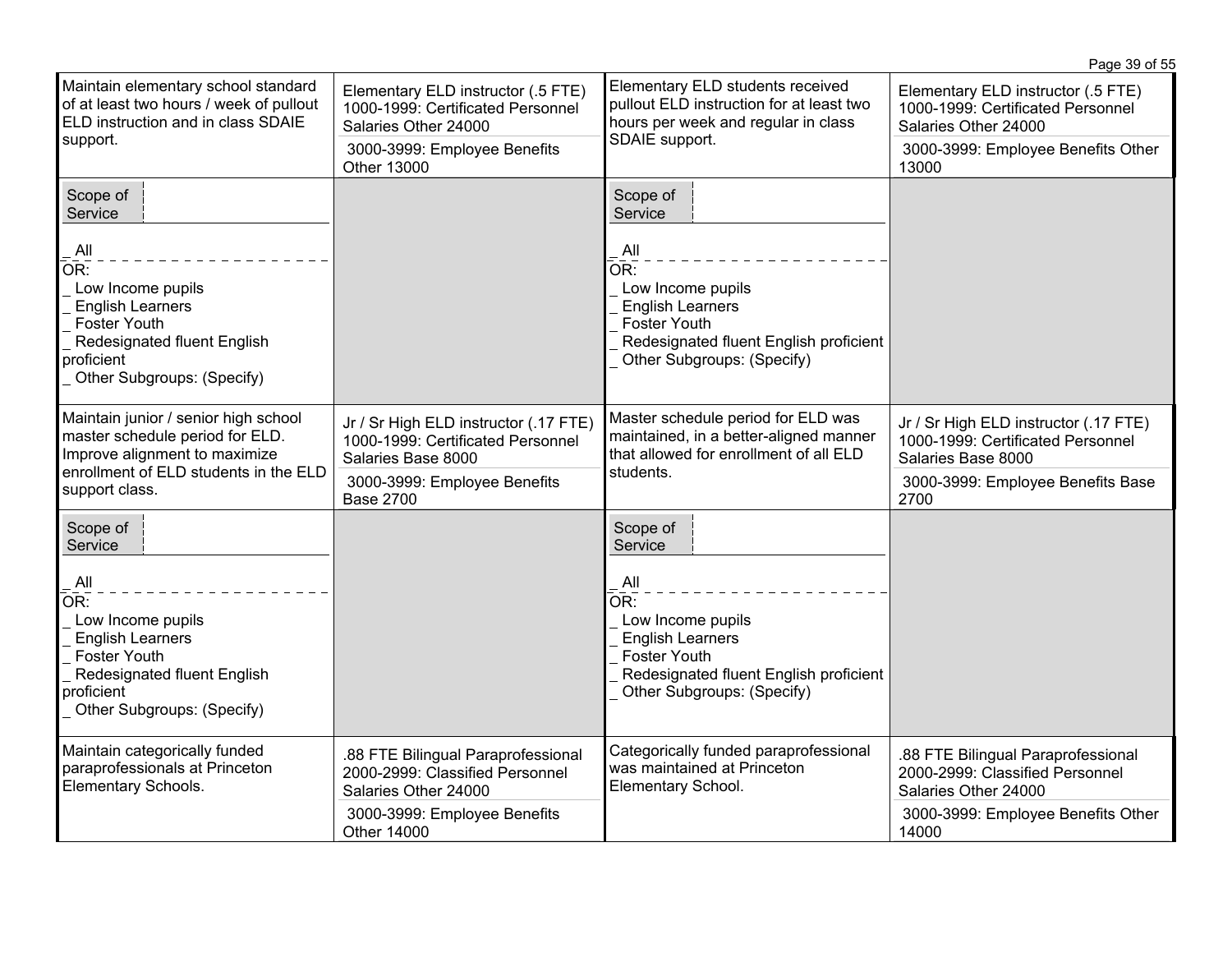| Scope of<br>Service<br>All<br>OR:<br>Low Income pupils<br><b>English Learners</b><br><b>Foster Youth</b><br>Redesignated fluent English<br>proficient<br>Other Subgroups: (Specify) |                                                                                                                  | Scope of<br>Service<br>All<br>$\overline{\mathsf{OR}}$ :<br>Low Income pupils<br><b>English Learners</b><br><b>Foster Youth</b><br>Redesignated fluent English proficient<br>Other Subgroups: (Specify)                                                                                                                                                                                                                                                                                                                                                                                                                                                                                                                                                                                                                                                                                                                                                                                                                |                                |
|-------------------------------------------------------------------------------------------------------------------------------------------------------------------------------------|------------------------------------------------------------------------------------------------------------------|------------------------------------------------------------------------------------------------------------------------------------------------------------------------------------------------------------------------------------------------------------------------------------------------------------------------------------------------------------------------------------------------------------------------------------------------------------------------------------------------------------------------------------------------------------------------------------------------------------------------------------------------------------------------------------------------------------------------------------------------------------------------------------------------------------------------------------------------------------------------------------------------------------------------------------------------------------------------------------------------------------------------|--------------------------------|
| Continue use of SDAIE strategies for<br>ELD instruction in the classroom                                                                                                            | Professional development 5000-<br>5999: Services And Other Operating<br>Expenditures 500<br>Collaboration time 0 | Teachers continued to used SDAIE<br>strategies for ELD instruction in the<br>classroom. Professional development<br>was available at no charge to the<br>district.                                                                                                                                                                                                                                                                                                                                                                                                                                                                                                                                                                                                                                                                                                                                                                                                                                                     | None 0<br>Collaboration time 0 |
| Scope of<br>Service<br>All<br>OR:<br>Low Income pupils<br><b>English Learners</b><br><b>Foster Youth</b><br>Redesignated fluent English<br>proficient<br>Other Subgroups: (Specify) |                                                                                                                  | Scope of<br>Service<br>All<br>OR:<br>Low Income pupils<br><b>English Learners</b><br><b>Foster Youth</b><br>Redesignated fluent English proficient<br>Other Subgroups: (Specify)                                                                                                                                                                                                                                                                                                                                                                                                                                                                                                                                                                                                                                                                                                                                                                                                                                       |                                |
| What changes in actions,<br>services, and expenditures will be<br>made as a result of reviewing<br>past progress and/or changes to<br>goals?                                        | Conditions of Learning.<br>Outcomes.<br>Engagement.                                                              | In review of the 2014-15 LCAP, it was determined that the substantive goals remained largely appropriate but could be better<br>organized into comprehensive goals aligned with the three broad groupings of state priorities. Thus, for the 2015-16 LCAP,<br>goals were condensed from a total of seven to a total of three. The reorganization was completed as follows:<br>2014-15 Goals 1, 2, and 3 addressing State Priorities 1, 2, and 7, respectively, were reorganized into 2015-16 Goal 1 –<br>2014-15 Goals 4 and 5 addressing State Priorities 4 and 8, respectively, were reorganized into 2015-16 Goal 2 – Pupil<br>2014-15 Goals 5, 6, and 7 addressing State Priorities 8, 3 and 5, and 6, respectively, were reorganized into 2015-16 Goal 3 -<br>In the 2014-15 LCAP listed expenditures were targeted toward focused actions and did not include the bulk of LCFF funding.<br>In the 2015-16 LCAP, listed expenditures for relevant areas have been significantly broadened so as to provide a more |                                |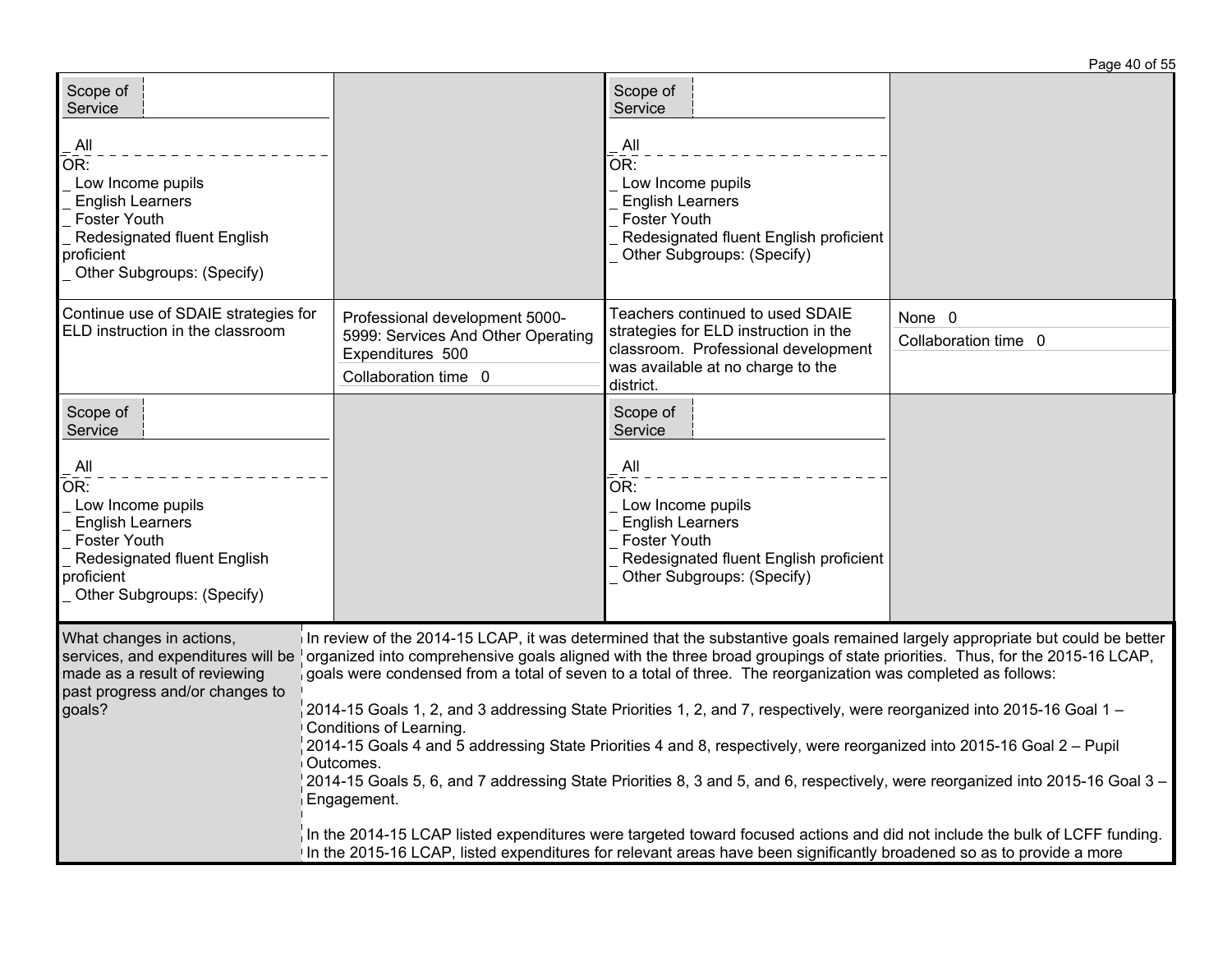| complete picture of the district's operations. This expenditure information is included in broad categories. More specific and |
|--------------------------------------------------------------------------------------------------------------------------------|
| comprehensive budget information is available in the PJUSD 2015-16 Budget, which will be adopted in conjunction with the       |
| 2015-16 LCAP.                                                                                                                  |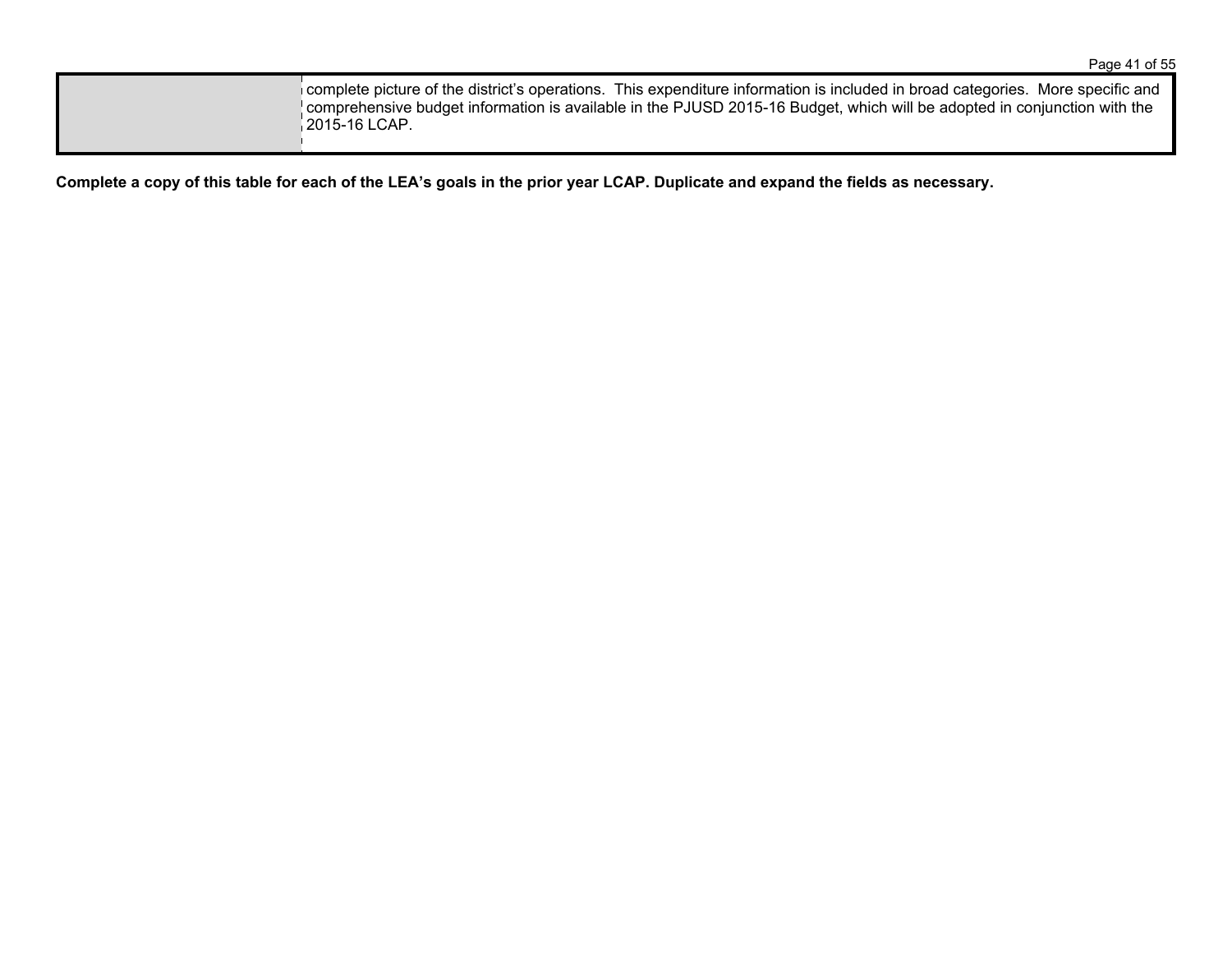| Original Improve college readiness by increasing rate of completion of UC / CSU A-G requirements to at least 50%<br>GOAL 5 annually.<br>from prior             |                                                                          |                                                                                                                                                               | Related State and/or Local Priorities:<br>$1 = 2 = 3 = 4 = 5 = 6 = 7 = 8$ $\times$                                    |
|----------------------------------------------------------------------------------------------------------------------------------------------------------------|--------------------------------------------------------------------------|---------------------------------------------------------------------------------------------------------------------------------------------------------------|-----------------------------------------------------------------------------------------------------------------------|
| year                                                                                                                                                           |                                                                          |                                                                                                                                                               | COE only: $9 - 10 -$                                                                                                  |
| LCAP:                                                                                                                                                          |                                                                          |                                                                                                                                                               | Local: Specify                                                                                                        |
| Goal Applies to:                                                                                                                                               | Schools: Princeton Junior Senior High School                             |                                                                                                                                                               |                                                                                                                       |
| Applicable Pupil<br><sup>1</sup> Subgroups:                                                                                                                    |                                                                          |                                                                                                                                                               |                                                                                                                       |
| Expected<br>Annual<br>Measurable<br>Outcomes:                                                                                                                  | More students will be prepared to enter the UC / CSU system.             | Actual<br>Annual<br>Measurable available at time of LCAP writing.<br>Outcomes:                                                                                | Our 3-year average stands at 32.2% for UC / CSU A-G<br>requirement completion. Data for the class of 2015 was not yet |
|                                                                                                                                                                |                                                                          | <b>LCAP Year: 2014-15</b>                                                                                                                                     |                                                                                                                       |
| <b>Planned Actions/Services</b>                                                                                                                                |                                                                          | <b>Actual Actions/Services</b>                                                                                                                                |                                                                                                                       |
|                                                                                                                                                                | <b>Budgeted Expenditures</b>                                             |                                                                                                                                                               | <b>Estimated Actual Annual Expenditures</b>                                                                           |
| The Princeton Junior Senior High<br>School counselor will conference with<br>all incoming freshmen and their<br>parents to craft a four-year academic<br>plan. | Necessary materials and supplies<br>4000-4999: Books And Supplies<br>500 | The Princeton Junior Senior High<br>School counselor has conferenced with<br>all incoming freshmen and their parents<br>to craft a four-year academic plan.   | Necessary materials and supplies<br>220                                                                               |
| Schoolwide<br>Scope of<br>Service                                                                                                                              |                                                                          | Schoolwide<br>Scope of<br>Service                                                                                                                             |                                                                                                                       |
| $X$ All<br>OR:<br>Low Income pupils<br><b>English Learners</b><br>Foster Youth<br>Redesignated fluent English<br>proficient<br>Other Subgroups: (Specify)      |                                                                          | X All<br>OR:<br>Low Income pupils<br><b>English Learners</b><br><b>Foster Youth</b><br>Redesignated fluent English proficient<br>Other Subgroups: (Specify)   |                                                                                                                       |
| Princeton Junior Senior High School<br>will continue to host a Cash-for-<br>College Night, helping parents and<br>students with information regarding          | None 0                                                                   | Princeton Junior Senior High School<br>continued to host a Cash-for-College<br>Night, helping parents and students<br>with information regarding paying for a | None 0                                                                                                                |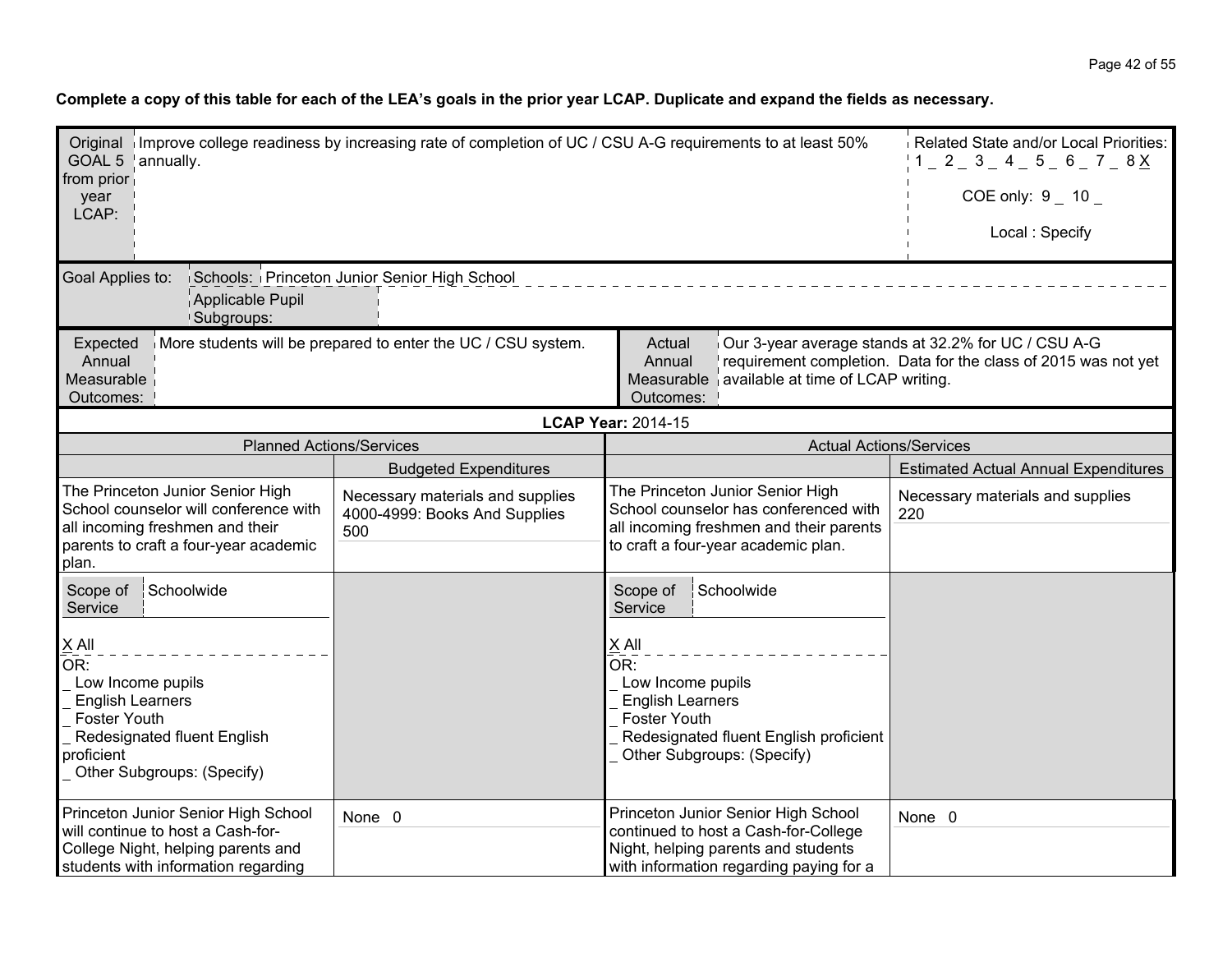| paying for a college education.                                                                                                                                                                                                | college education.                                                                                                                                                              |  |
|--------------------------------------------------------------------------------------------------------------------------------------------------------------------------------------------------------------------------------|---------------------------------------------------------------------------------------------------------------------------------------------------------------------------------|--|
| Scope of<br>Service                                                                                                                                                                                                            | Scope of<br>Service                                                                                                                                                             |  |
| All<br>OR:<br>Low Income pupils<br><b>English Learners</b><br><b>Foster Youth</b><br>Redesignated fluent English<br>proficient<br>Other Subgroups: (Specify)                                                                   | $\overline{A}$ ll<br>−−−<br>OR:<br>Low Income pupils<br><b>English Learners</b><br><b>Foster Youth</b><br>Redesignated fluent English proficient<br>Other Subgroups: (Specify)  |  |
| Host Cash for College workshop<br>emphasizing the financial viability of a<br>college education and provides<br>information that is most valuable for<br>first-generation college students.                                    | The Cash for College workshop was<br>presented and well-attended by 12th<br>grade students.                                                                                     |  |
| Scope of<br>Service                                                                                                                                                                                                            | Scope of<br>Service                                                                                                                                                             |  |
| All<br>OR:<br>Low Income pupils<br><b>English Learners</b><br><b>Foster Youth</b><br>Redesignated fluent English<br>proficient<br>Other Subgroups: (Specify)                                                                   | AM<br>$\overline{\mathsf{OR}}$ :<br>Low Income pupils<br><b>English Learners</b><br><b>Foster Youth</b><br>Redesignated fluent English proficient<br>Other Subgroups: (Specify) |  |
| Maintain Post High School<br>Preparation class, which helps<br>students in application for jobs,<br>college, scholarships, etc. and<br>provides information that is most<br>valuable for first-generation college<br>students. | The Post High School Preparation class<br>was maintained and will continue to be<br>in the next year.                                                                           |  |
| Scope of<br>Service<br>$\mathsf{All}$<br>OR:                                                                                                                                                                                   | Scope of<br>Service<br>$\overline{A}$<br>OR:                                                                                                                                    |  |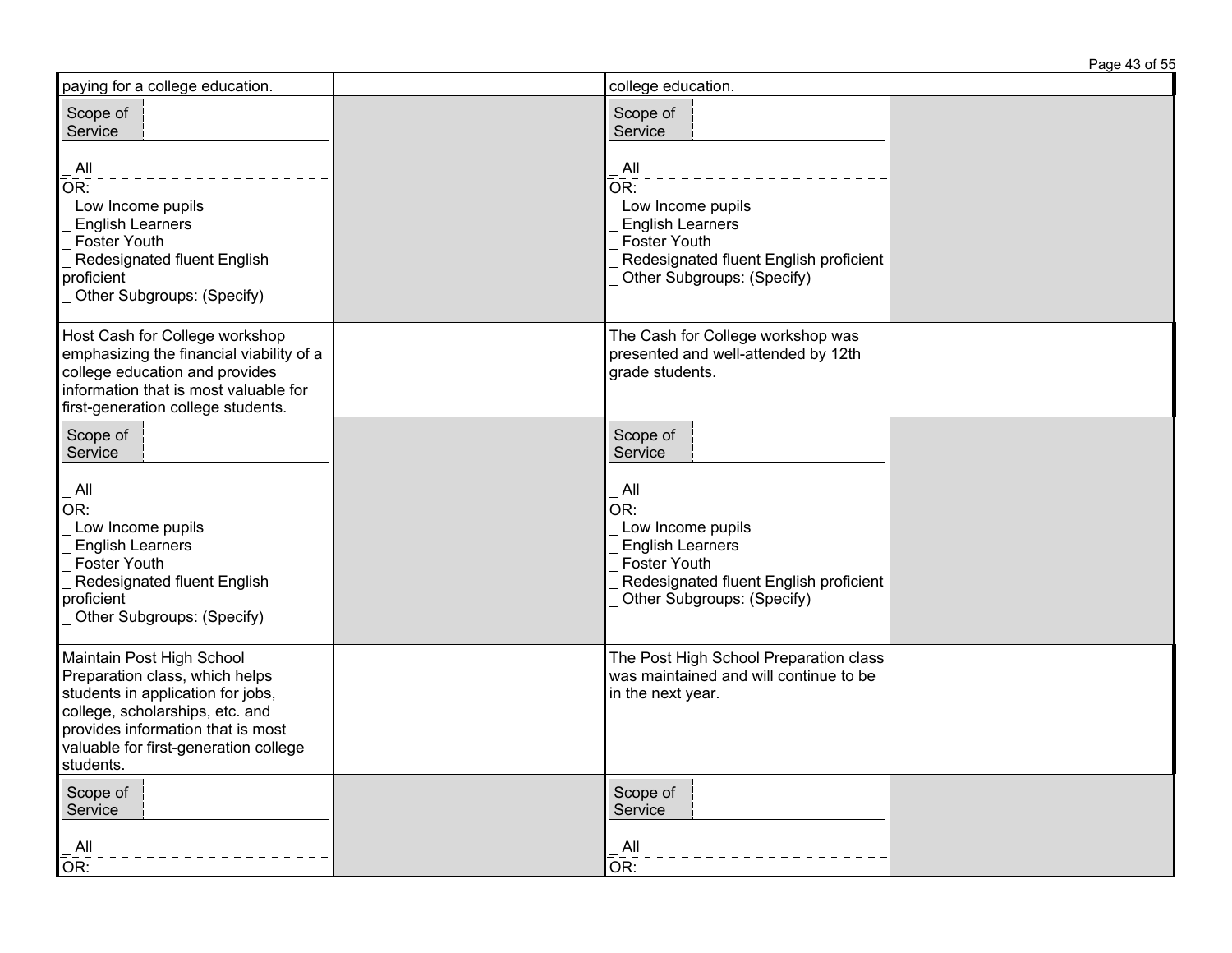|                                                                                                                                              | Page 44 of 55                                                                                                                                                                                                                                                                                                                                                                                                                                                                                                                                                                                                                                                                                                                                                                                                                                                                                                                                                                                                                                                                                                                                                                                                                                                                                                                                                |
|----------------------------------------------------------------------------------------------------------------------------------------------|--------------------------------------------------------------------------------------------------------------------------------------------------------------------------------------------------------------------------------------------------------------------------------------------------------------------------------------------------------------------------------------------------------------------------------------------------------------------------------------------------------------------------------------------------------------------------------------------------------------------------------------------------------------------------------------------------------------------------------------------------------------------------------------------------------------------------------------------------------------------------------------------------------------------------------------------------------------------------------------------------------------------------------------------------------------------------------------------------------------------------------------------------------------------------------------------------------------------------------------------------------------------------------------------------------------------------------------------------------------|
| Low Income pupils<br><b>English Learners</b><br>Foster Youth<br>Redesignated fluent English<br>proficient<br>Other Subgroups: (Specify)      | Low Income pupils<br><b>English Learners</b><br><b>Foster Youth</b><br>Redesignated fluent English proficient<br>Other Subgroups: (Specify)                                                                                                                                                                                                                                                                                                                                                                                                                                                                                                                                                                                                                                                                                                                                                                                                                                                                                                                                                                                                                                                                                                                                                                                                                  |
| What changes in actions,<br>services, and expenditures will be<br>made as a result of reviewing<br>past progress and/or changes to<br>goals? | In review of the 2014-15 LCAP, it was determined that the substantive goals remained largely appropriate but could be better<br>organized into comprehensive goals aligned with the three broad groupings of state priorities. Thus, for the 2015-16 LCAP,<br>goals were condensed from a total of seven to a total of three. The reorganization was completed as follows:<br>2014-15 Goals 1, 2, and 3 addressing State Priorities 1, 2, and 7, respectively, were reorganized into 2015-16 Goal 1 –<br>Conditions of Learning.<br>2014-15 Goals 4 and 5 addressing State Priorities 4 and 8, respectively, were reorganized into 2015-16 Goal 2 – Pupil<br>Outcomes.<br>2014-15 Goals 5, 6, and 7 addressing State Priorities 8, 3 and 5, and 6, respectively, were reorganized into 2015-16 Goal 3 -<br>Engagement.<br>In the 2014-15 LCAP listed expenditures were targeted toward focused actions and did not include the bulk of LCFF funding.<br>In the 2015-16 LCAP, listed expenditures for relevant areas have been significantly broadened so as to provide a more<br>complete picture of the district's operations. This expenditure information is included in broad categories. More specific and<br>comprehensive budget information is available in the PJUSD 2015-16 Budget, which will be adopted in conjunction with the<br>2015-16 LCAP. |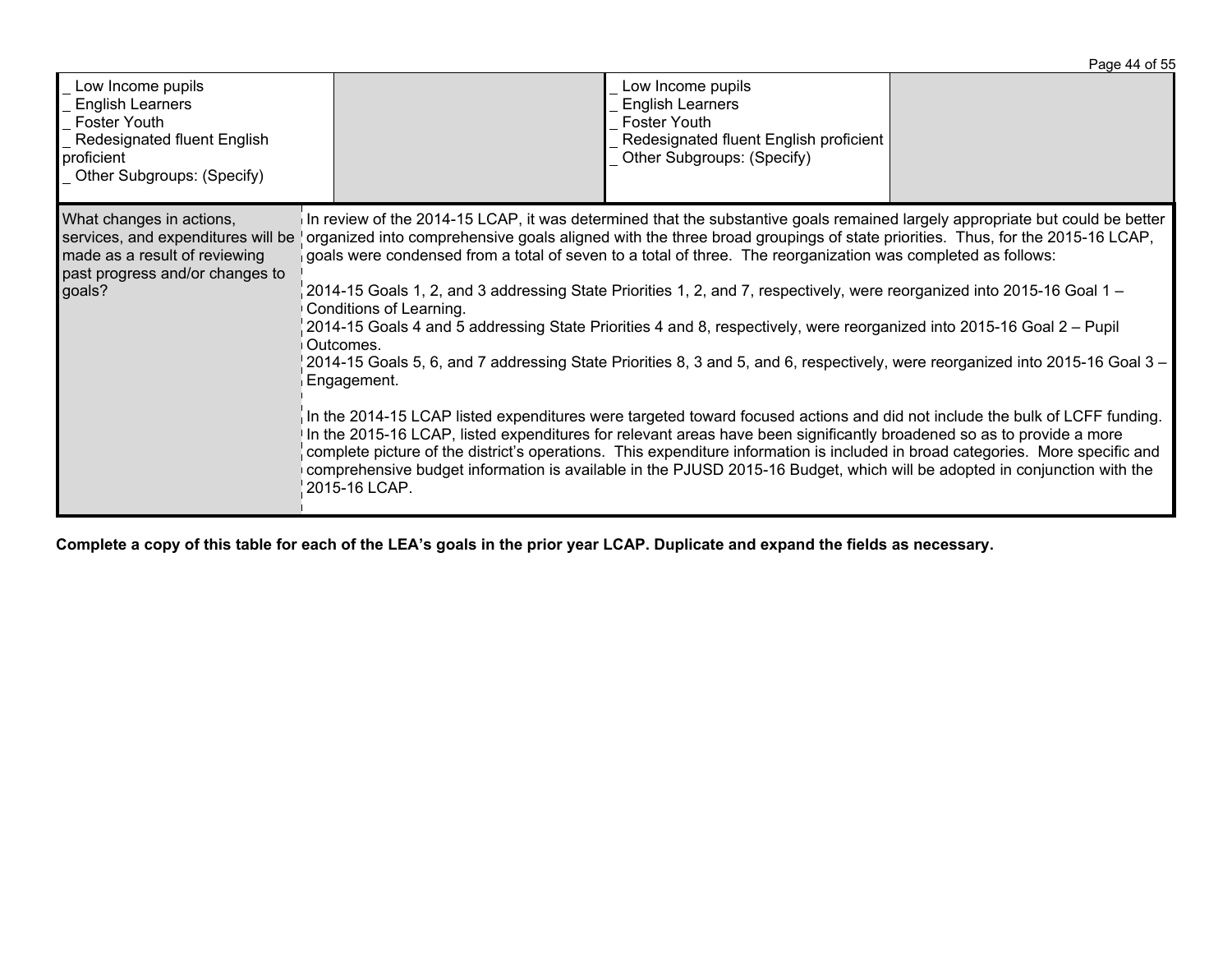| Original Improve district and school websites. Develop social media presence.<br>GOAL 6                                                                                                                                                                                                                                                                                                                                                                                                                                                                                                                                                                                                                                                         | Related State and/or Local Priorities:<br>$1 = 2 = 3 \times 4 = 5 \times 6 = 7 = 8 =$                       |                                                                                                                                                                                      |                                                                                                  |  |  |
|-------------------------------------------------------------------------------------------------------------------------------------------------------------------------------------------------------------------------------------------------------------------------------------------------------------------------------------------------------------------------------------------------------------------------------------------------------------------------------------------------------------------------------------------------------------------------------------------------------------------------------------------------------------------------------------------------------------------------------------------------|-------------------------------------------------------------------------------------------------------------|--------------------------------------------------------------------------------------------------------------------------------------------------------------------------------------|--------------------------------------------------------------------------------------------------|--|--|
| from prior<br>year                                                                                                                                                                                                                                                                                                                                                                                                                                                                                                                                                                                                                                                                                                                              |                                                                                                             |                                                                                                                                                                                      | COE only: $9 - 10 -$                                                                             |  |  |
| LCAP:                                                                                                                                                                                                                                                                                                                                                                                                                                                                                                                                                                                                                                                                                                                                           |                                                                                                             |                                                                                                                                                                                      | Local: Specify                                                                                   |  |  |
| Goal Applies to:<br>Schools: LEA-wide<br>Applicable Pupil<br><sup>1</sup> Subgroups:                                                                                                                                                                                                                                                                                                                                                                                                                                                                                                                                                                                                                                                            |                                                                                                             |                                                                                                                                                                                      |                                                                                                  |  |  |
| Students and parents will receive more regular, current<br>The district and school websites have been significantly<br>Expected<br>Actual<br>communication from the District and schools. The district and<br>improved, including offering the option for Spanish translation.<br>Annual<br>Annual<br>Measurable school websites will be able to be changed to a Spanish version<br>Measurable<br>Further resources still need to be added to the district and<br>with the push of one button. Some social media outlets (including<br>school websites. Social media presence still needs to be<br>Outcomes:<br>Outcomes:<br>Facebook) will also allow easy translation to Spanish for Spanish-<br>developed and expanded.<br>speaking parents. |                                                                                                             |                                                                                                                                                                                      |                                                                                                  |  |  |
|                                                                                                                                                                                                                                                                                                                                                                                                                                                                                                                                                                                                                                                                                                                                                 |                                                                                                             | <b>LCAP Year: 2014-15</b>                                                                                                                                                            |                                                                                                  |  |  |
| <b>Planned Actions/Services</b>                                                                                                                                                                                                                                                                                                                                                                                                                                                                                                                                                                                                                                                                                                                 |                                                                                                             |                                                                                                                                                                                      | <b>Actual Actions/Services</b>                                                                   |  |  |
|                                                                                                                                                                                                                                                                                                                                                                                                                                                                                                                                                                                                                                                                                                                                                 | <b>Budgeted Expenditures</b>                                                                                |                                                                                                                                                                                      | <b>Estimated Actual Annual Expenditures</b>                                                      |  |  |
| Work with webmaster on revamp of<br>district and school websites.                                                                                                                                                                                                                                                                                                                                                                                                                                                                                                                                                                                                                                                                               | Webmaster fees 5800:<br><b>Professional/Consulting Services</b><br>And Operating Expenditures Other<br>1000 | Website revamp happened as planned.                                                                                                                                                  | Webmaster Fees 5800:<br>Professional/Consulting Services And<br>Operating Expenditures Base 1000 |  |  |
| Districtwide<br>Scope of<br>Service                                                                                                                                                                                                                                                                                                                                                                                                                                                                                                                                                                                                                                                                                                             |                                                                                                             | Scope of<br>Districtwide<br>Service                                                                                                                                                  |                                                                                                  |  |  |
| $\times$ All<br>OR:<br>Low Income pupils<br><b>English Learners</b><br><b>Foster Youth</b><br>Redesignated fluent English<br>proficient<br>Other Subgroups: (Specify)                                                                                                                                                                                                                                                                                                                                                                                                                                                                                                                                                                           |                                                                                                             | $X$ All<br>$\overline{\mathsf{OR}}$ :<br>Low Income pupils<br><b>English Learners</b><br><b>Foster Youth</b><br>Redesignated fluent English proficient<br>Other Subgroups: (Specify) |                                                                                                  |  |  |
| Create and utilize Facebook and<br>Twitter accounts to share district and                                                                                                                                                                                                                                                                                                                                                                                                                                                                                                                                                                                                                                                                       | None 0                                                                                                      | Initial efforts at Facebook<br>communications have begun, but need                                                                                                                   | None 0                                                                                           |  |  |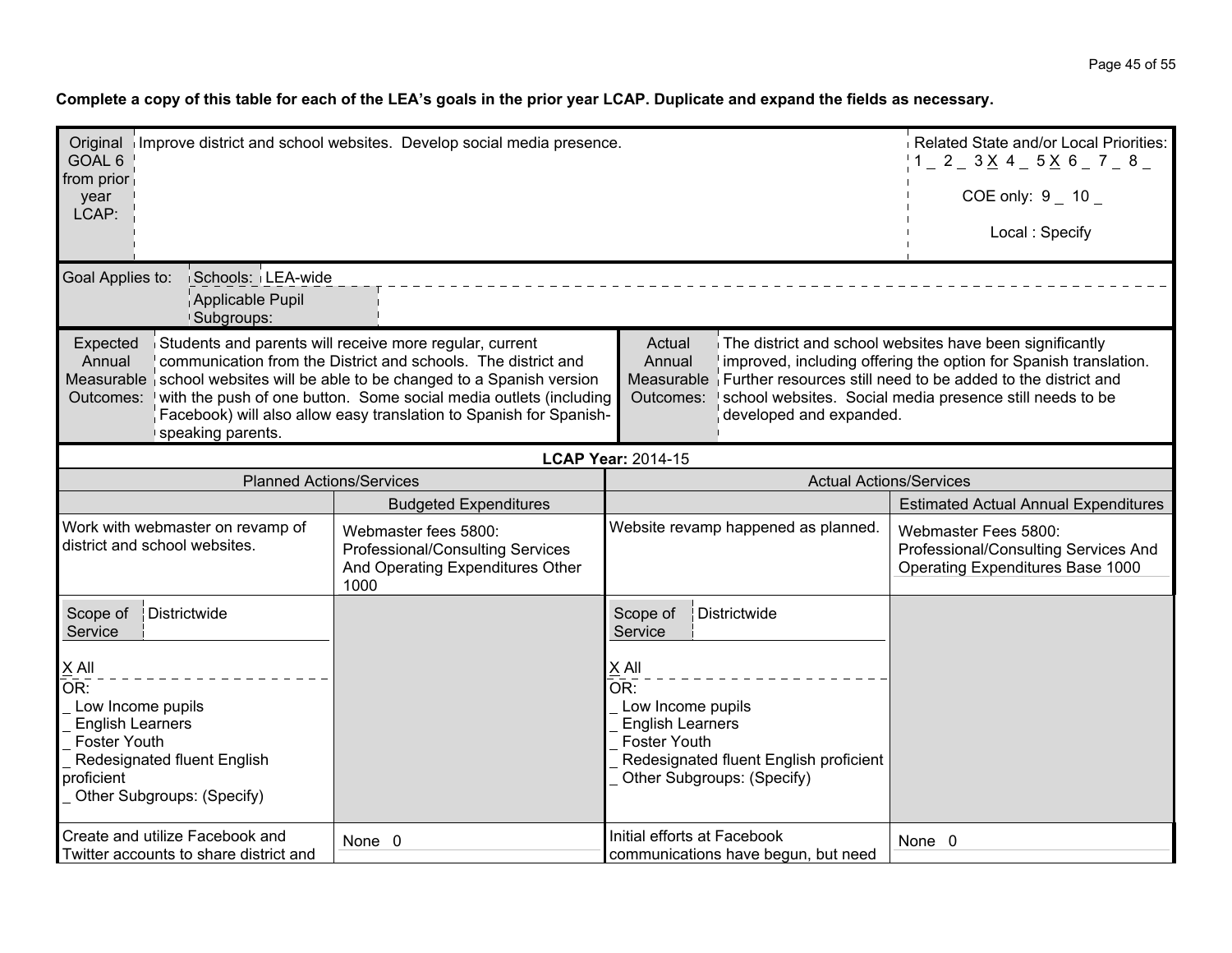|                                                                                                                                                                                     |                                                                                                                                                                                                                                                                                                                                                                                                                                                                                                                                                                                                                                                                                                                                                                                                                                                                                                                                                                                                                                                                               |                                                                                                                                                                                       | Page 46 of 55 |
|-------------------------------------------------------------------------------------------------------------------------------------------------------------------------------------|-------------------------------------------------------------------------------------------------------------------------------------------------------------------------------------------------------------------------------------------------------------------------------------------------------------------------------------------------------------------------------------------------------------------------------------------------------------------------------------------------------------------------------------------------------------------------------------------------------------------------------------------------------------------------------------------------------------------------------------------------------------------------------------------------------------------------------------------------------------------------------------------------------------------------------------------------------------------------------------------------------------------------------------------------------------------------------|---------------------------------------------------------------------------------------------------------------------------------------------------------------------------------------|---------------|
| school news.                                                                                                                                                                        |                                                                                                                                                                                                                                                                                                                                                                                                                                                                                                                                                                                                                                                                                                                                                                                                                                                                                                                                                                                                                                                                               | to be better developed. Twitter<br>accounts still need to be created and<br>utilized.                                                                                                 |               |
| Scope of<br>Service                                                                                                                                                                 |                                                                                                                                                                                                                                                                                                                                                                                                                                                                                                                                                                                                                                                                                                                                                                                                                                                                                                                                                                                                                                                                               | Scope of<br>Service                                                                                                                                                                   |               |
| All<br>OR:<br>Low Income pupils<br><b>English Learners</b><br>Foster Youth<br>Redesignated fluent English<br>proficient<br>Other Subgroups: (Specify)                               |                                                                                                                                                                                                                                                                                                                                                                                                                                                                                                                                                                                                                                                                                                                                                                                                                                                                                                                                                                                                                                                                               | All<br>OR:<br>Low Income pupils<br><b>English Learners</b><br><b>Foster Youth</b><br>Redesignated fluent English proficient<br>Other Subgroups: (Specify)                             |               |
| Add functionality of language selection<br>to district and school websites                                                                                                          |                                                                                                                                                                                                                                                                                                                                                                                                                                                                                                                                                                                                                                                                                                                                                                                                                                                                                                                                                                                                                                                                               |                                                                                                                                                                                       |               |
| Scope of<br>Service<br>All<br>OR:<br>Low Income pupils<br><b>English Learners</b><br><b>Foster Youth</b><br>Redesignated fluent English<br>proficient<br>Other Subgroups: (Specify) |                                                                                                                                                                                                                                                                                                                                                                                                                                                                                                                                                                                                                                                                                                                                                                                                                                                                                                                                                                                                                                                                               | $\overline{A}$ ll<br>$\overline{OR}$ :<br>Low Income pupils<br><b>English Learners</b><br><b>Foster Youth</b><br>Redesignated fluent English proficient<br>Other Subgroups: (Specify) |               |
| What changes in actions,<br>services, and expenditures will be<br>made as a result of reviewing<br>past progress and/or changes to<br>goals?                                        | In review of the 2014-15 LCAP, it was determined that the substantive goals remained largely appropriate but could be better<br>organized into comprehensive goals aligned with the three broad groupings of state priorities. Thus, for the 2015-16 LCAP,<br>goals were condensed from a total of seven to a total of three. The reorganization was completed as follows:<br>2014-15 Goals 1, 2, and 3 addressing State Priorities 1, 2, and 7, respectively, were reorganized into 2015-16 Goal 1 –<br>Conditions of Learning.<br>2014-15 Goals 4 and 5 addressing State Priorities 4 and 8, respectively, were reorganized into 2015-16 Goal 2 – Pupil<br>Outcomes.<br>2014-15 Goals 5, 6, and 7 addressing State Priorities 8, 3 and 5, and 6, respectively, were reorganized into 2015-16 Goal 3 –<br>Engagement.<br>In the 2014-15 LCAP listed expenditures were targeted toward focused actions and did not include the bulk of LCFF funding.<br>In the 2015-16 LCAP, listed expenditures for relevant areas have been significantly broadened so as to provide a more |                                                                                                                                                                                       |               |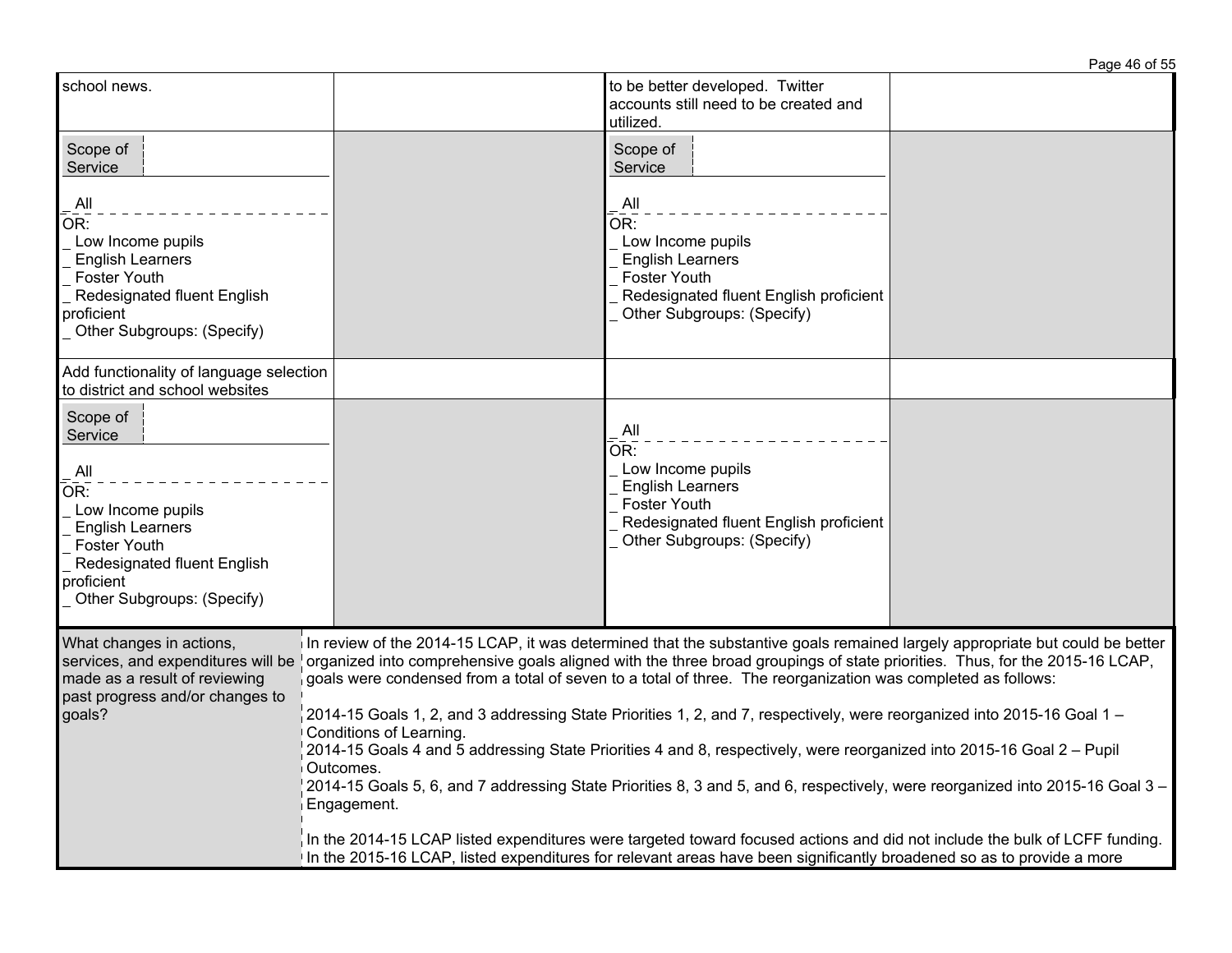| complete picture of the district's operations. This expenditure information is included in broad categories. More specific and |
|--------------------------------------------------------------------------------------------------------------------------------|
| comprehensive budget information is available in the PJUSD 2015-16 Budget, which will be adopted in conjunction with the       |
| 2015-16 LCAP.                                                                                                                  |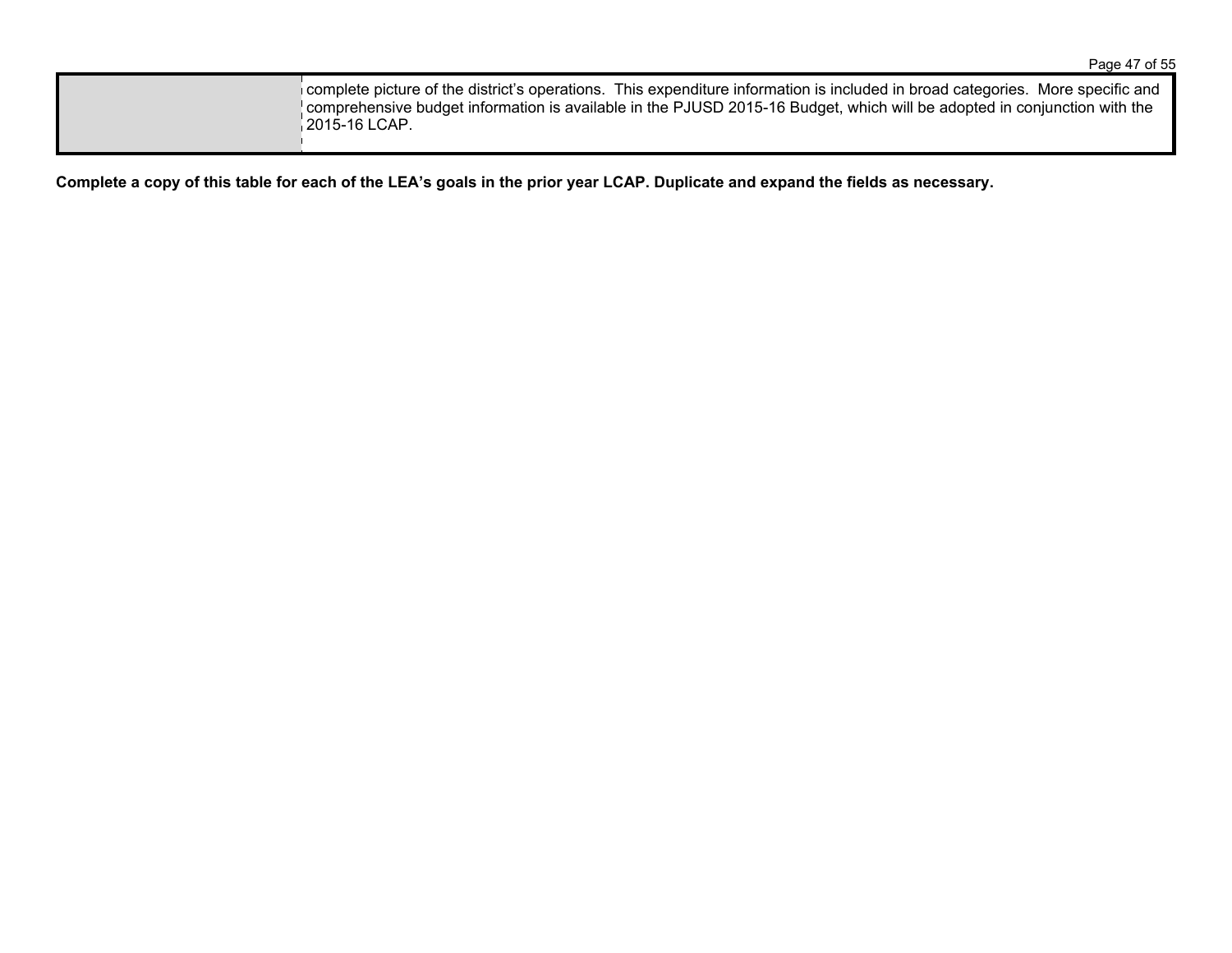| Original Update school safety plans.<br>GOAL <sub>7</sub><br>from prior Drill safety procedures more regularly.<br>year<br>LCAP:                                                                            |                                                                    |                                                                                                                                                                                                                                                                                               | Related State and/or Local Priorities:<br>$1 = 2 = 3 = 4 = 5 = 6 \times 7 = 8 =$<br>COE only: 9 _ 10 _<br>Local: Specify       |  |  |
|-------------------------------------------------------------------------------------------------------------------------------------------------------------------------------------------------------------|--------------------------------------------------------------------|-----------------------------------------------------------------------------------------------------------------------------------------------------------------------------------------------------------------------------------------------------------------------------------------------|--------------------------------------------------------------------------------------------------------------------------------|--|--|
| Schools: LEA-wide<br>Goal Applies to:<br>Applicable Pupil<br>Subgroups:                                                                                                                                     |                                                                    |                                                                                                                                                                                                                                                                                               |                                                                                                                                |  |  |
| Expected<br>contributing to a safer school environment.<br>Annual<br>Measurable<br>Outcomes:                                                                                                                | Students (and staff) will be more familiar with safety procedures, | Actual<br>Annual<br>Measurable<br>Outcomes:                                                                                                                                                                                                                                                   | Staff and students are more familiar with safety procedures due<br>to an updated school safety plan and more regular drilling. |  |  |
|                                                                                                                                                                                                             |                                                                    | <b>LCAP Year: 2014-15</b>                                                                                                                                                                                                                                                                     |                                                                                                                                |  |  |
| <b>Planned Actions/Services</b>                                                                                                                                                                             |                                                                    | <b>Actual Actions/Services</b>                                                                                                                                                                                                                                                                |                                                                                                                                |  |  |
|                                                                                                                                                                                                             | <b>Budgeted Expenditures</b>                                       |                                                                                                                                                                                                                                                                                               | <b>Estimated Actual Annual Expenditures</b>                                                                                    |  |  |
| Form safety committee with primary<br>purpose of updating school safety<br>plan. School safety plans will include<br>guidelines for safety drills, which will<br>be incorporated with greater<br>frequency. | None 0                                                             | Update of school safety plan was<br>accomplished as planned. Drilling has<br>been regularly completed.                                                                                                                                                                                        | None 0                                                                                                                         |  |  |
| Scope of<br>Service<br>All<br>OR:<br>Low Income pupils<br><b>English Learners</b><br><b>Foster Youth</b><br>Redesignated fluent English<br>proficient<br>Other Subgroups: (Specify)                         |                                                                    | Scope of<br>Service<br>AII<br>$\overline{OR}$ :<br>Low Income pupils<br><b>English Learners</b><br><b>Foster Youth</b><br>Redesignated fluent English proficient<br>Other Subgroups: (Specify)                                                                                                |                                                                                                                                |  |  |
| What changes in actions,                                                                                                                                                                                    |                                                                    | In review of the 2014-15 LCAP, it was determined that the substantive goals remained largely appropriate but could be better<br>services, and expenditures will be organized into comprehensive goals aligned with the three broad groupings of state priorities. Thus, for the 2015-16 LCAP, |                                                                                                                                |  |  |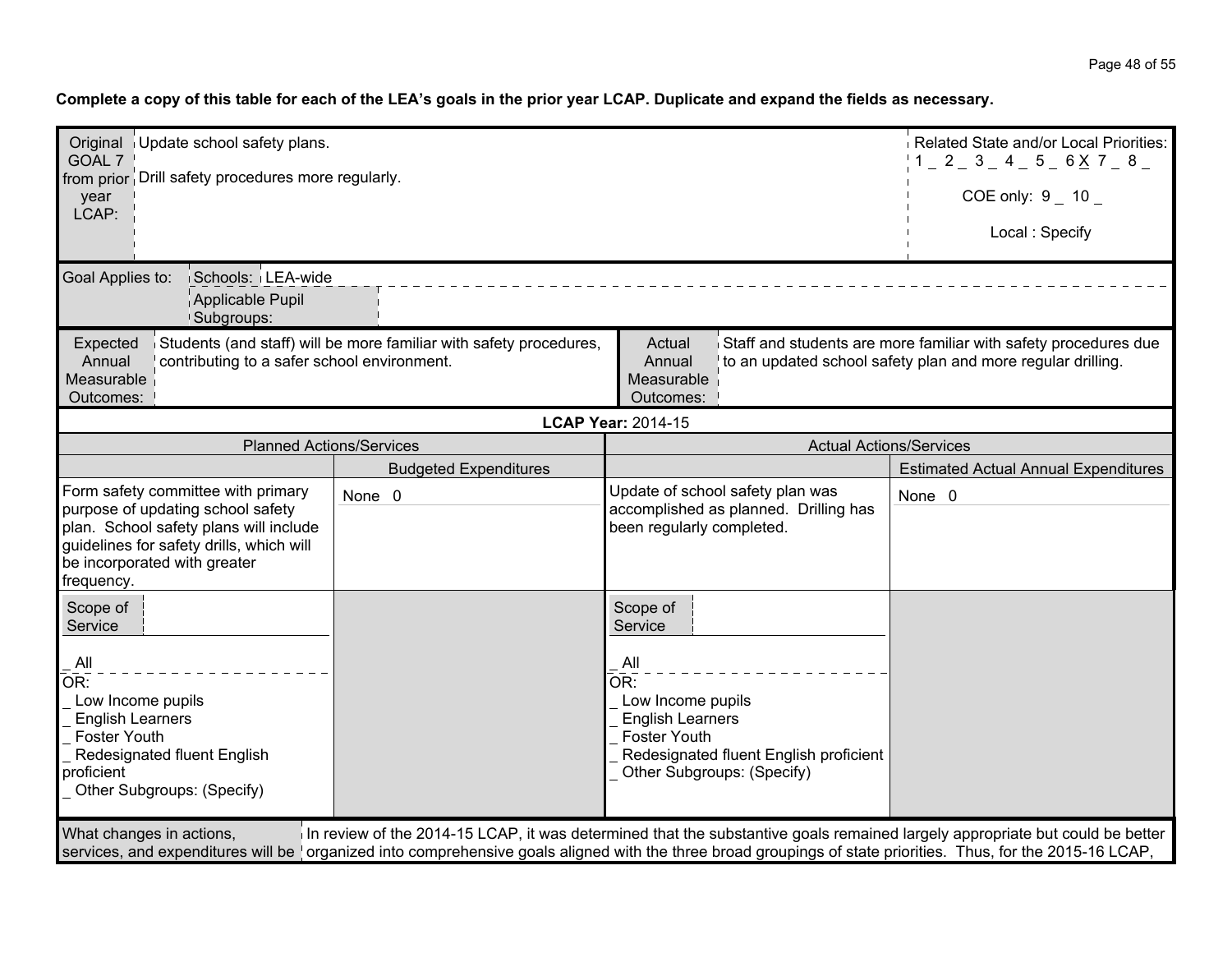| made as a result of reviewing<br>past progress and/or changes to | goals were condensed from a total of seven to a total of three. The reorganization was completed as follows:                                                                                                                                                                                                                                                                                                                                                                                                                       |
|------------------------------------------------------------------|------------------------------------------------------------------------------------------------------------------------------------------------------------------------------------------------------------------------------------------------------------------------------------------------------------------------------------------------------------------------------------------------------------------------------------------------------------------------------------------------------------------------------------|
| goals?                                                           | 2014-15 Goals 1, 2, and 3 addressing State Priorities 1, 2, and 7, respectively, were reorganized into 2015-16 Goal 1 –<br>Conditions of Learning.                                                                                                                                                                                                                                                                                                                                                                                 |
|                                                                  | 2014-15 Goals 4 and 5 addressing State Priorities 4 and 8, respectively, were reorganized into 2015-16 Goal 2 – Pupil<br>Outcomes.                                                                                                                                                                                                                                                                                                                                                                                                 |
|                                                                  | $\frac{1}{2}$ 2014-15 Goals 5, 6, and 7 addressing State Priorities 8, 3 and 5, and 6, respectively, were reorganized into 2015-16 Goal 3 –<br>Engagement.                                                                                                                                                                                                                                                                                                                                                                         |
|                                                                  | In the 2014-15 LCAP listed expenditures were targeted toward focused actions and did not include the bulk of LCFF funding.<br>In the 2015-16 LCAP, listed expenditures for relevant areas have been significantly broadened so as to provide a more<br>complete picture of the district's operations. This expenditure information is included in broad categories. More specific and<br>comprehensive budget information is available in the PJUSD 2015-16 Budget, which will be adopted in conjunction with the<br>2015-16 LCAP. |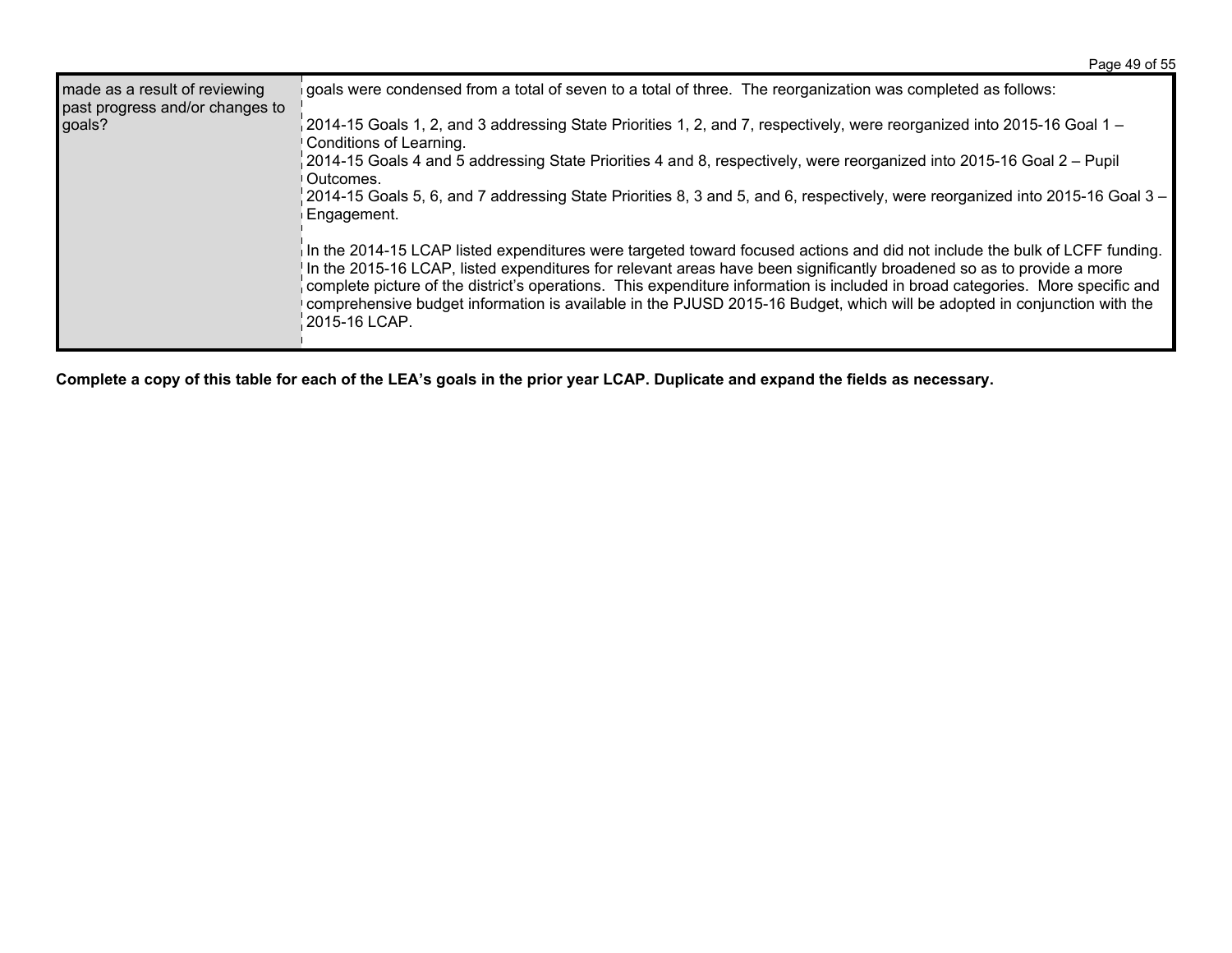### **Section 3: Use of Supplemental and Concentration Grant funds and Proportionality**

A. In the box below, identify the amount of funds in the LCAP year calculated on the basis of the number and concentration of low income, foster youth, and English learner pupils as determined pursuant to 5 CCR 15496(a)(5).

Describe how the LEA is expending these funds in the LCAP year. Include a description of, and justification for, the use of any funds in a districtwide, schoolwide, countywide, or charterwide manner as specified in 5 CCR 15496.

For school districts with below 55 percent of enrollment of unduplicated pupils in the district or below 40 percent of enrollment of unduplicated pupils at a schoolsite in the LCAP year, when using supplemental and concentration funds in a districtwide or schoolwide manner, the school district must additionally describe how the services provided are the most effective use of funds to meet the district's goals for unduplicated pupils in the state and any local priority areas. (See 5 CCR 15496(b) for guidance.)

Total amount of Supplemental and Concentration grant funds calculated:  $\frac{\text{142,579}}{\text{242,579}}$ Princeton Joint Unified School District unduplicated pupil count is 77.74%, comprised of English learners and low income students. Because Princeton Joint Unified School District is above the 55% threshold for unduplicated pupils supplemental and concentration grant funds will be used in a districtwide manner. For 2015-16, supplemental and concentration grant funding is \$142,579. For 2016-17, supplemental and concentration grant funding is \$107,300. For 2017-18, supplemental and concentration grant funding is \$122,516.

B. In the box below, identify the percentage by which services for unduplicated pupils must be increased or improved as compared to the services provided to all pupils in the LCAP year as calculated pursuant to 5 CCR 15496(a).

Consistent with the requirements of 5 CCR 15496, demonstrate how the services provided in the LCAP year for low income pupils, foster youth, and English learners provide for increased or improved services for these pupils in proportion to the increase in funding provided for such pupils in that year as calculated pursuant to 5 CCR 15496(a)(7). An LEA shall describe how the proportionality percentage is met using a quantitative and/or qualitative description of the increased and/or improved services for unduplicated pupils as compared to the services provided to all pupils.

| 4 |  |
|---|--|

For 2015-16, Princeton needs to provide services to low income pupils and English learners that are 7.56% improved or increased. The following changes represent increased / improved services:

Low income pupils: In addition to planned improvements for all students, our aim for improvement of services for low-income students centers on providing programs for students that will assist them in obtaining financial success after graduation. We will offer a Post-HS Preparation course to senior students. Though this class is open to all students, we believe it has the most significant potential benefits for low income pupils. We will also offer a Cash for College scholarship workshop night, designed to help students and their families gain better access to financial aid resources. This is a higher need area for low income pupils and will help our rates of college attendance continue to improve. We are also in the process of implementing two new College Career Pathways: Health and Medical Fields and Manufacturing. The primary goal of these pathways is to prepare students for careers in high demand areas of employment. Finally, we will be crafting a new technology use plan that will include policies for free use of our wireless network. Since more of our low income students are without internet connections at home, we can improve their access to technological resources in this way.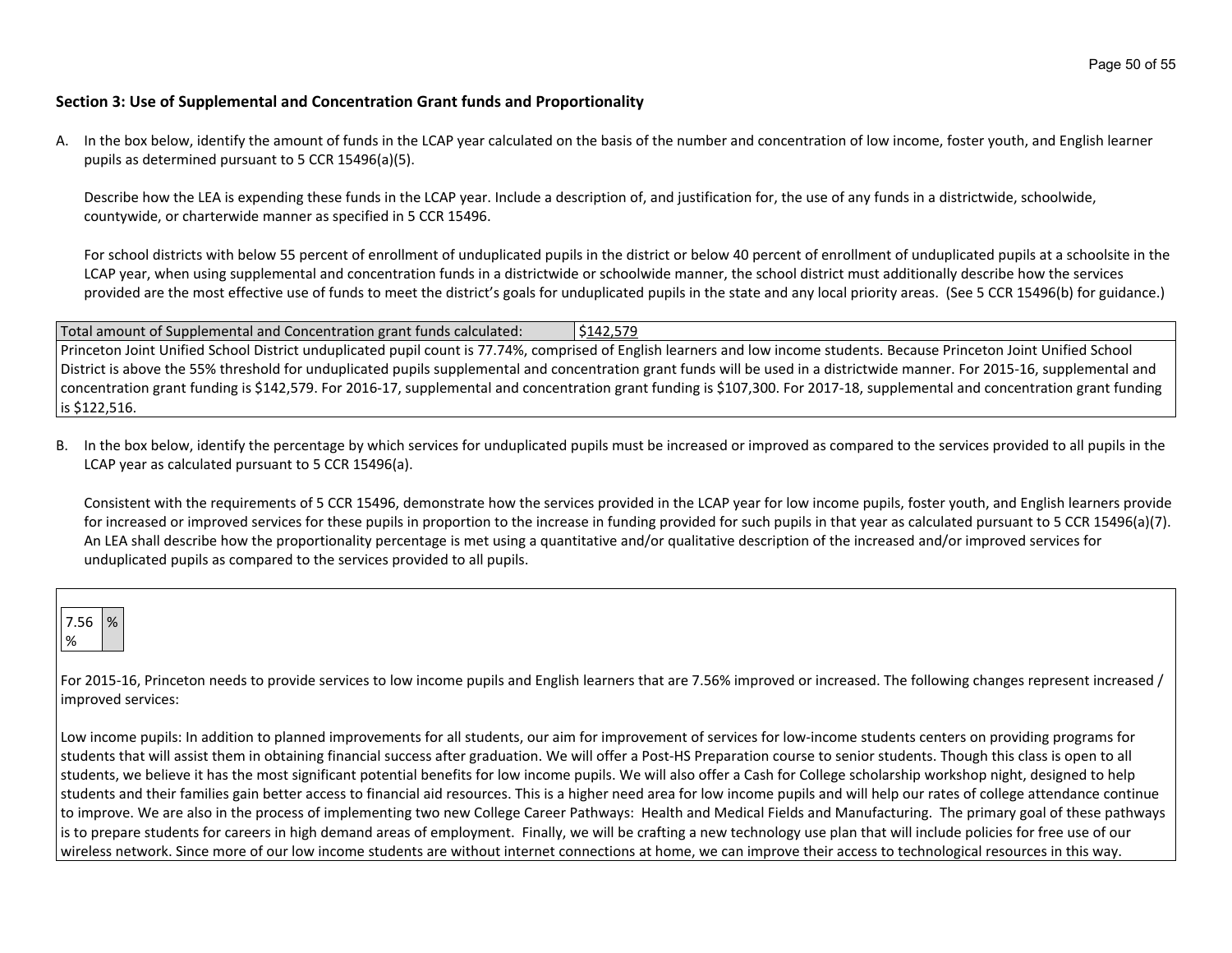English learners: Princeton will be making two primary improvements to the services offered to English learners and their families. First, we will continue integrating the revised California English Language Development Standards into our instruction and assessment. These standards represent a significant improvement from previous ELD standards, and we believe that our educational program will be improved with these standards as the basis. Second, we will continue work on a redesign of our district and school websites, which were recently migrated to a new platform, Drupal. One of the functionalities of this new platform is to allow translation of the site to other languages using a drop down menu. We believe that this will significantly enhance communication with our English learners and their families. We will also be utilizing Facebook (among other social media sites) to provide regular updates on the school. Facebook also allows for easy translation services.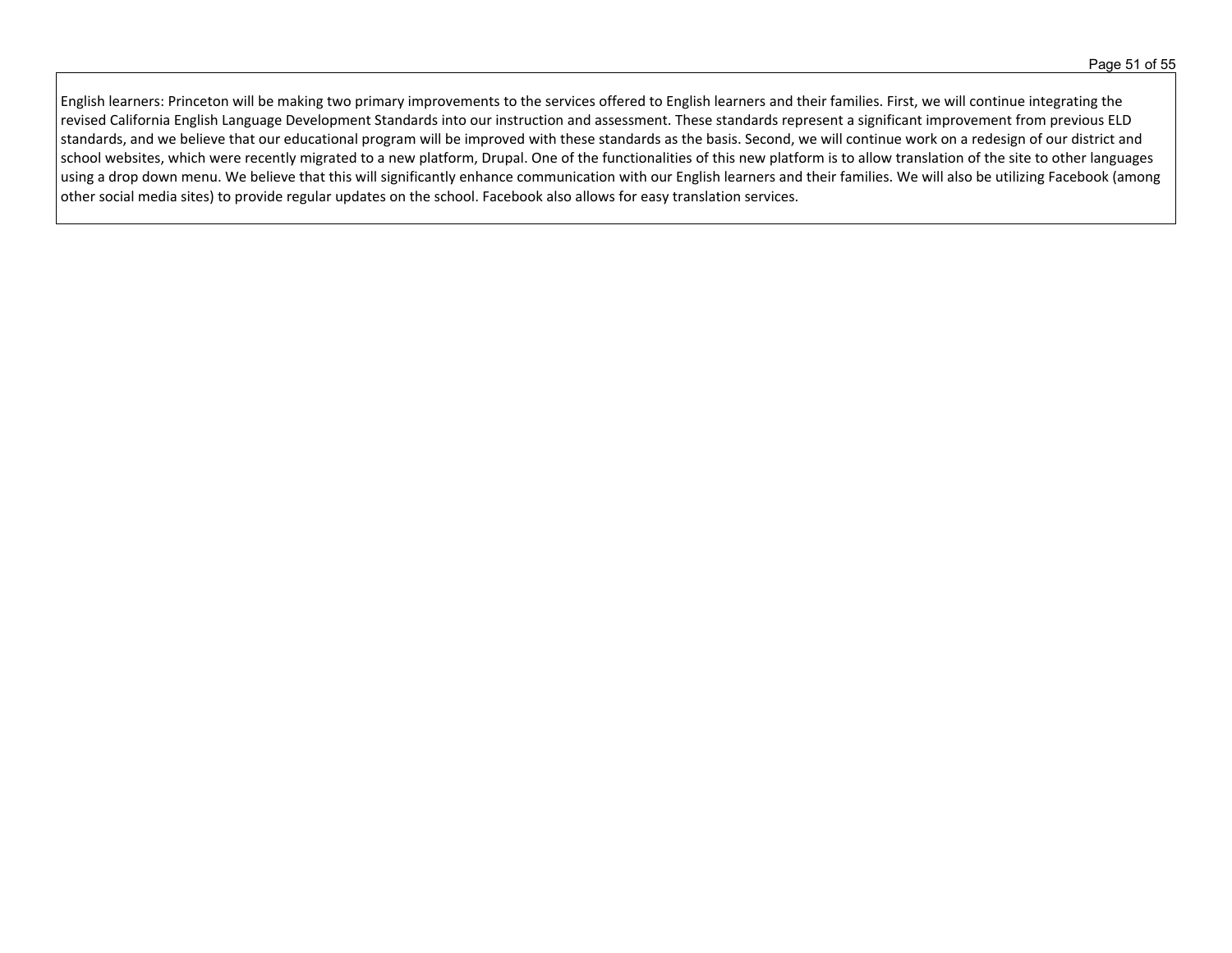# **Section 4: Expenditure Summary**

| <b>Total Expenditures by Funding Source</b> |                                            |                                   |              |              |              |                          |  |  |  |
|---------------------------------------------|--------------------------------------------|-----------------------------------|--------------|--------------|--------------|--------------------------|--|--|--|
| <b>Funding Source</b>                       | Annual<br><b>Update</b><br><b>Budgeted</b> | Annual<br><b>Update</b><br>Actual | Year 1       | Year 2       | Year 3       | Year 1-3<br><b>Total</b> |  |  |  |
| All Funding Sources                         | 98,200.00                                  | 99,300.00                         | 2,270,200.00 | 1,259,700.00 | 1,252,700.00 | 4,782,600.00             |  |  |  |
|                                             | 0.00                                       | 0.00                              | 0.00         | 0.00         | 0.00         | 0.00                     |  |  |  |
| Base                                        | 10.700.00                                  | 11,700.00                         | 1,190,700.00 | 1,200,700.00 | 1,193,700.00 | 3,585,100.00             |  |  |  |
| California Career Pathways Trust            | 0.00                                       | 0.00                              | 20.000.00    | 20,000.00    | 20,000.00    | 60,000.00                |  |  |  |
| Lottery                                     | 0.00                                       | 0.00                              | 30,500.00    | 0.00         | 0.00         | 30,500.00                |  |  |  |
| Other                                       | 87.500.00                                  | 87,600.00                         | 1,028,000.00 | 38,000.00    | 38,000.00    | 1,104,000.00             |  |  |  |
| Title III                                   | 0.00                                       | 0.00                              | 1.000.00     | 1,000.00     | 1,000.00     | 3.000.00                 |  |  |  |

| <b>Total Expenditures by Object Type</b>                             |                                     |                            |              |              |              |                            |  |  |  |
|----------------------------------------------------------------------|-------------------------------------|----------------------------|--------------|--------------|--------------|----------------------------|--|--|--|
| <b>Object Type</b>                                                   | Annual<br>Update<br><b>Budgeted</b> | Annual<br>Update<br>Actual | Year 1       | Year 2       | Year 3       | Year $1-3$<br><b>Total</b> |  |  |  |
| All Expenditure Types                                                | 98,200.00                           | 99,300.00                  | 2,270,200.00 | 1,259,700.00 | 1,252,700.00 | 4,782,600.00               |  |  |  |
|                                                                      | 0.00                                | 0.00                       | 0.00         | 0.00         | 0.00         | 0.00                       |  |  |  |
| 1000-1999: Certificated Personnel Salaries                           | 32,000.00                           | 32,000.00                  | 643,000.00   | 643,000.00   | 643,000.00   | 1,929,000.00               |  |  |  |
| 2000-2999: Classified Personnel Salaries                             | 24,000.00                           | 24,000.00                  | 117,000.00   | 117,000.00   | 117,000.00   | 351,000.00                 |  |  |  |
| 3000-3999: Employee Benefits                                         | 29,700.00                           | 29,700.00                  | 315,700.00   | 315,700.00   | 315,700.00   | 947,100.00                 |  |  |  |
| 4000-4999: Books And Supplies                                        | 3,000.00                            | 1,400.00                   | 40,500.00    | 20,000.00    | 20,000.00    | 80,500.00                  |  |  |  |
| 5000-5999: Services And Other Operating<br>Expenditures              | 8,500.00                            | 11,200.00                  | 159,000.00   | 159,000.00   | 152,000.00   | 470,000.00                 |  |  |  |
| 5800: Professional/Consulting Services<br>And Operating Expenditures | 1,000.00                            | 1,000.00                   | 5,000.00     | 5,000.00     | 5,000.00     | 15,000.00                  |  |  |  |
| 6000-6999: Capital Outlay                                            | 0.00                                | 0.00                       | 990,000.00   | 0.00         | 0.00         | 990,000.00                 |  |  |  |

| <b>Total Expenditures by Object Type and Funding Source</b> |                                     |                                            |                                   |                  |                  |                   |                                 |  |  |
|-------------------------------------------------------------|-------------------------------------|--------------------------------------------|-----------------------------------|------------------|------------------|-------------------|---------------------------------|--|--|
| <b>Object Type</b>                                          | <b>Funding Source</b>               | Annual<br><b>Update</b><br><b>Budgeted</b> | Annual<br><b>Update</b><br>Actual | Year 1           | Year 2           | Year <sub>3</sub> | <b>Year 1-3</b><br><b>Total</b> |  |  |
| All Expenditure Types                                       | All Funding Sources                 | 98,200.00                                  | 99,300.00                         | 2,270,200.0<br>0 | 1,259,700.0<br>0 | 1,252,700.0<br>0  | 4,782,600.0<br>$^{(1)}$         |  |  |
|                                                             |                                     | 0.00                                       | 0.00                              | 0.00             | 0.00             | 0.00              | 0.00                            |  |  |
| 1000-1999: Certificated<br><b>Personnel Salaries</b>        | Base                                | 8,000.00                                   | 8,000.00                          | 633,000.00       | 633,000.00       | 633,000.00        | 1,899,000.0<br>0                |  |  |
| 1000-1999: Certificated<br><b>Personnel Salaries</b>        | California Career<br>Pathways Trust | 0.00                                       | 0.00                              | 10,000.00        | 10,000.00        | 10,000.00         | 30,000.00                       |  |  |
| 1000-1999: Certificated<br><b>Personnel Salaries</b>        | Other                               | 24,000.00                                  | 24,000.00                         | 0.00             | 0.00             | 0.00              | 0.00                            |  |  |
| 2000-2999: Classified<br><b>Personnel Salaries</b>          | Base                                | 0.00                                       | 0.00                              | 93,000.00        | 93,000.00        | 93,000.00         | 279,000.00                      |  |  |
| 2000-2999: Classified<br><b>Personnel Salaries</b>          | Other                               | 24,000.00                                  | 24,000.00                         | 24,000.00        | 24,000.00        | 24,000.00         | 72,000.00                       |  |  |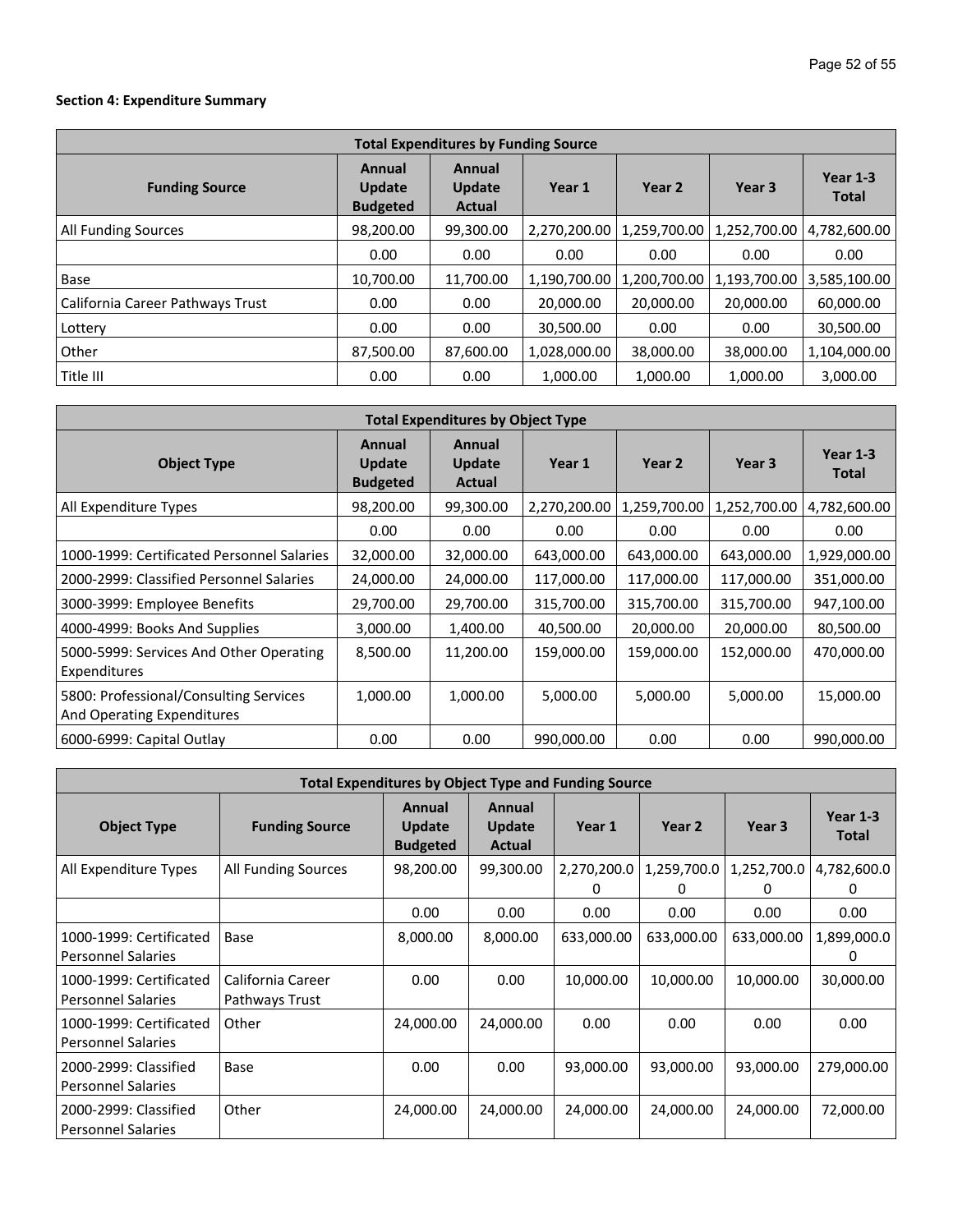| <b>Total Expenditures by Object Type and Funding Source</b>                       |                                     |                                                   |                                                 |            |                   |                   |                            |  |  |
|-----------------------------------------------------------------------------------|-------------------------------------|---------------------------------------------------|-------------------------------------------------|------------|-------------------|-------------------|----------------------------|--|--|
| <b>Object Type</b>                                                                | <b>Funding Source</b>               | <b>Annual</b><br><b>Update</b><br><b>Budgeted</b> | <b>Annual</b><br><b>Update</b><br><b>Actual</b> | Year 1     | Year <sub>2</sub> | Year <sub>3</sub> | Year $1-3$<br><b>Total</b> |  |  |
| 3000-3999: Employee<br><b>Benefits</b>                                            | Base                                | 2,700.00                                          | 2,700.00                                        | 301,700.00 | 301,700.00        | 301,700.00        | 905,100.00                 |  |  |
| 3000-3999: Employee<br><b>Benefits</b>                                            | Other                               | 27,000.00                                         | 27,000.00                                       | 14,000.00  | 14,000.00         | 14,000.00         | 42,000.00                  |  |  |
| 4000-4999: Books And<br><b>Supplies</b>                                           | Base                                | 0.00                                              | 0.00                                            | 0.00       | 10,000.00         | 10,000.00         | 20,000.00                  |  |  |
| 4000-4999: Books And<br><b>Supplies</b>                                           | California Career<br>Pathways Trust | 0.00                                              | 0.00                                            | 10,000.00  | 10,000.00         | 10,000.00         | 30,000.00                  |  |  |
| 4000-4999: Books And<br>Supplies                                                  | Lottery                             | 0.00                                              | 0.00                                            | 30,500.00  | 0.00              | 0.00              | 30,500.00                  |  |  |
| 4000-4999: Books And<br>Supplies                                                  | Other                               | 3,000.00                                          | 1,400.00                                        | 0.00       | 0.00              | 0.00              | 0.00                       |  |  |
| 5000-5999: Services<br>And Other Operating<br>Expenditures                        | Base                                | 0.00                                              | 0.00                                            | 158,000.00 | 158,000.00        | 151,000.00        | 467,000.00                 |  |  |
| 5000-5999: Services<br>And Other Operating<br>Expenditures                        | Other                               | 8,500.00                                          | 11,200.00                                       | 0.00       | 0.00              | 0.00              | 0.00                       |  |  |
| 5000-5999: Services<br>And Other Operating<br>Expenditures                        | Title III                           | 0.00                                              | 0.00                                            | 1,000.00   | 1,000.00          | 1,000.00          | 3,000.00                   |  |  |
| 5800:<br>Professional/Consulting<br><b>Services And Operating</b><br>Expenditures | Base                                | 0.00                                              | 1,000.00                                        | 5,000.00   | 5,000.00          | 5,000.00          | 15,000.00                  |  |  |
| 5800:<br>Professional/Consulting<br><b>Services And Operating</b><br>Expenditures | Other                               | 1,000.00                                          | 0.00                                            | 0.00       | 0.00              | 0.00              | 0.00                       |  |  |
| 6000-6999: Capital<br>Outlay                                                      | Other                               | 0.00                                              | 0.00                                            | 990,000.00 | 0.00              | 0.00              | 990,000.00                 |  |  |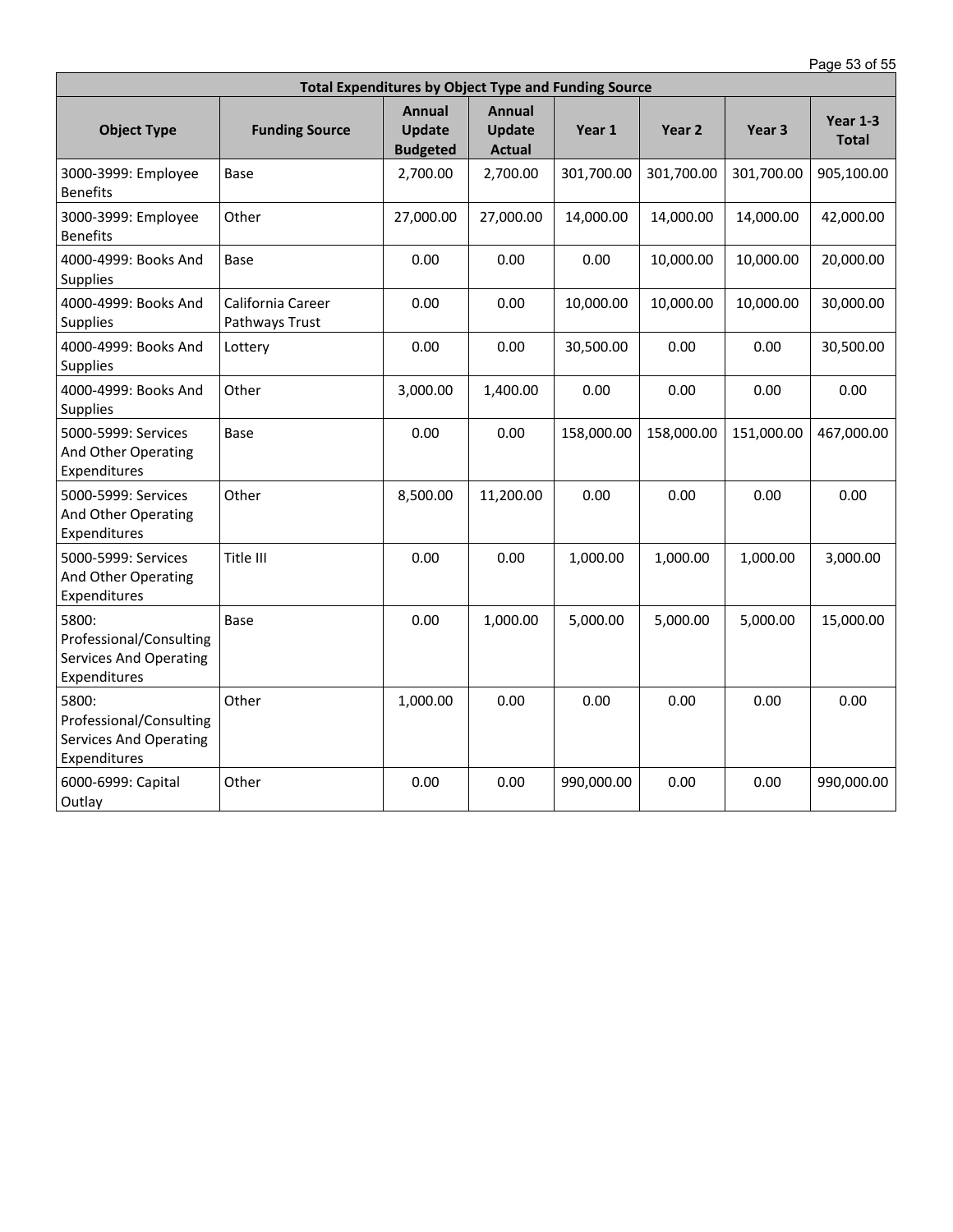# **LOCAL CONTROL AND ACCOUNTABILITY PLAN AND ANNUAL UPDATE APPENDIX**

For the purposes of completing the LCAP in reference to the state priorities under Education Code sections 52060 and 52066, the following shall apply:

- (a) "Chronic absenteeism rate" shall be calculated as follows:
	- (1) The number of pupils with a primary, secondary, or short-term enrollment during the academic year (July 1 June 30) who are chronically absent where "chronic absentee" means a pupil who is absent 10 percent or more of the schooldays in the school year when the total number of days a pupil is absent is divided by the total number of days the pupil is enrolled and school was actually taught in the total number of days the pupil is enrolled and school was actually taught in the regular day schools of the district, exclusive of Saturdays and Sundays.
	- (2) The unduplicated count of pupils with a primary, secondary, or short-term enrollment during the academic year (July 1 June 30).
	- (3) Divide (1) by (2).
- (b) "Middle School dropout rate" shall be calculated as set forth in California Code of Regulations, title 5, section 1039.1.
- (c) "High school dropout rate" shall be calculated as follows:
	- (1) The number of cohort members who dropout by the end of year 4 in the cohort where "cohort" is defined as the number of first-time grade 9 pupils in year 1 (starting cohort) plus pupils who transfer in, minus pupils who transfer out, emigrate, or die during school years 1, 2, 3, and 4.
	- (2) The total number of cohort members.
	- (3) Divide (1) by (2).
- (d) "High school graduation rate" shall be calculated as follows:
	- (1) The number of cohort members who earned a regular high school diploma [or earned an adult education high school diploma or passed the California High School Proficiency Exam] by the end of year 4 in the cohort where "cohort" is defined as the number of first-time grade 9 pupils in year 1 (starting cohort) plus pupils who transfer in, minus pupils who transfer out, emigrate, or die during school years 1, 2, 3, and 4.
	- (2) The total number of cohort members.
	- (3) Divide (1) by (2).